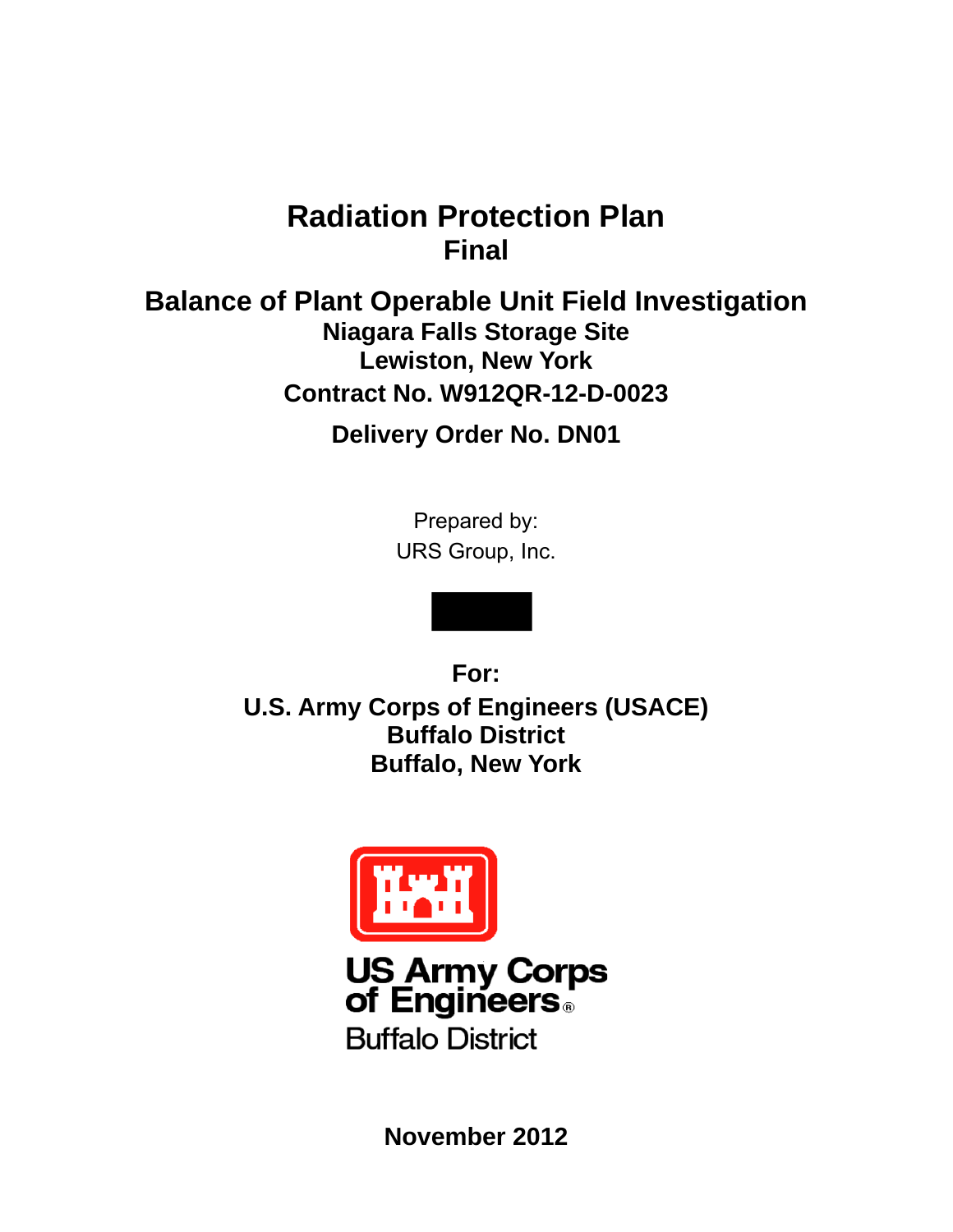# **Radiation Protection Plan**

## **Balance of Plant Operable Unit Field Investigation Lewiston, New York**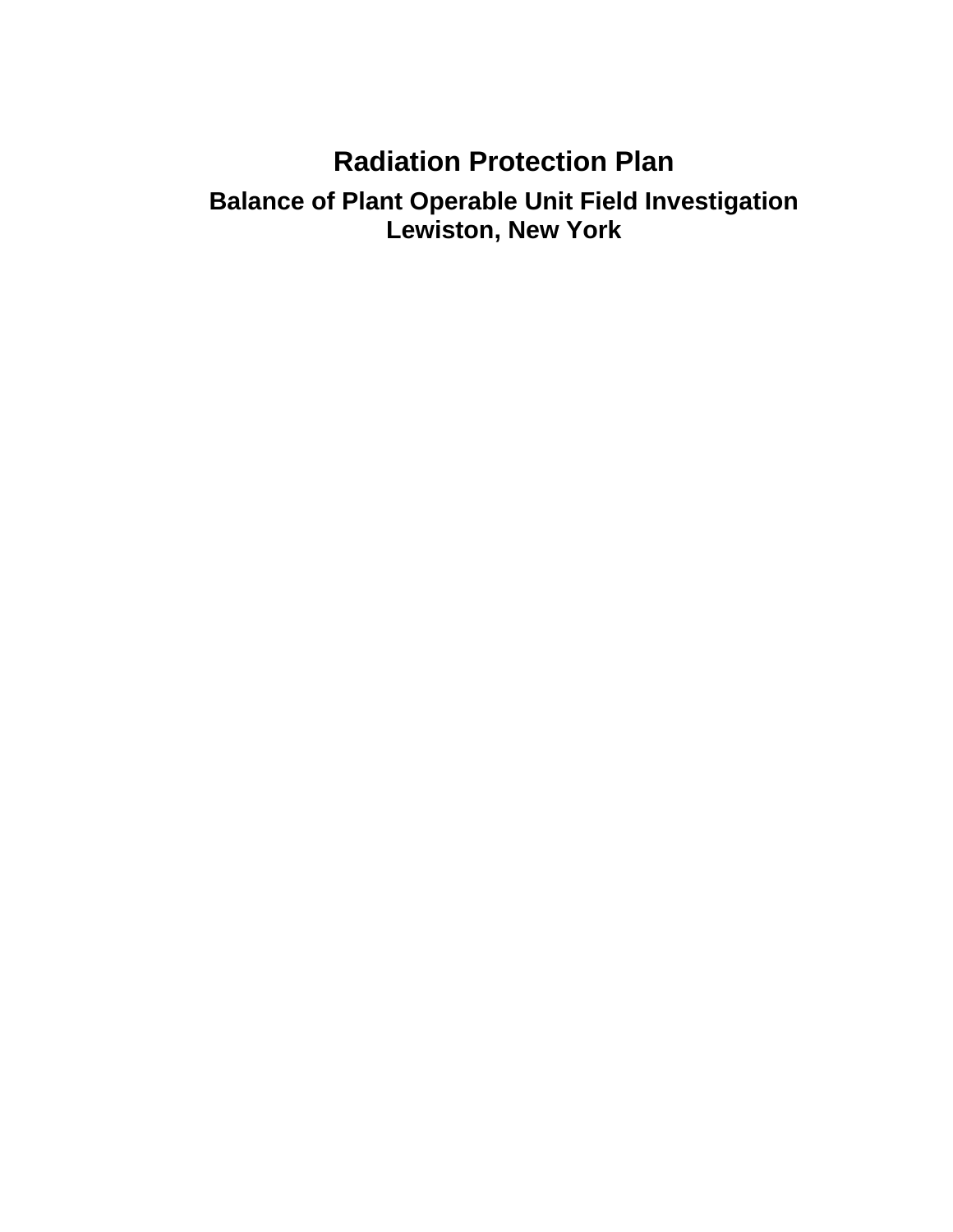# **Radiation Protection Plan**

# **Balance of Plant Operable Unit Field Investigation Lewiston, New York**

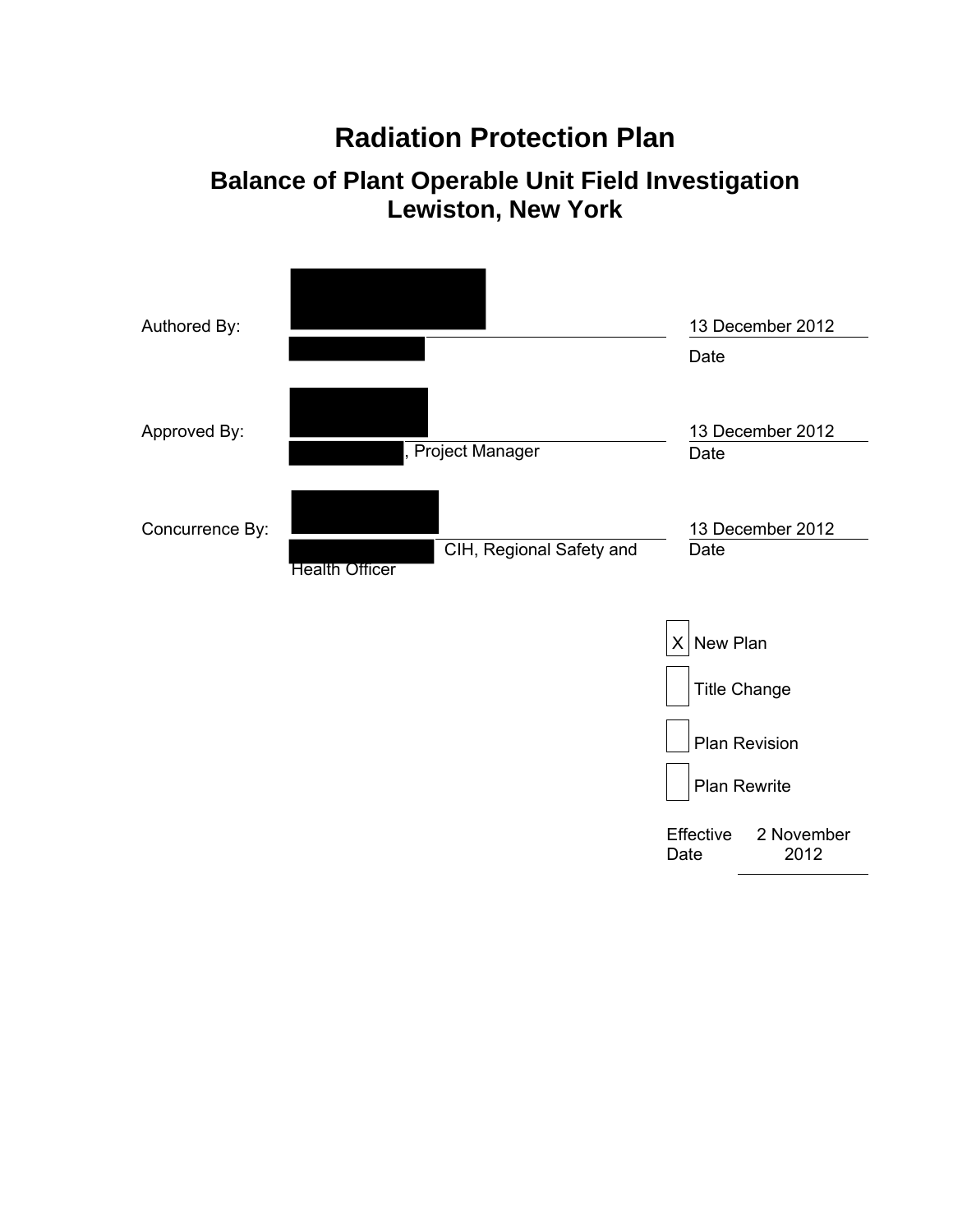#### **CERTIFICATION OF INDEPENDENT TECHNICAL REVIEW**

#### **COMPLETION OF INDEPENDENT TECHNICAL REVIEW**

URS Group, Inc. (URS) has completed the *Niagara Falls Storage Site Accident Prevention Plan* for the Niagara Falls Storage Site Balance of Plant Operable Unit Field Investigation, Lewiston, New York. Notice is hereby given that an independent technical review has been conducted that is appropriate to the level of risk and complexity inherent in the project, as defined in the Quality Control Plan. During the independent technical review, compliance with established policy principles and procedures, utilizing justified and valid assumptions, was verified. This included review of assumptions; methods, procedures, and material used in analyses; alternatives evaluated; the appropriateness of data used and level of data obtained; and reasonableness of the results, including whether the product meets the customer's needs consistent with existing USACE policy.

| Signature/URS Report Preparer -                   | 13 December 2012<br>Date |
|---------------------------------------------------|--------------------------|
| Signature/URS Independent Technical Reviewer-     | 1 November 2012          |
| <b>Independent Technical Review Team Members:</b> | Date                     |

| <b>CERTIFICATION OF INDEPENDENT TECHNICAL REVIEW</b> |                                                                                                          |                 |                    |  |
|------------------------------------------------------|----------------------------------------------------------------------------------------------------------|-----------------|--------------------|--|
|                                                      | Significant concerns and the explanation of the resolution are as follows:                               |                 |                    |  |
| Item                                                 | <b>Technical Concerns</b>                                                                                | Possible Impact | <b>Resolutions</b> |  |
|                                                      | None                                                                                                     |                 |                    |  |
|                                                      |                                                                                                          |                 |                    |  |
|                                                      | As noted above, all concerns resulting from independent technical review of the plan have been resolved. |                 |                    |  |
|                                                      | Signature/URS Principal -                                                                                |                 | Date               |  |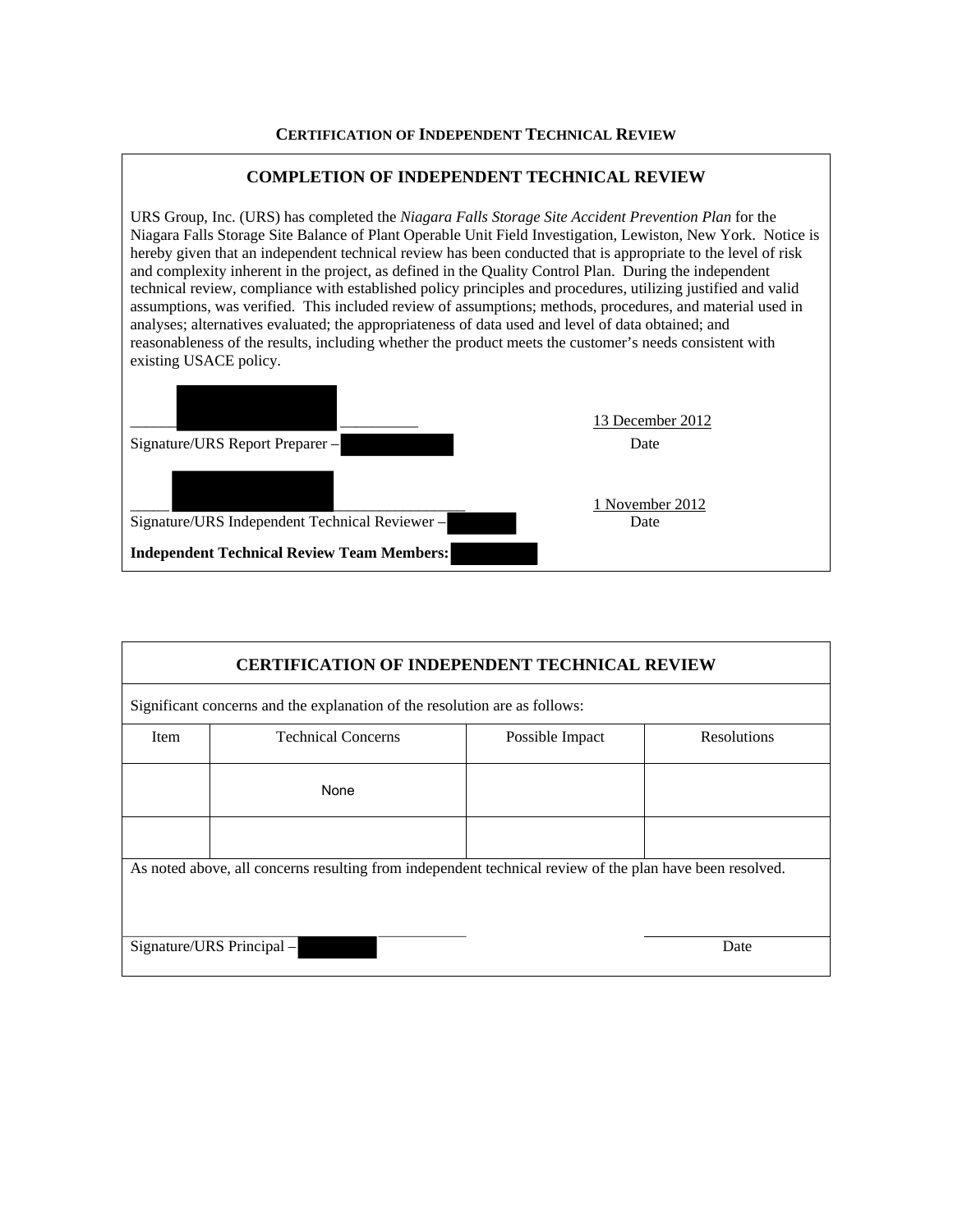# **Radiation Protection Plan (RPP)**

Niagara Falls Storage Site FUSRAP Site

Plan Approvals

Certified Health Physicist

Site Radiation Safety Officer

 1 Nov-2012 **Date** 

1-Nov-2012

Date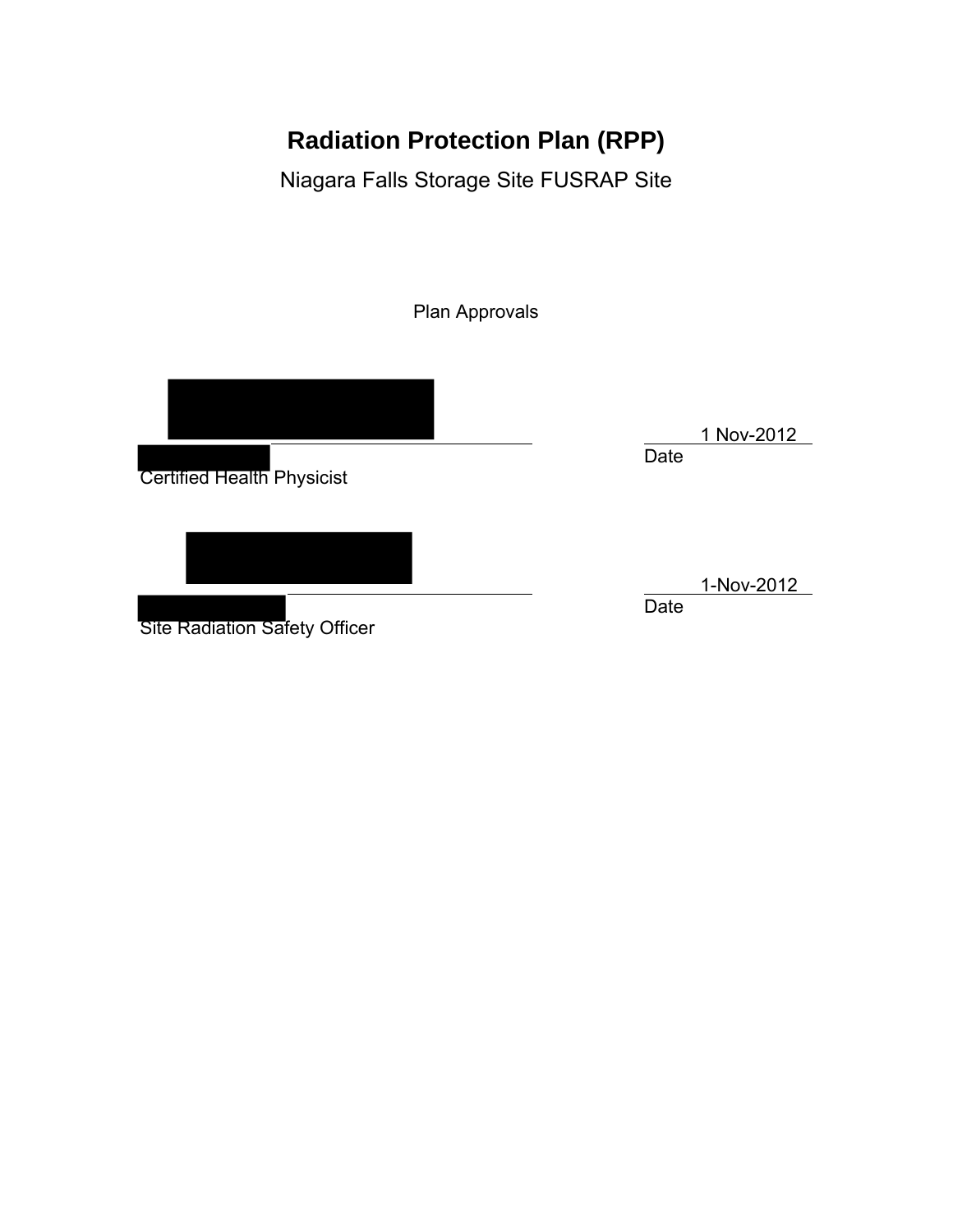## **Table of Contents**

| 1.0 |     |  |
|-----|-----|--|
| 2.0 |     |  |
| 3.0 |     |  |
|     | 3.1 |  |
|     | 3.2 |  |
|     | 3.3 |  |
| 4.0 |     |  |
|     | 4.1 |  |
|     | 4.2 |  |
|     | 4.3 |  |
| 5.0 |     |  |
|     | 5.1 |  |
|     | 5.2 |  |
|     | 5.3 |  |
|     | 5.4 |  |
|     | 5.5 |  |
|     | 5.6 |  |
| 6.0 |     |  |
|     | 6.1 |  |
|     | 6.2 |  |
|     | 6.3 |  |
| 7.0 |     |  |
|     | 7.1 |  |
|     | 7.2 |  |
|     | 7.3 |  |
|     | 7.4 |  |
| 8.0 |     |  |
|     | 8.1 |  |
|     | 8.2 |  |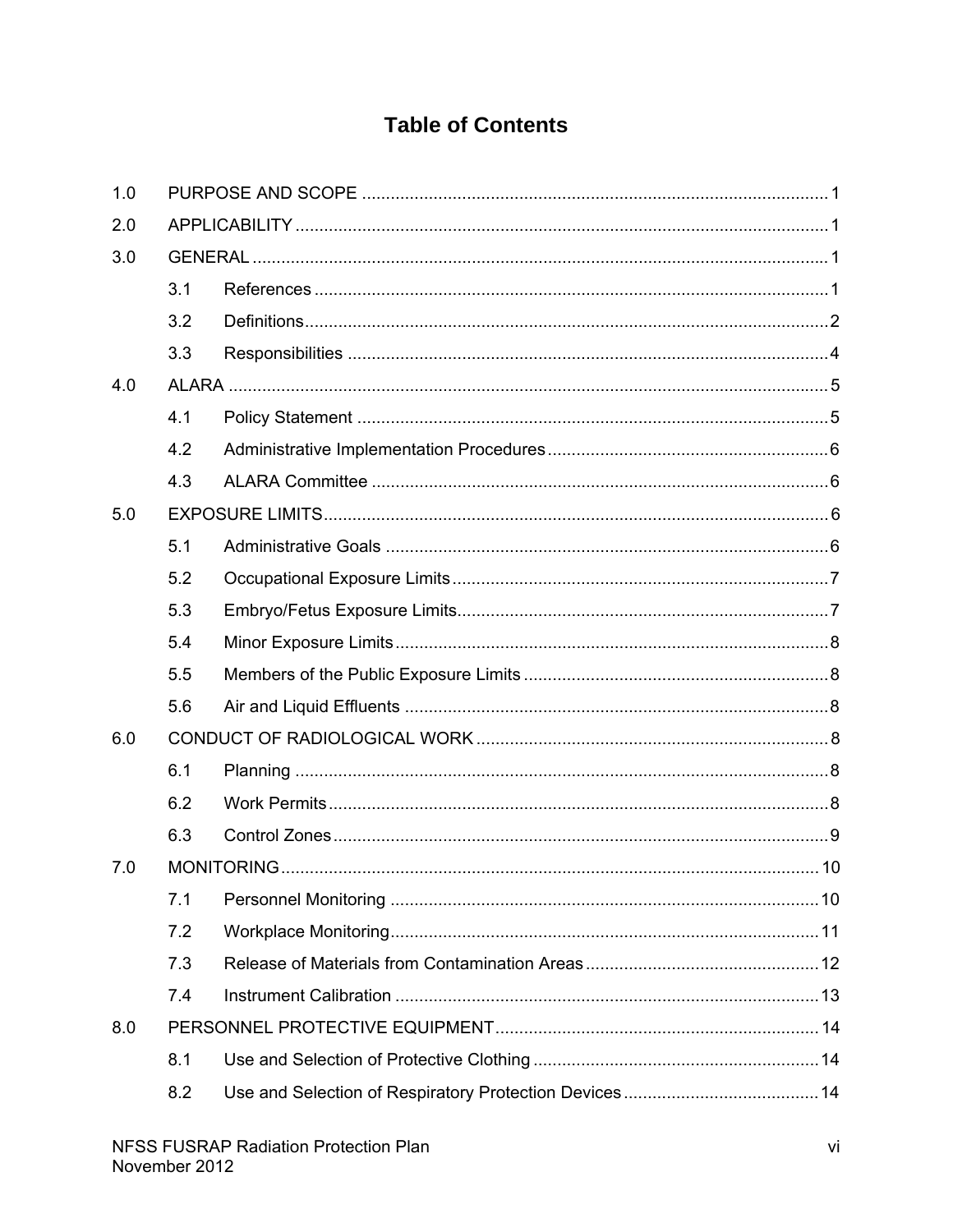| 9.0  |      | RADIOACTIVE MATERIAL ACCOUNTABILITY AND CONTROL 15 |  |
|------|------|----------------------------------------------------|--|
| 10.0 |      |                                                    |  |
|      | 10.1 |                                                    |  |
|      | 10.2 |                                                    |  |
| 11.0 |      |                                                    |  |
| 12.0 |      |                                                    |  |
| 13.0 |      |                                                    |  |
|      | 13.1 |                                                    |  |
|      |      |                                                    |  |
|      | 13.3 |                                                    |  |
| 14.0 |      |                                                    |  |
|      |      |                                                    |  |

# **List of Tables**

# **List of Appendices**

|--|--|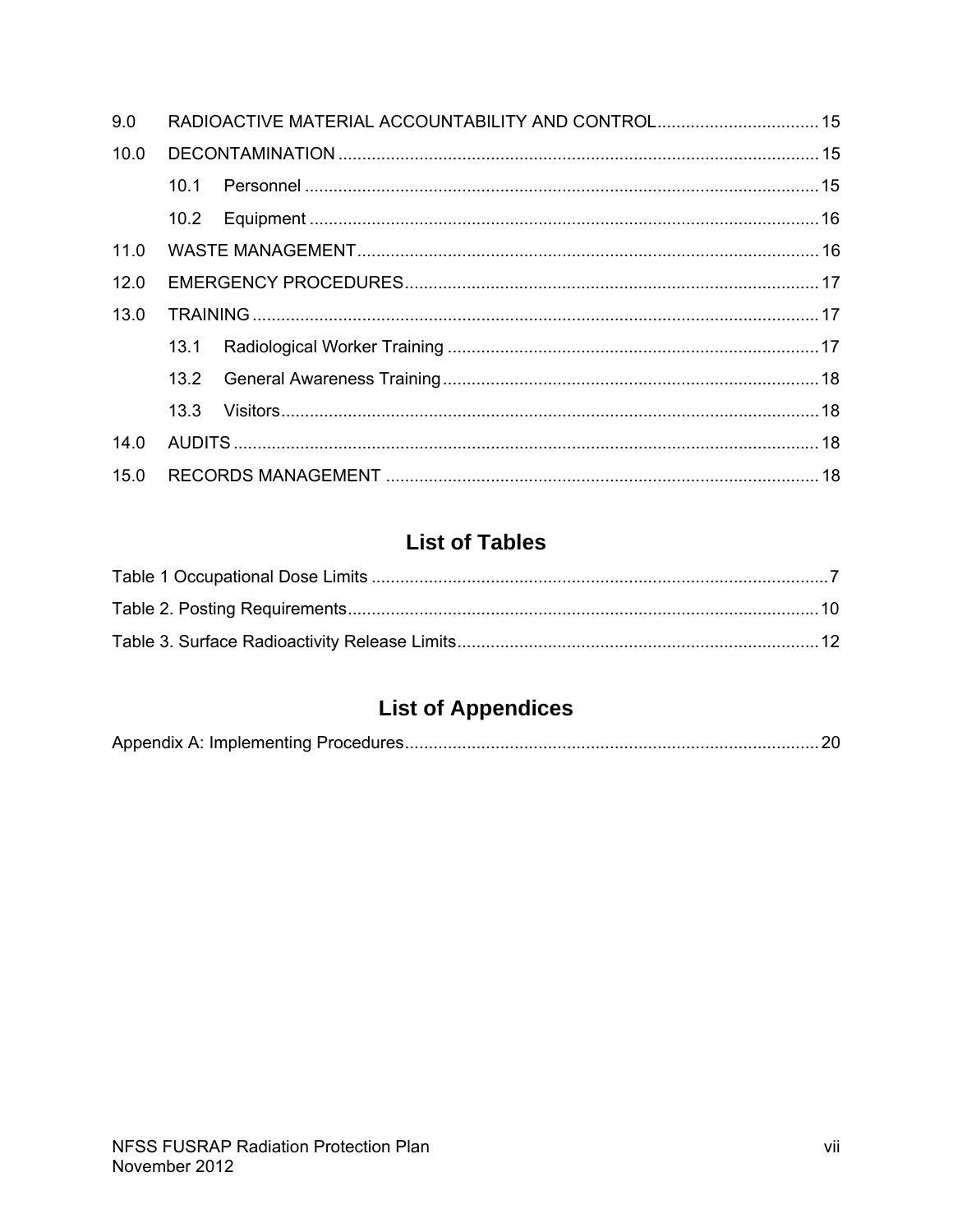# **1.0 PURPOSE AND SCOPE**

This Radiation Protection Plan (RPP) was prepared to implement the URS -Safety Management Standard 052, (SMS-052) "Radiation Protection Program," at the Niagara Falls Storage Site (NFSS) Formerly Utilized Sites Remedial Action Program (FUSRAP) Site. This plan provides detail on the work practices necessary to fully implement SMS-052:

- Activities at the project site where the potential for exposure to ionizing radiation exists are conducted in a manner consistent with sound radiological practices,
- Radiological exposure to site personnel and the environment are maintained As Low as Reasonably Achievable (ALARA), and
- Activities at this site are performed in a manner consistent with applicable NFSS FUSRAP site requirements, local, state, and federal regulations.

# **2.0 APPLICABILITY**

The work practices specified in this RPP apply to work conducted by site personnel that may result in the exposure of employees to ionizing radiation. All site visitors and employees, working in a radiation area or a restricted area are responsible for following this RPP. The Project Manager (PM) and the Site Radiation Safety Officer (SRSO) are responsible for ensuring that the RPP is implemented at the NFSS FUSRAP Site.

Implementation of this RPP will be performed through implementation of the Accident Prevention Plan (APP), Environmental Health and Safety Plans (HASP), and associated standard operating procedures.

# **3.0 GENERAL**

### *3.1 References*

- URS Safety Management Standard -052 Radiation Protection Program
- DOT 49 CFR 171-177, Transportation Hazardous Materials Regulations
- NRC 10 CFR 20, Standards for Protection Against Radiation
- OSHA 29 CFR 1910.1096, Ionizing Radiation
- OSHA 29 CFR 1926.53, Ionizing Radiation
- NRC Regulatory Guide 8.25
- URS Safety Management Standard -042 Respirator Protection
- US Army Corps of Engineers EM 385-1-80, Radiation Protection Manual
- US Army Corps of Engineers EM 385-1-1, Safety and Health Requirements
- US Army Corps of Engineers ER 385-1-80, Ionizing Radiation Protection ER 385-1- 80, Ionizing Radiation Protection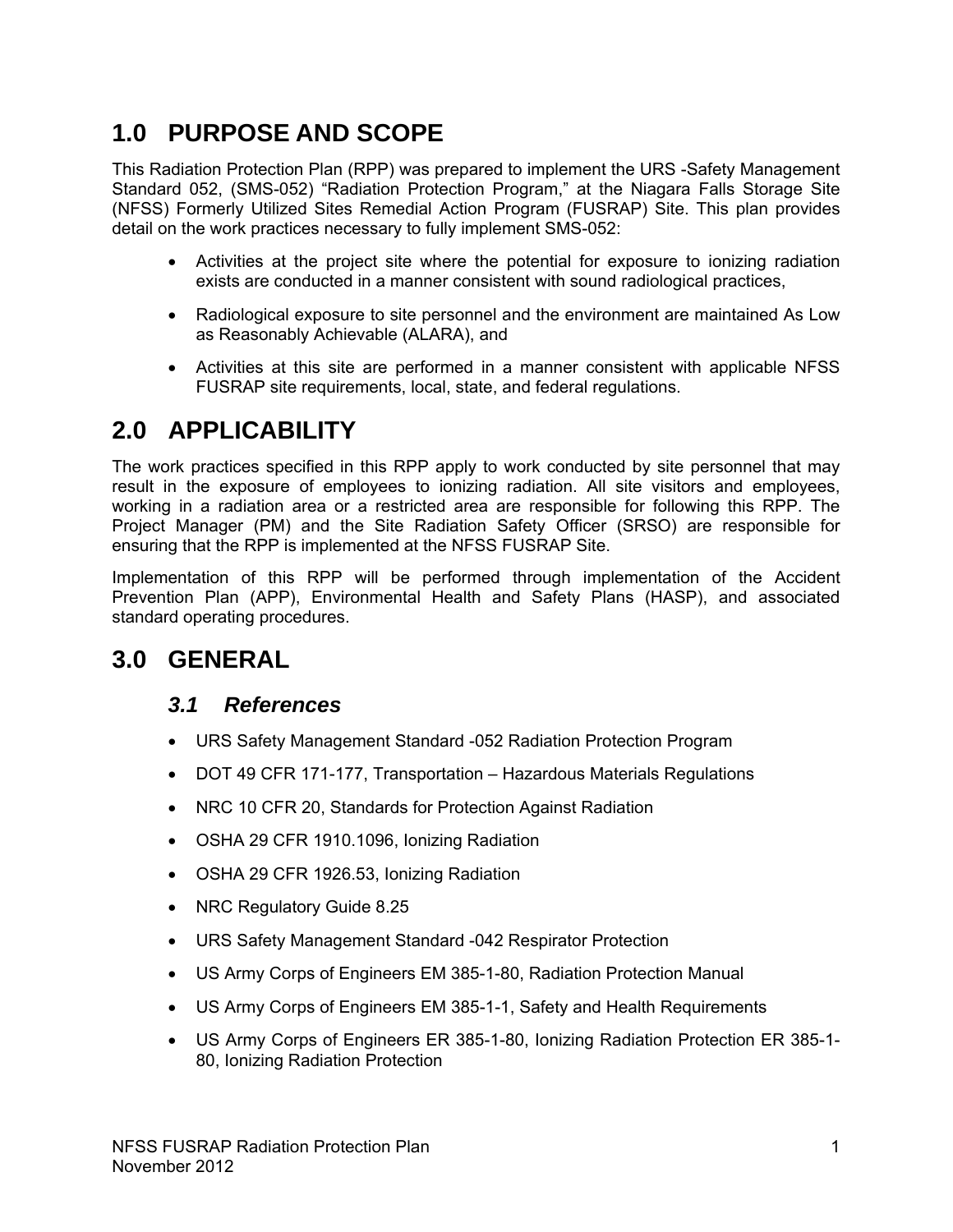### *3.2 Definitions*

**Airborne Radioactivity Area** – Area where the measured concentration of airborne radioactivity above natural background exceeds a peak concentration of 1 derived air concentration (DAC) or 12 DAC-hours during a workweek.

**As Low As Reasonably Achievable (ALARA)** – An approach to radiological control or a process to manage and control exposures to the work force and to the general public at levels as low as is reasonable, taking into account social, technical, economic, practical, and public policy considerations.

**Bioassay** – Measurement of radioactive material deposited within or excreted from the body. This process may include whole body and organ counting as well as collection of urine and fecal samples.

**Contaminated Area** – An area in which radioactive contamination is present that exceeds removable levels presented in Table 3.

**Controlled Area** – An area in which access is controlled in order to protect personnel from exposure to radiation and radioactive materials. An area in which the existing or potential radiation and radioactivity levels are above normal background but are less than that designating a radiological area or a restricted area.

**Derived Air Concentration (DAC)** – The concentration of a radionuclide in air that, if breathed over the period of a work year, would result in the annual limit on intake being reached.

**Disintegration per Minute (dpm)** – The rate of emission by radioactive material as determined by correcting the counts per minute observed by a detector for background, efficiency, and window size associated with the instrument.

**Dose** – A generic term for the amount of energy deposited in body tissue due to radiation exposure. Technical definitions for dose terms necessary for various exposure calculations and recordkeeping purposes include the following:

**Absorbed Dose (D)** – Energy imparted to matter by ionizing radiation per unit mass of irradiated material at the place of interest in that material. The units of absorbed dose are the rad and the gray (Gy).

**Dose Equivalent (HT)** – The product of the absorbed dose in tissue, quality factor, and all other necessary modifying factors at the location of interest. The units of dose equivalent are the rem and sievert (Sv).

**Effective Dose Equivalent (HE)** – The sum of the products of the dose equivalent to the organ or tissue (HT) and the weighting factors (WT) applicable to each of the body organs or tissues that are irradiated (HE= SWTxHT).

**Committed Dose Equivalent (HT,50)** – The dose equivalent to organs or tissues of reference (T) that will be received from an intake of radioactive material by a person during the 50-year period following the intake.

**Committed Effective Dose Equivalent (HE,50)** – The sum of the products of the weighting factors applicable to each of the body organs or tissues that are irradiated and the committed dose equivalent to these organs or tissues (HE,50=SWTxHT,50).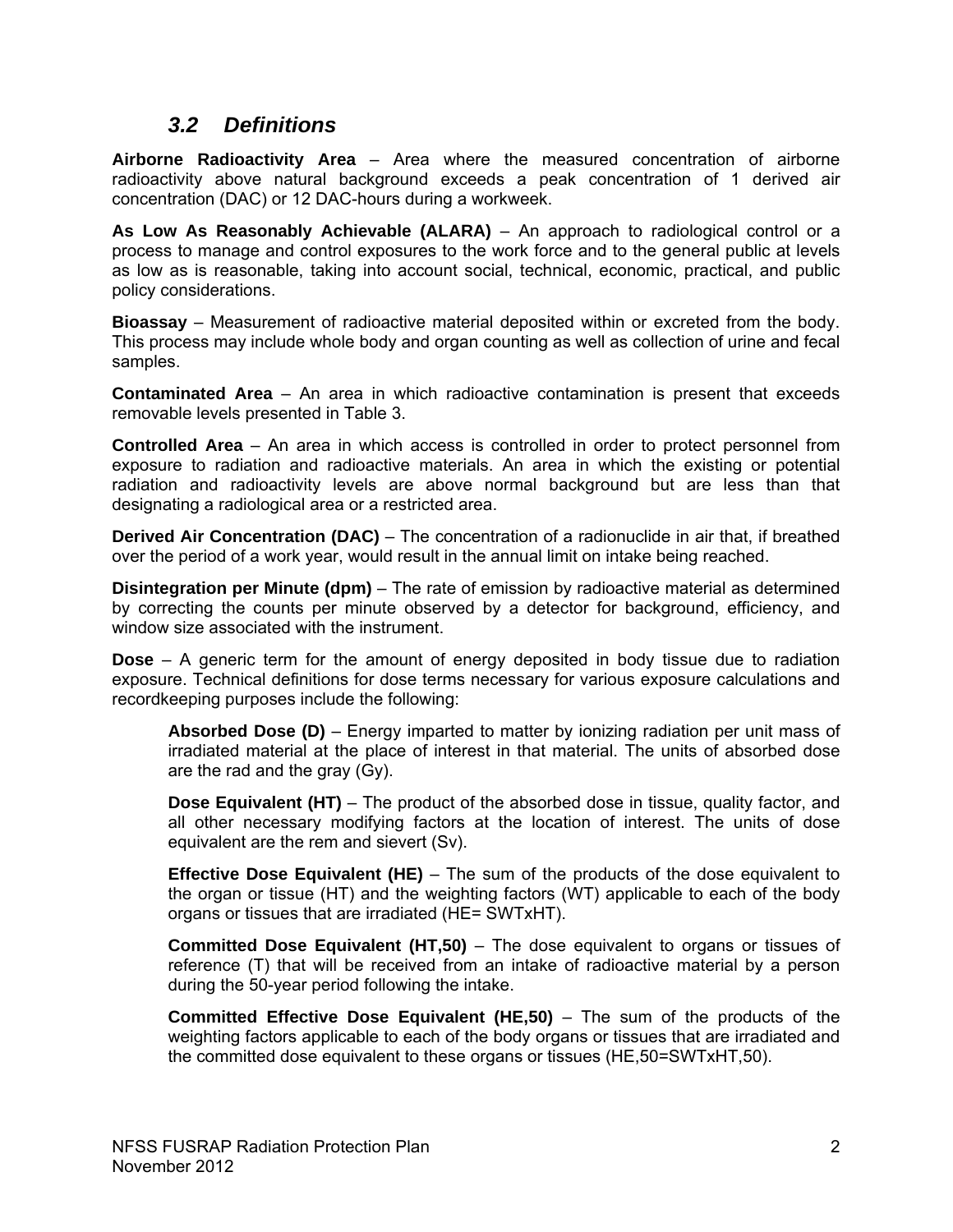**Total Effective Dose Equivalent (TEDE**) – The sum of the deep dose equivalent (for external exposures) and the committed effective dose equivalent (for internal exposures).

**Total Organ Dose Equivalent (TODE)** – The sum of the deep dose equivalent (for external exposures) and the committed dose equivalent to an individual organ or tissue (for internal exposures).

**Fixed Contamination** – Radioactive material that cannot readily be removed from surfaces by nondestructive means such as causal contact, wiping, brushing, or washing.

**Frisking** – Process of monitoring personnel for contamination.

**Hazardous Work Permit (HWP)** – Permit that identifies hazardous conditions and health and safety hazards, establishes worker protection and monitoring requirements, and also contains specific approvals for radiological work activities. The HWP serves as an administrative process for planning and controlling both hazardous and radiological work.

**High Radiation Area** – An area, accessible to personnel, in which radiation levels could result in a person receiving a dose equivalent to or in excess of 100 mrem in 1 hour at 30 cm from the radiation source or from any surface that the radiation penetrates.

**Internal Dose** – The portion of the dose equivalent received from radioactive material taken into the body.

**Occupational Dose** – The dose received by a person during employment in which the person's assigned duties involve exposure to radiation and to radioactive material. Occupational dose does not include dose received from background radiation, as a patient from medical practices, from voluntary participation in medical research plans, or as a member of the public.

**Optically Stimulated Luminescence Dosimeter (OSL)** – Radiation detection and measuring device used to record the radiological exposure of personnel or area to certain types of radiation.

**Personnel Dosimetry** – Devices designed to be worn by a single person for the assessment of dose equivalent such as film badges, optically stimulated luminescence dosimeter, and pocket ionization chambers.

**Personnel Monitoring** – Systematic and periodic estimates of radiation dose received by personnel during work hours.

**Radiation Work Permit (RWP)** – Permit that identifies radiological conditions, establishes worker protection and monitoring requirements, and contains specific approvals for radiological work activities. The RWP serves as an administrative process for planning and controlling radiological work and informing the worker of the radiological, health and safety issues.

**Radioactive Material Area** – A controlled area or structure where radioactive material is used, handled, or stored.

**Radiation** – Ionizing radiation that includes alpha particles, beta particles, X-rays, gamma rays, neutrons, and other particles capable of producing ions.

**Radiation Area** – An area, accessible to individuals, in which radiation levels could result in an individual receiving a dose equivalent or in excess of 5 mrem in 1 hour at 30 cm from the source of radiation or from any surface that the radiation penetrates.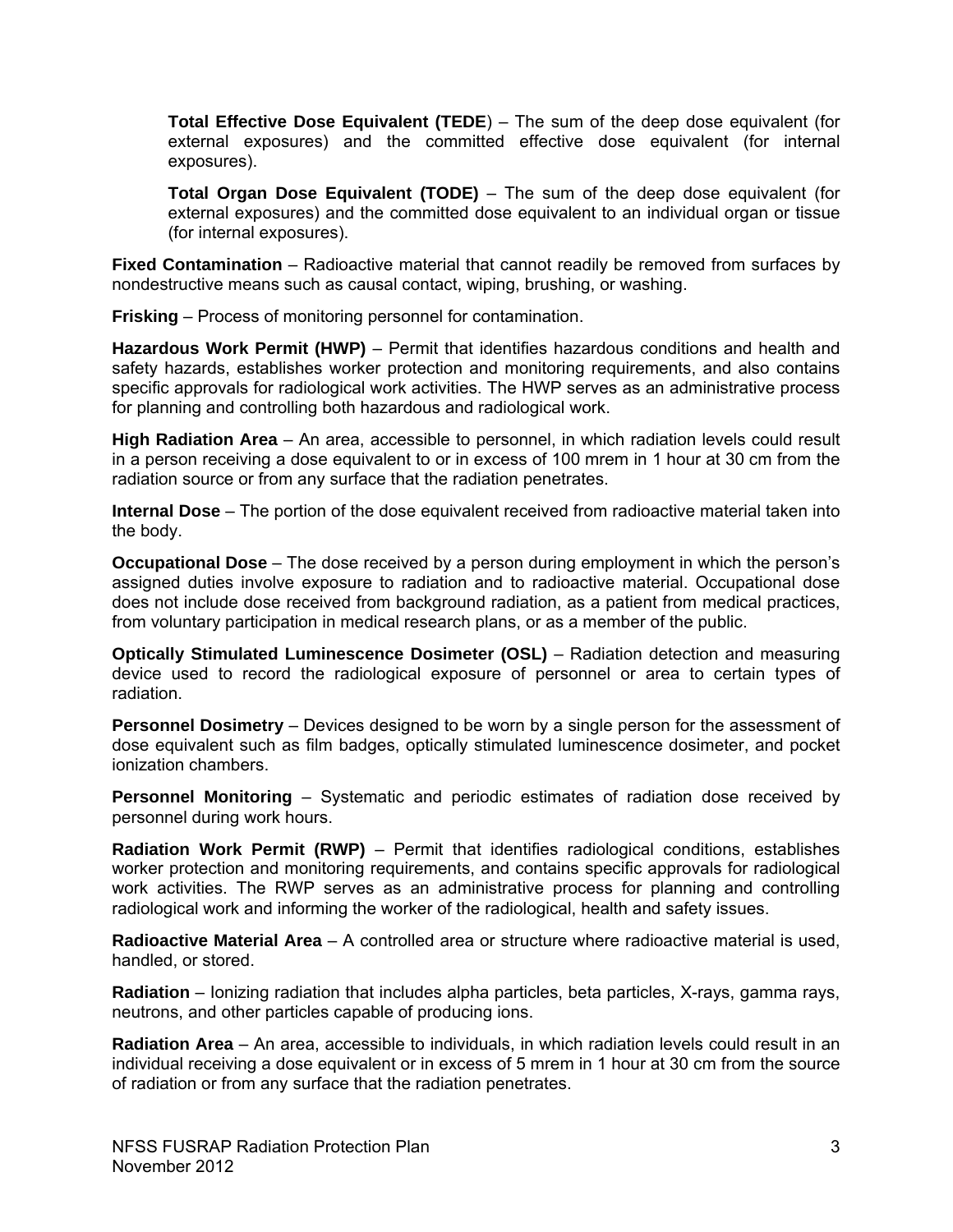**Radiological Controlled Areas (RCA)** – Include Radiation Areas, Contamination Areas, or Airborne Radioactivity Areas.

**Radiological Worker** – Worker whose job assignment requires work on, with, or in the proximity of radiation production machines or radioactive materials. A radiological worker has the potential of being exposed to more than 100 mrem per year, which is the sum of the dose equivalent to external irradiation and the committed effective dose equivalent to internal irradiation.

**Removable Contamination** – Radioactive material that can be removed from surfaces by nondestructive means, such as casual contact, wiping, brushing, or washing.

**Survey** – An evaluation of the radiological conditions and potential hazards incident to the production, use, transfer, release, disposal, or presence of radioactive material or other source of radiation. When appropriate, such an evaluation includes a physical survey of the location of radioactive material and measurements or calculations of levels of radiation, or concentrations or quantities of radioactive material present.

**Unrestricted Area** – An area designated by the Nuclear Regulatory Commission (NRC) as being an area to which access is neither limited nor controlled by an NRC licensee.

### *3.3 Responsibilities*

### **3.3.1 Project Manager-**

The PM is responsible for:

- Reviewing each scope of work to identify potential radiation risks and hazards.
- Designating an SRSO and arranging for employees on the project to receive appropriate radiation safety training.
- Ensuring that employees working on the project are monitored for radiation exposures.
- Assessing and controlling risks to employee and public health and safety from site activities.

The PM will ensure that all employees are knowledgeable of applicable radiological safety requirements for their work area and compliance with these requirements. PMs emphasize the need for high standards for radiological control through direct communication, support of radiation control goals and a presence in the workplace.

### **3.3.2 Project Certified Health Physicist**

The Project Certified Health Physicist (CHP) is responsible for:

- Reviewing and approving the RPP.
- Reviewing and approving implementing radiation procedures.
- Conducting appropriate radiation safety training for employees.
- Reviewing dose calculations.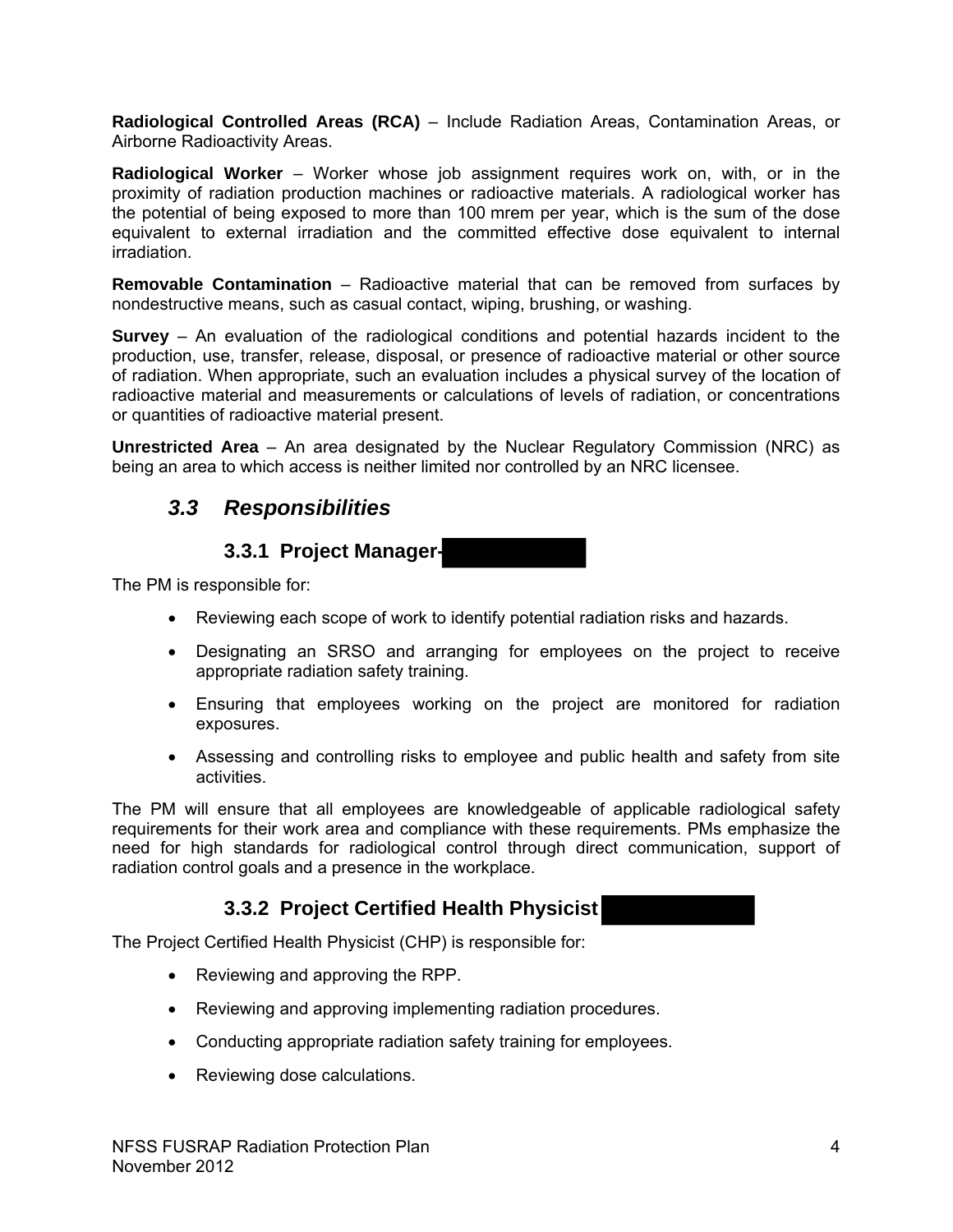### **3.3.3 Site Radiation Safety Officer –**

The SRSO is responsible for:

- Coordinating implementation of the Radiation Protection Program.
- Developing and administering the RPP incorporated in the HASP and associated standard operating procedures.
- Evaluating potential site/employee radiation exposure.
- Recommending necessary workplace and administrative controls.
- Issuing RWPs/HWPs.
- Administering personnel monitoring program.
- Arranging for each individual's monitoring results to be sent to the individuals and employers as appropriate.

### **3.3.4 Radiation Technicians**

Radiation Technicians are responsible for assisting the SRSO in implementing the radiological controls on each site. Specific responsibilities include:

- Performing radiological surveys.
- Collecting samples and smears.
- In conjunction with the SRSO, assessing radiological hazards during work changes and making adjustments to ensure that worker radiological exposures and releases to the environment are maintained ALARA.

The SRSO will review the qualifications of Radiation Technicians to ensure that the level of expertise is commensurate with the assigned duties.

### **3.3.5 Employees**

Employees are responsible for knowing radiological protection requirements for their work areas and for complying with these requirements.

# **4.0 ALARA**

## *4.1 Policy Statement*

All work with ionizing radiation will be conducted in accordance with established good practices in radiation protection, and in all cases, incorporate radiological criteria to ensure safety and maintain radiation exposures ALARA. The primary method to maintain exposure ALARA will focus on the use of established work practices and facility and equipment design features. These features will be augmented with the use of administrative and procedural requirements. In most cases, decontamination operations represent an uncommon activity.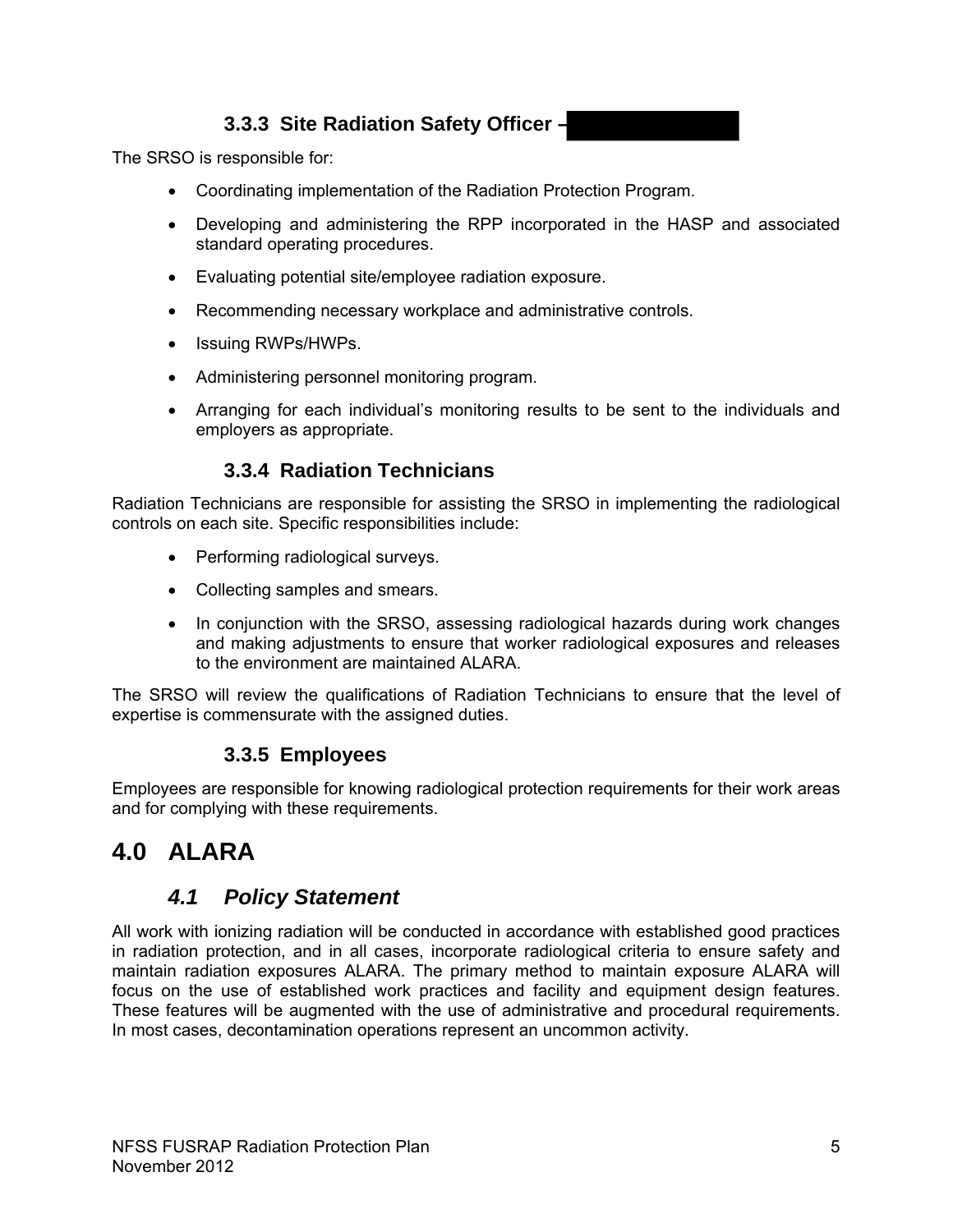## *4.2 Administrative Implementation Procedures*

The following minimum steps will be implemented on all sites aimed at maintaining radiation exposures ALARA.

- Estimate radiation exposure and use the estimate to set project ALARA dose goals.
- Review actual radiation exposures and compare with projected dose values. If necessary, make adjustments to the administrative and engineering control in place.

Commensurate with the nature of the work being performed and radiation levels present, the following additional measures will be considered:

- Inclusion of radiation control hold points in work documents;
- Work processes and special tools to reduce exposures;
- Engineering controls to minimize the spread of activity;
- Special radiological training or monitoring requirements;
- Engineering, design, and use of temporary shielding;
- Walkdown or dry-run of the activity using applicable procedures; and
- Staging and preparation of necessary materials/special tools.

## *4.3 ALARA Committee*

An ALARA Committee will be formed and will be minimally comprised of the SRSO, the PM, and one representative of the site labor force. The ALARA Committee will meet periodically (at least once each quarter) and will review past site radiation data, or personnel exposures, air monitoring, effluent monitoring, and contamination level data to assess the presence of unacceptable trends. Due to the schedule for this project, the Committee will meet at once. Additionally, this Committee will periodically assess the success of the radiological controls and serve as a forum for recommendations for improvements. A written record of the Committees activities will be maintained.

# **5.0 EXPOSURE LIMITS**

### *5.1 Administrative Goals*

Administrative goals for radiological protection performance will be established. These limits are more conservative than regulatory limits, commensurate with the work plan and level of hazard, and in accordance with the ALARA principle. The annual radiological goals include (not to exceed):

- Maximum individual total effective dose equivalent 500 mrem;
- Maximum embryo/fetus total organ dose equivalent for a declared pregnancy 100 mrem; and
- Maximum total effective dose equivalent to a member of the public, or visitor (excluding radon and thoron) – 100 mrem.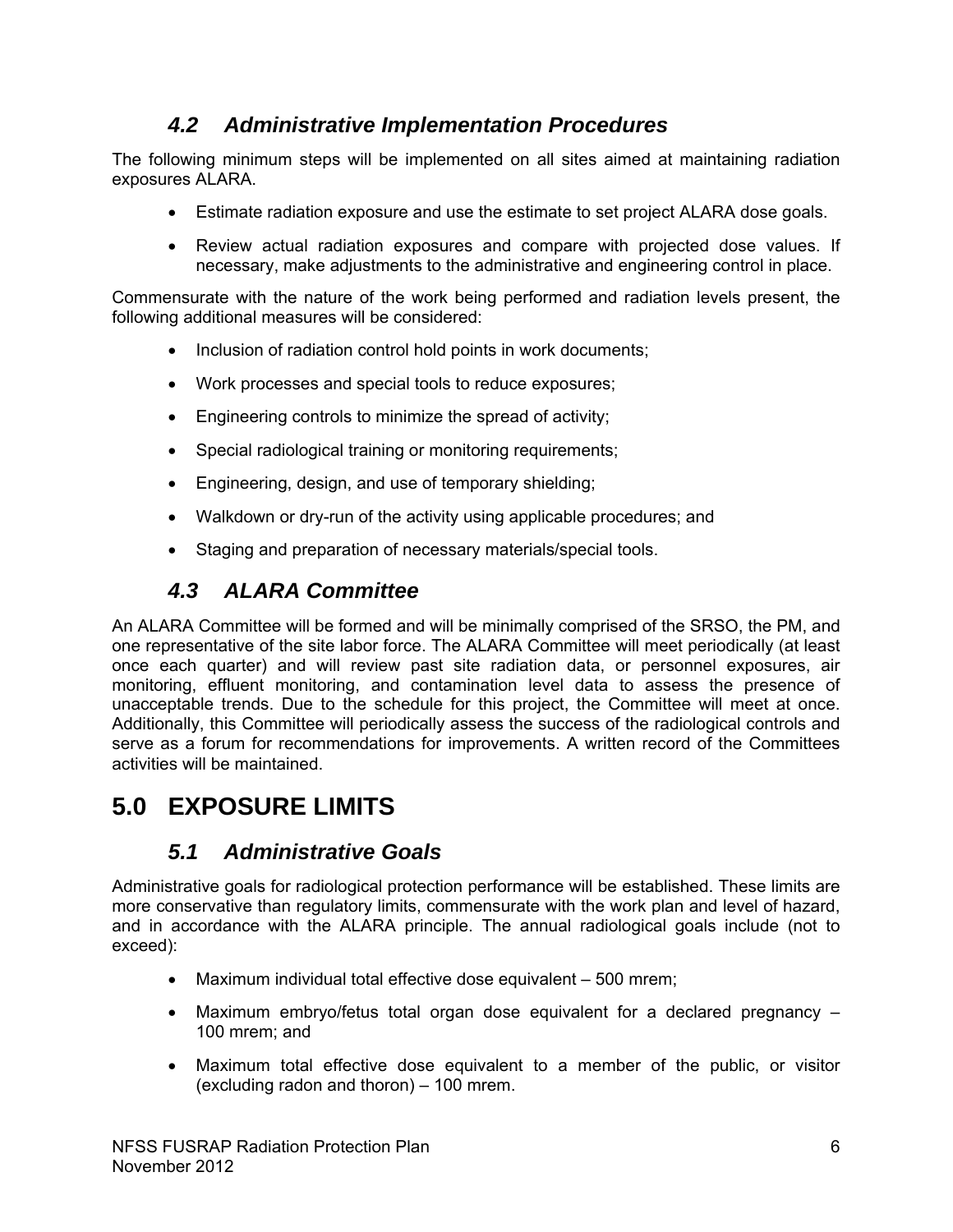## *5.2 Occupational Exposure Limits*

The occupational exposure to employees performing the duties of radiation workers will be controlled so that the limits in Table 1 (below) are not exceeded in one year. Furthermore, measures will be taken to maintain doses as far below these limits as reasonable achievable through use of administrative goals, engineering controls, and application of the ALARA process. All of the occupational exposure received during the year, including exposure while employed elsewhere, will be included in the determination of occupational exposure. Radiation exposure from normal background, therapeutic and diagnostic medical radiation, and voluntary participation in medical research plans will not be included in determining occupational exposure. Planned special exposures will not be required.

|                                      | <b>ALARA Limit</b> |             | <b>10 CFR 20 Limit</b> |             |
|--------------------------------------|--------------------|-------------|------------------------|-------------|
| Category                             | mrem/yr            | mSv/yr      | mrem/yr                | mSv/yr      |
| Total Effective Dose <sup>1</sup>    | 500                | 5           | 5,000                  | 50          |
| Total<br>Dose<br>Organ<br>Equivalent | 5,000              | 50          | 50,000                 | 500         |
| Lens of Eye                          | 1.500              | 15          | 15,000                 | 150         |
| <b>Shallow Dose</b>                  | 5,000              | 50          | 50,000                 | 500         |
| Embryo/Fetus                         | 100/gestation      | 1/gestation | 500/gestation          | 5/gestation |
| Minor                                | N/A                | N/A         | 500                    | 5           |
| <b>General Public</b>                | 100                | 1           | 100                    | 1           |

#### **Table 1. Occupational Dose Limits**

 $<sup>1</sup>$  In addition to the annual dose limits, soluble uranium intake will be limited to 10 milligrams in a</sup> week in consideration of chemical toxicity.

### *5.3 Embryo/Fetus Exposure Limits*

The occupational dose equivalent limits applicable to the embryo/fetus are detailed in Table 1, and apply to a "declared pregnancy." In such a case, a woman may elect to declare the pregnancy and limit the dose received by the embryo/fetus as provided in regulatory requirements. In this case, the dose equivalent goal for the embryo/fetus, from the period of conception to birth from occupational exposure, will be no more than 100 mrem.

Efforts shall be made to maintain exposures ALARA and to avoid significant variations above a uniform monthly exposure during the pregnancy. If the dose equivalent has exceeded 500 mrem at the time the pregnancy is declared, steps shall be taken to ensure that additional occupational exposure is unlikely. SMS Attachment 52-4, Declaration of Pregnancy Form, will be used to document this decision. SMS Attachment 52-5, Embryo/Fetus Initial Dose Calculation, will be used to assess the radiation exposure to the embryo/fetus at the time of declaration. SMS Attachment 52-6, Withdrawal of Pregnancy Declaration, will be used to withdraw a pregnancy declaration.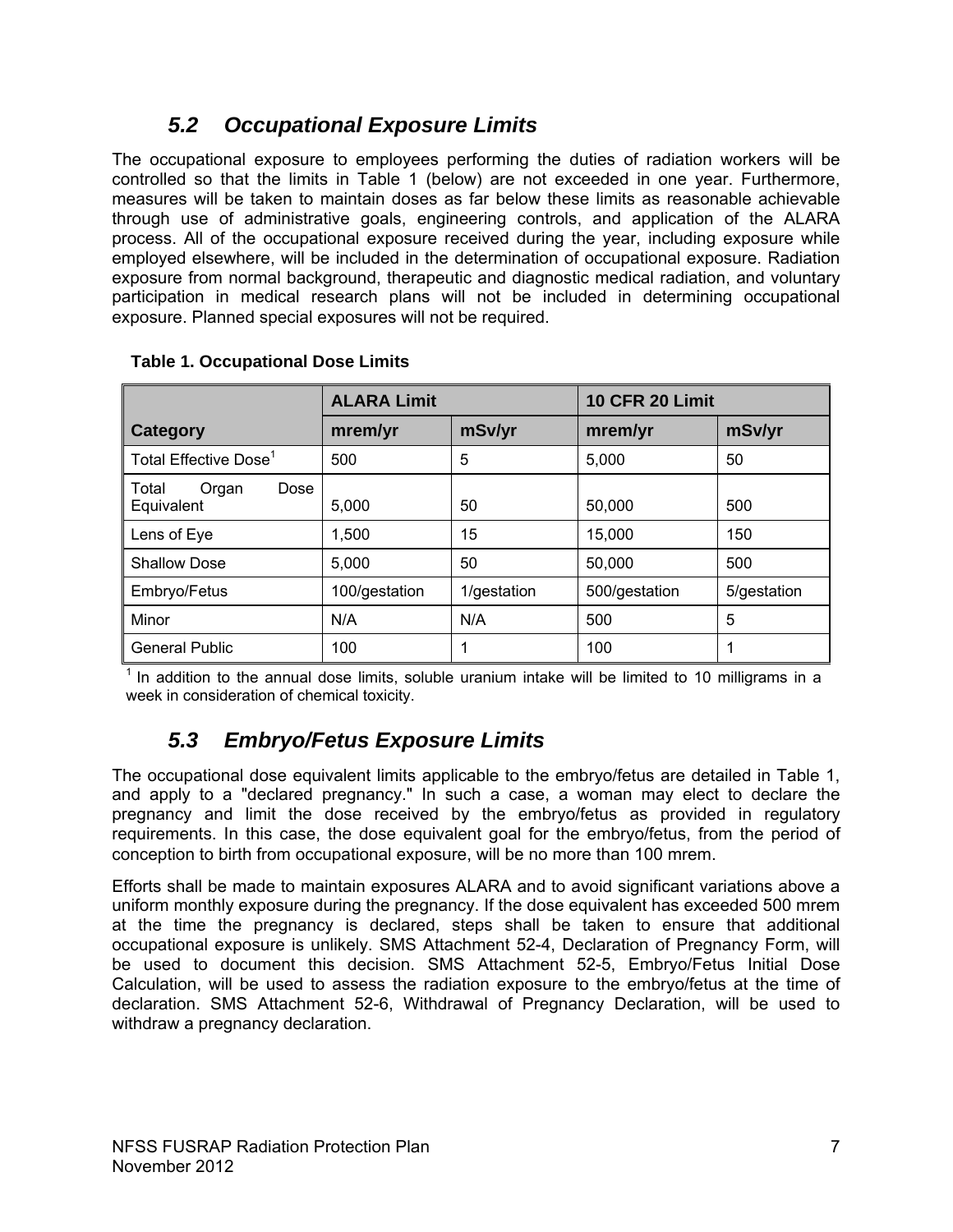### *5.4* Minor Exposure Limits

URS policy is that no worker under 18 years of age will be allowed to work on site where there is the potential for exposure to radiation.

## *5.5 Members of the Public Exposure Limits*

The annual exposure limit for any member of the public shall be limited to 100 mrem total effective dose equivalent, regardless of whether the individual is inside or outside of a controlled area. The dose equivalent in any unrestricted area from external sources will not exceed 2 mrem in any one hour or 50 mrem per year, regardless of occupancy by a member of the public.

## *5.6 Air and Liquid Effluents*

The release of radioactivity in air or liquid effluents to unrestricted areas will be monitored and controlled in accordance with the requirements of 10 CFR 20.1302. Projects that are subject to state or local regulatory requirements will comply with the effluent limitations in those requirements. For projects at low-hazard sites, workplace monitoring and/or conservative modeling can be used to determine compliance with effluent limitations. Records of air monitoring, radioactive effluent monitoring, and/or modeling will be generated and maintained to demonstrate compliance with effluent limitation requirements.

# **6.0 CONDUCT OF RADIOLOGICAL WORK**

## *6.1 Planning*

Incorporating radiological protection requirements such as engineering controls and dose and contamination reduction considerations are key to the successful execution of work activities in areas where there is a potential for exposure to radiation or radioactive materials. Reviewing and incorporating such controls and considerations will be made on a site-by-site basis and will be commensurate with the quantity and type of radioactive materials present. Appropriate requirements will be documented in applicable work plans and procedures.

Projected radiation dose (internal and external) estimates will be made for all jobs involving potential exposure to radiation or radioactive materials. The complexity of these exposure estimates will be commensurate with the levels of radiation and radioactive materials present and the types of activities involved. Documentation of these exposure estimates will be placed in the project file.

Trigger levels for the development and execution of ALARA reviews will be adopted on a sitespecific basis and documented. At a minimum, ALARA reviews will be conducted any time projected individual dose exceeds 200 mrem, or collective dose estimates exceed 2,000 person-mrem.

## *6.2 Work Permits*

URS uses a Radiation work permit (RWP) process to detail specific requirements for work activities, as defined in SMS 052. RWPs (see SMS Attachment 52-2) will be used to inform workers of area radiological conditions and entry requirements, and to provide a mechanism to relate worker exposure to specific work activities. They will be used at all sites that have a potential for exposure to radiation or radioactive materials. If appropriate, radiological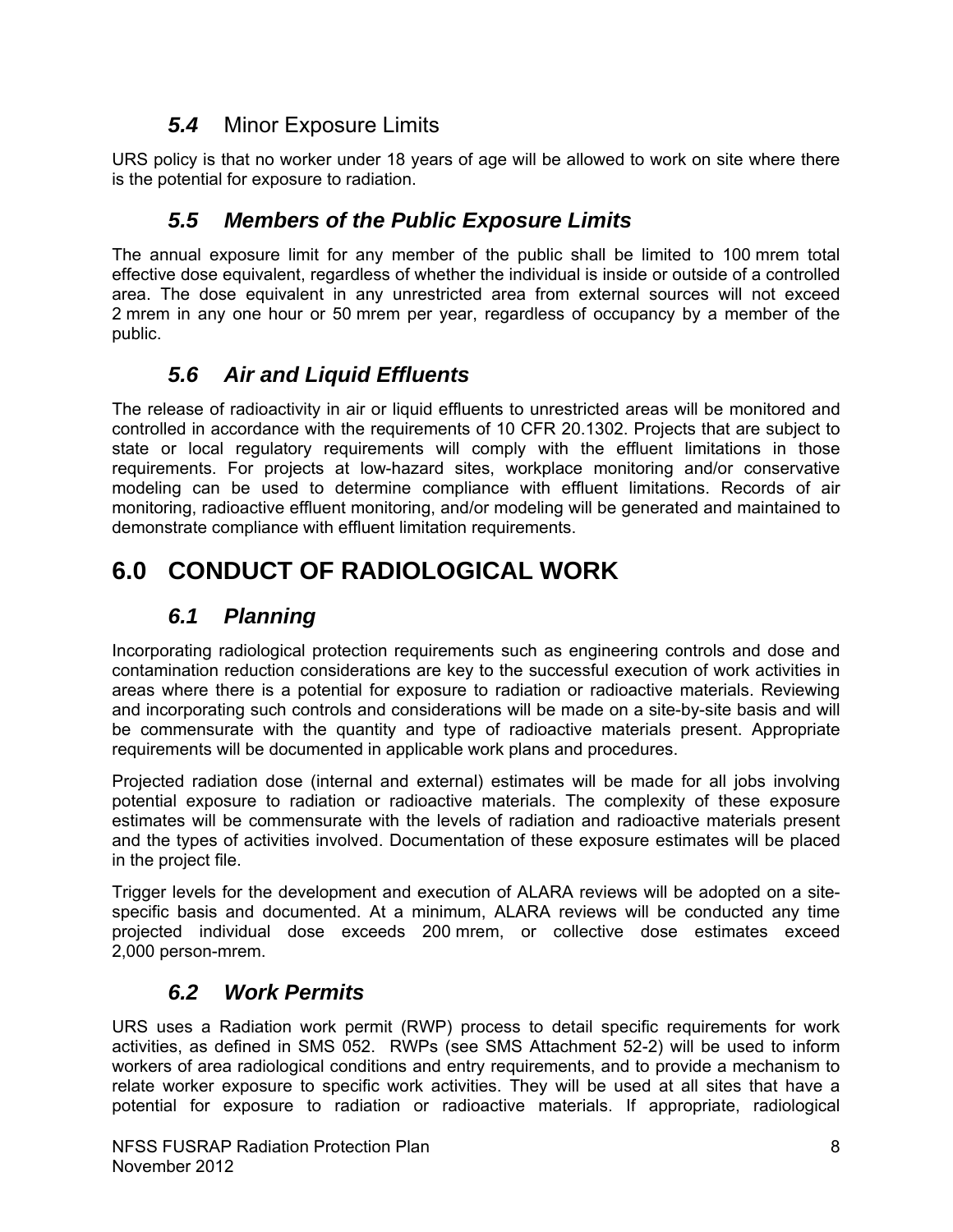requirements will be combined with other, non-radiological requirements, onto a single HWP (see SMS Attachment 52-3). Implementation of a work permit plan will have the following minimum requirements:

- RWPs/HWPs will be written based on radiological survey data that are appropriate to characterize the expected work conditions.
- RWPs/HWPs will detail the work area and activity that are within their scope and will specify requirements for protective measures, including dosimetry, air sampling, PPE, respiratory protection, work area preparation, and health physics oversight.
- RWPs/HWPs will be reviewed and approved by the SRSO. Modifications to existing RWPs/HWPs will require the concurrence of the SRSO or designee.
- RWPs/HWPs will be posted in a conspicuous area (if possible, they will be posted at the access point to the applicable radiological work area).
- Workers will acknowledge by signature that they have read, understand, and will comply with the RWPs/HWPs prior to initial entry to the area and after any revisions to the RWPs/HWPs.
- RWPs/HWPs will be updated if radiological conditions change to the extent that protective requirements need modification.

### *6.3 Control Zones*

### **6.3.1 Access/Egress Procedures**

Only appropriately trained, authorized, and qualified personnel will be permitted access to radiological controlled areas. The degree of control will be commensurate with the existing and potential radiological hazards within the area and may include, for example, signs and barricades, entrance ways locked against ingress, control devices or alarms, or administrative controls. The establishment of High or Very High Radiation Areas is not anticipated for this project; however, additional access control measures for High and Very High Radiation Areas will be established in accordance with 10 CFR 20, as appropriate. The controls will be established so that rapid egress from the controlled area in an emergency is not prevented.

Control measures and established procedures will incorporate a RWP/HWP system to ensure appropriate planning, control, hazard communication, and documentation of work activities in Radiological Controlled Areas (RCA) that include Radiation Areas, Contamination Areas, or Airborne Radioactivity Areas. Task-specific RWP/HWP s will be used for short-term work in these RCAs with the potential for changing radiological conditions. General RWP/HWP's may be used for longer term activities in RCAs with known, stable radiological conditions.

Personnel frisking and/or monitoring will be conducted before exiting radiologically contaminated areas and other areas where contamination is suspected. If the instruments indicate greater than 100 cpm above background, a Radiation Technician will be contacted for decontamination of personnel.

### **6.3.2 Posting and Labeling**

The standard radiation symbol (ANSI N2.1/12.1) in magenta or black on a yellow background (or alternate as provided by regulations) will be used to warn individuals of the presence of radiation and/or radioactive material. Each access point to a controlled or restricted area will be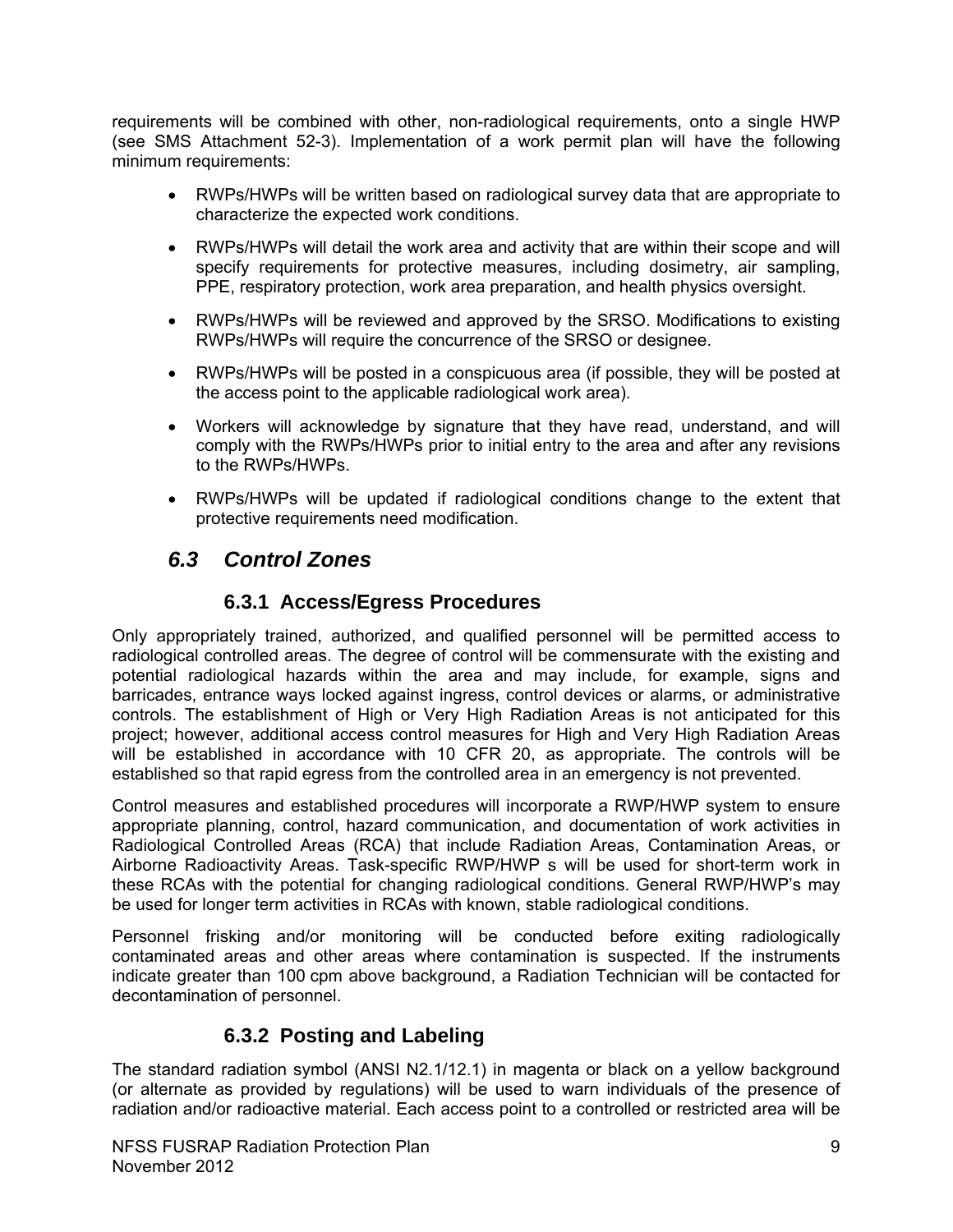posted with the appropriate identification and instructions. For controlled or restricted areas, each area will be posted as detailed in Table 2 below.

### **Table 2. Posting Requirements**

| <b>Posting Sign</b>                                                          | <b>Definition</b>                                                  |  |
|------------------------------------------------------------------------------|--------------------------------------------------------------------|--|
| <b>Caution Radiation Area</b>                                                | 5 mrem in 1 hour at 30 cm                                          |  |
| Caution-High Radiation Area or Danger High<br><b>Radiation Area</b>          | 100 mrem in 1 hr at 30 cm                                          |  |
| Grave Danger-Very High Radiation Area                                        | 500 rads in 1 hr at 1 m                                            |  |
| <b>Caution Contaminated Area</b>                                             | Removable radioactive contamination in excess of<br>Table 3 values |  |
| Caution Airborne Radioactivity Area or Danger<br>Airborne Radioactivity Area | >1 DAC or 12 DAC hours/week                                        |  |
| Radioactive<br>Material<br>Caution.<br>Danger<br>or<br>Radioactive Material  | Radioactive material handled, used or stored                       |  |

Additionally, NRC Form 3, "Notices to Employees," will be posted in a location visible to all employees who work with or around radioactive materials.

# **7.0 MONITORING**

## *7.1 Personnel Monitoring*

### **7.1.1 Internal Dosimetry**

All personnel who have the potential to receive intakes of radioactive materials that may result in a committed effective dose equivalent (HE, 50) of 500 mrem will participate in an appropriate bioassay plan. This plan will be reviewed and approved by a qualified Health Physicist and will be capable of detecting internal radioactive materials at a level below 10% of the Annual Limit of Intake listed in Appendix B of 10 CFR 20 for each radionuclide for which exposure at this level is likely.

Prior to commencement of work in restricted or controlled areas with the potential for internal exposure in excess of the levels stated above, each radiation worker will have an appropriate baseline bioassay performed. These individuals will also have an appropriate exit bioassay performed when they leave the project.

All personnel who perform routine field activities where the potential for removable surface or airborne radioactive contamination exists will participate in an appropriate routine bioassay plan. Special follow-up bioassay procedures will be implemented whenever a suspected intake has occurred or routine bioassay results are above a derived investigation level.

### **7.1.2 External Dosimetry**

Monitoring applies to any individual likely to receive an annual external whole body exposure in excess of 10% of the occupational limit. All personnel dosimetry used will be processed and evaluated by a processor holding a current accreditation under the National Voluntary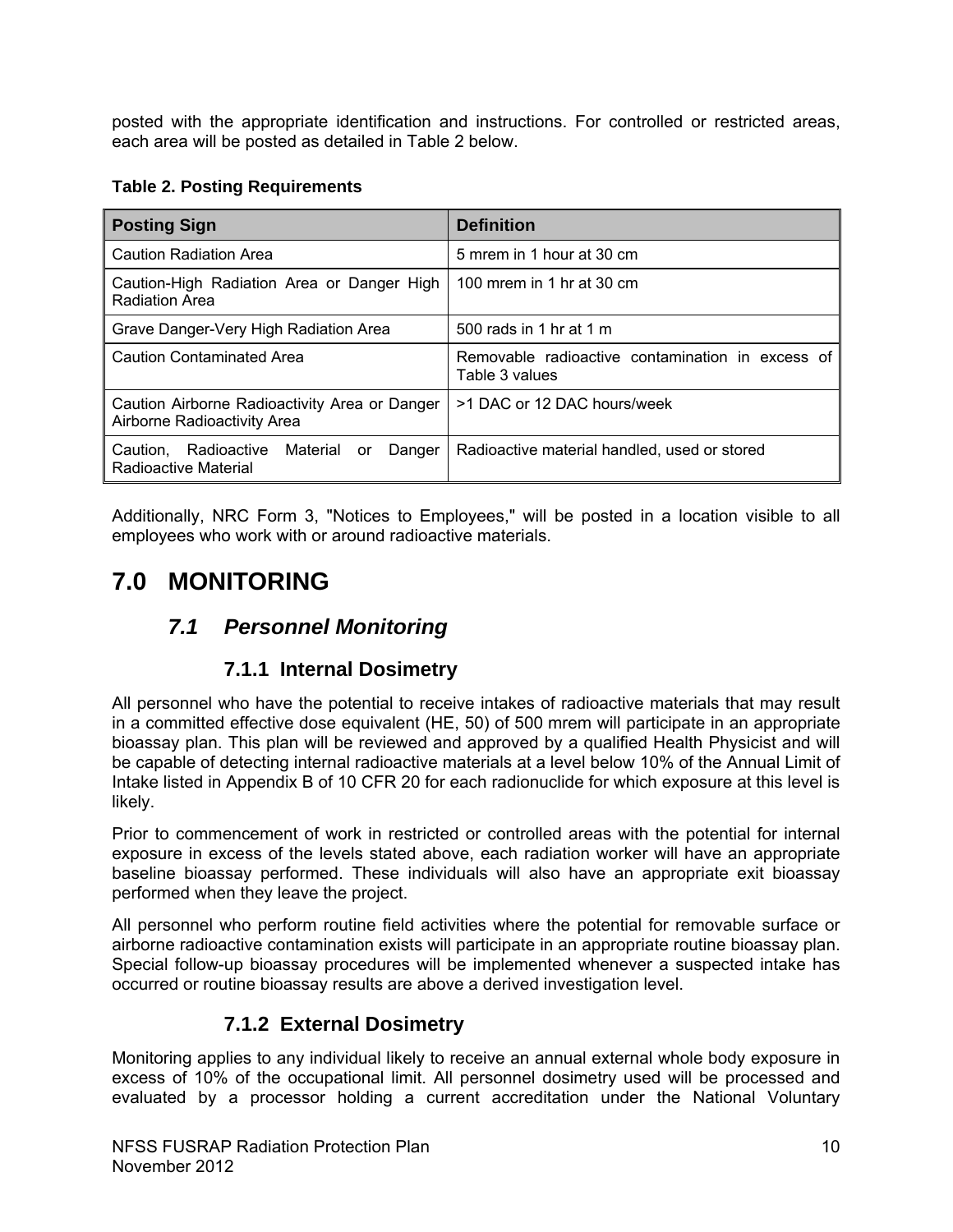Laboratory Accreditation Plan (NVLAP) of the National Institute of Standards and Technology (NIST).

### **7.1.3 Summation of Internal and External Exposures**

Internal committed effective dose equivalents and external effective dose equivalents during the year will be combined to determine the annual total effective dose equivalent in accordance with the requirements of federal and state regulations. Generally, summation will be required when intakes exceed 10% of the annual limit on intake, may result in a total effective dose equivalent of 50 mrem for minors or visitors, or a dose equivalent of 50 mrem to the embryo/fetus for declared pregnant women. The deep dose equivalent to the whole body may be used as the effective dose equivalent for external exposures.

### **7.1.4 Medical Surveillance**

No specific medical surveillance requirements exist for exposure to radiation levels at occupational levels. General medical surveillance requirements for all hazardous waste sites are contained in each HASP.

All cases of overexposure and suspected ingestion or inhalation of radioactive materials must be reported to the SRSO immediately. The URS Medical Consultant will advise the SRSO on the type(s) of test(s) required to accurately assess exposure effects.

## *7.2 Workplace Monitoring*

### **7.2.1 Surveys**

Radiological monitoring and surveys of radiation exposure levels, contamination, and airborne radioactivity will be conducted to:

- Characterize workplace conditions and detect changes in those conditions;
- Verify the effectiveness of physical design features, engineering and process controls, and administrative control procedures;
- Demonstrate regulatory compliance;
- Detect the gradual buildup of radioactive material;
- Identify and control potential sources of personnel exposure; and
- Identify areas requiring postings.

Monitoring will be performed only by trained and qualified personnel, following RP 4.0 Radiation Surveys and RP 5.0 Smear Counter Setup and Operation. Monitoring will be conducted as specified in the HASP and associated RWPs.

Minimally, radiological surveys will be conducted:

- During the establishment of controlled areas;
- Weekly in active controlled areas, radiation and/or contamination areas;
- Monthly, or upon access in inactive controlled areas;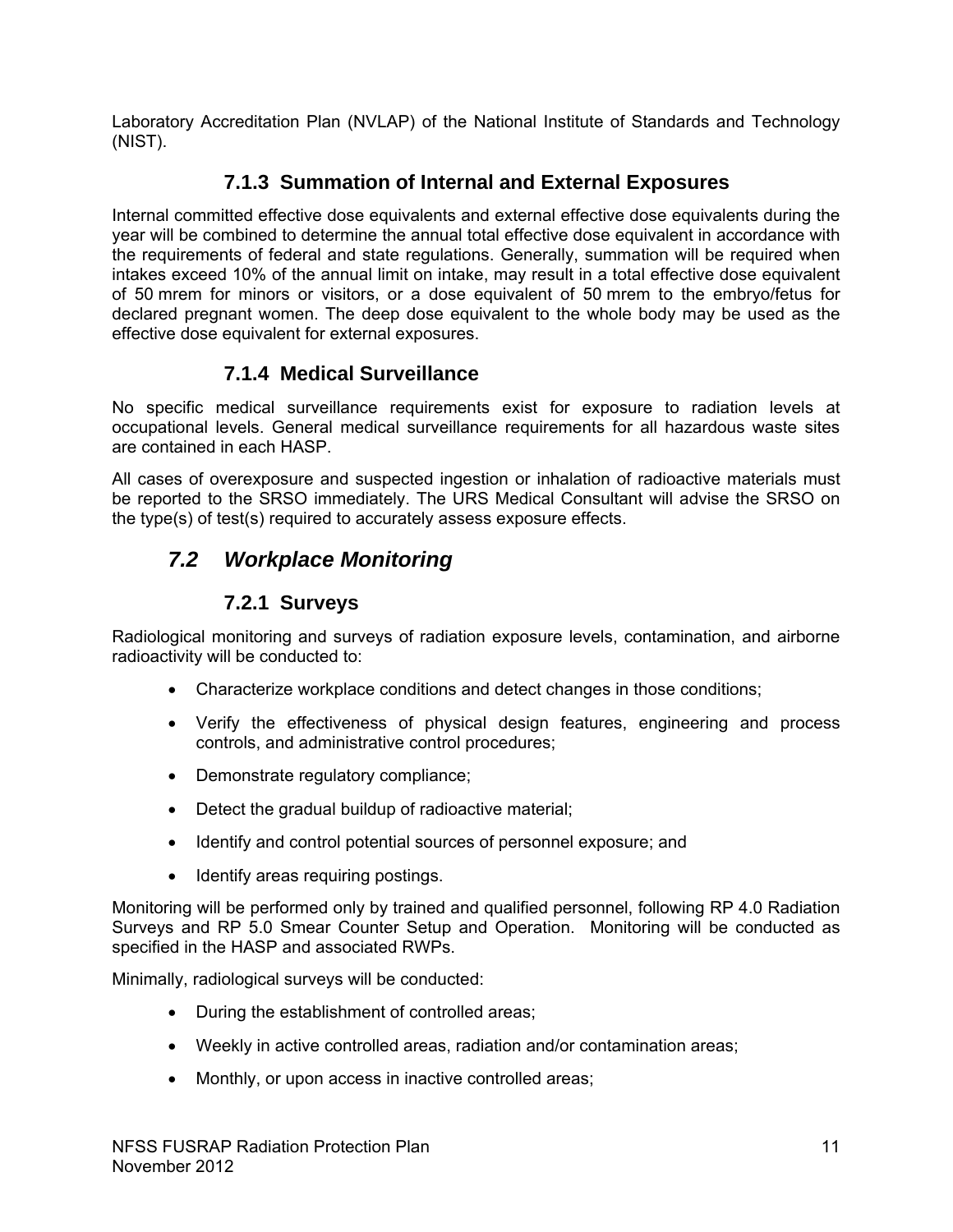- As specified on RWPs/HWPs; and
- During the release of controlled areas.

### **7.2.2 Air Sampling**

General area and personal air sampling will be conducted in accordance with the guidance in NRC Regulatory Guide 8.25. Air sampling will be employed when necessary to determine whether confinement of radioactive material is effective, to determine workplace administrative controls required, estimate worker intakes, and determine what personal protective equipment (PPE) is appropriate.

General area air sampling for airborne radioactivity will be conducted with high-volume air samplers where the potential for airborne radioactivity is above background levels. High-volume air samplers are those with sufficient flow rate to achieve a minimum detectable activity (MDA) of 10% of the applicable DAC in an 8-hour shift. For small jobs with documented minimal airborne radioactivity potential, general area air sampling for airborne radioactivity will not be required. Air samples will be analyzed in accordance with written procedures. In areas with a potential for short-term airborne excursions, representative grab samples will be collected in the immediate vicinity of work being performed to determine whether the area is an airborne radioactivity area requiring additional work controls and if personal breathing-zone air sampling is necessary to assess the worker's intake of airborne radioactive materials. As with the protocol for personal sampling, high-volume sample results will be compared with the appropriate DAC.

When required to estimate worker intakes, representative personal air sampling from each field team working in radiologically contaminated areas will be conducted for airborne radioactivity in the breathing zone. The data will be compared with the DACs that are appropriate for the contaminant(s) expected to be present to gauge employee exposure potential. DACs for radioactive contaminants in Appendix B to 10 CFR 20 will be used to assess exposure potentials, as appropriate.

## *7.3 Release of Materials from Contamination Areas*

Radiological contamination survey, documentation, and labeling requirements will be established for all property/material released from an RCA. All equipment, materials, and property used in an RCA established for contamination control will be considered as potentially contaminated and will not be released to an uncontrolled or unrestricted area until they have been surveyed and meet the unconditional release limits listed in Table 3 below, or approved alternative site-specific requirements.

| <b>Acceptable Surface Contamination Levels</b>                                                   |                           |                                          |                                         |  |
|--------------------------------------------------------------------------------------------------|---------------------------|------------------------------------------|-----------------------------------------|--|
| Nuclide <sup>a</sup>                                                                             | Averageb,c                | Maximum <sup>b,d</sup>                   | Removableb,e                            |  |
| U-nat, U-235, U-238, 5,000 dpm $\alpha$ /100 cm <sup>2</sup><br>and associated decay<br>products |                           | 15,000 dpm $\alpha$ /100 cm <sup>2</sup> | 1,000 dpm $\alpha$ /100 cm <sup>2</sup> |  |
| Ra-226,<br>Tranuranics,<br>Ra-228, Th-230, Th-<br>228, Pa-231, Ac-227, I-<br>$125, 1-129$        | 100 dpm/100 $\text{cm}^2$ | 300 dpm/100 $\text{cm}^2$                | 20 dpm/100 $\text{cm}^2$                |  |

### **Table 3. Surface Radioactivity Release Limits**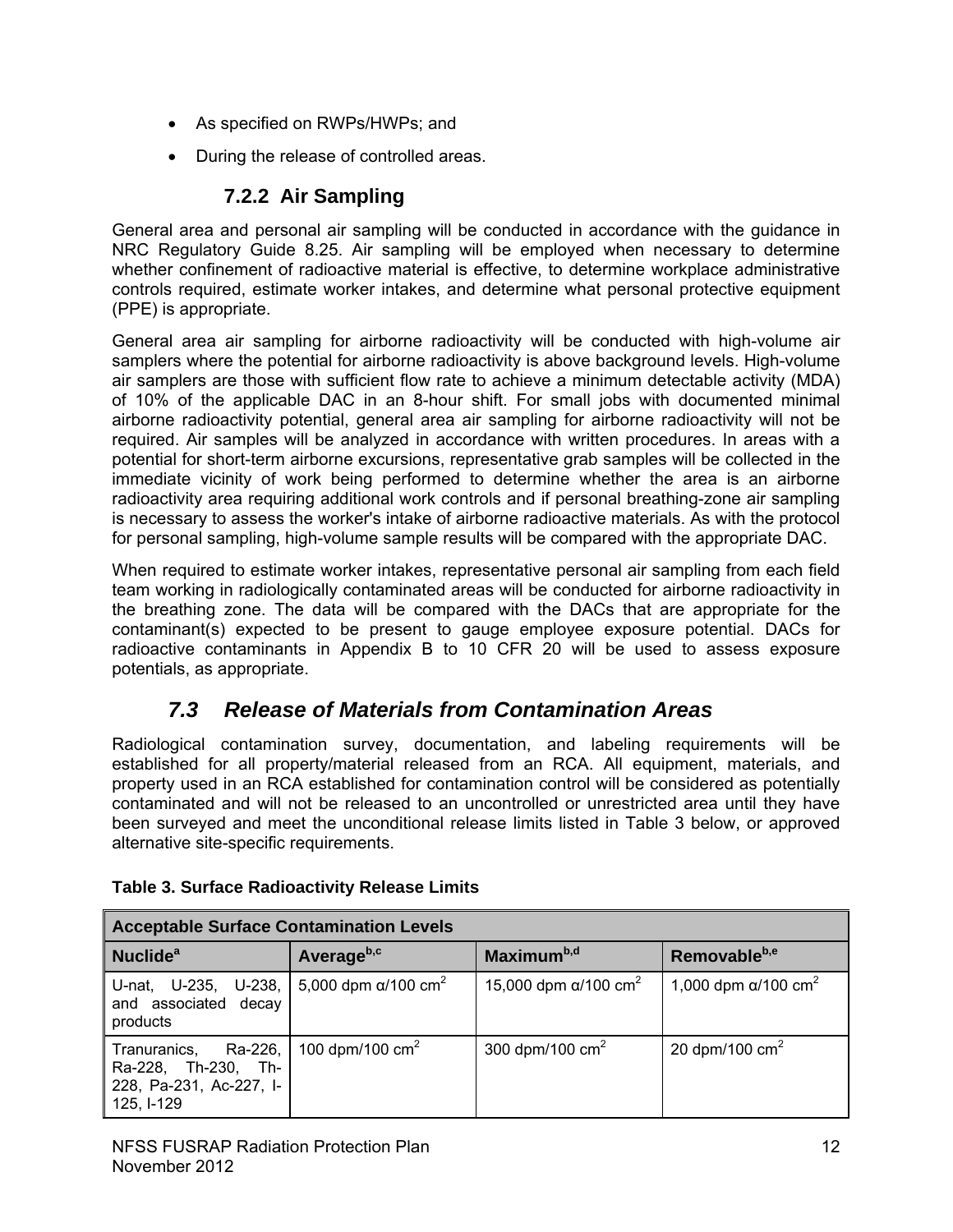|  | <b>Table 3. Surface Radioactivity Release Limits</b> |  |
|--|------------------------------------------------------|--|
|  |                                                      |  |

| <b>Acceptable Surface Contamination Levels</b>                                                                                                                   |                                                |                                           |                                          |  |
|------------------------------------------------------------------------------------------------------------------------------------------------------------------|------------------------------------------------|-------------------------------------------|------------------------------------------|--|
| <b>Nuclide</b> <sup>a</sup>                                                                                                                                      | Average <sup>b,c</sup>                         | Maximum <sup>b,d</sup>                    | Removable <sup>b,e</sup>                 |  |
| Th-nat, Th-232, Sr-90,<br>Ra-223, Ra-224, U-232,<br>I-126, I-131, I-133                                                                                          | 1,000 dpm/100 $\text{cm}^2$                    | 3,000 dpm/100 $\text{cm}^2$               | 200 dpm/100 $\text{cm}^2$                |  |
| emitters<br>Beta-gamma<br>(nuclides with decay<br>modes other than alpha<br>emission<br>or<br>fission)<br>spontaneous<br>except Sr-90 and others<br>noted above. | 5,000 dpm $\beta - \gamma/100$ cm <sup>2</sup> | 15,000 dpm $\beta$ -y/100 cm <sup>2</sup> | 1,000 dpm $\beta$ -γ/100 cm <sup>2</sup> |  |

a Where surface contamination by both alpha- and beta-gamma-emitting nuclides exists, the limits established for alpha- and beta-gamma-emitting nuclides should apply independently.

<sup>b</sup> As used in this tape, dpm (disintegrations per minute) means the rate of emission by radioactive material as determined by correcting the counts per minute observed by an appropriate detector for background, efficiency, and geometric factors associated with the instrumentation.

 $\textdegree$  Measurements of average contaminant should not be averaged over more than 1 square meter. For objects of less surface area, the average should be derived for each such object.

 $^{\text{d}}$  The maximum contamination level applies to an area of not more than 100 cm<sup>2</sup>.

 $e$  The amount of removable radioactive material per 100 cm<sup>2</sup> of surface area should be determined by wiping that area with dry filter or soft absorbent paper, applying moderate pressure, and assessing the amount of radioactive material on the wipe with an appropriate instrument of known efficiency. When removable contamination on objects of less surface area is determined, the pertinent levels should be reduced proportionally and the entire surface should be wiped.

If the property/material to be released either cannot be monitored using standard survey techniques or is a volume or bulk material, such as liquids, soils, and so forth, it will be considered potentially contaminated. A special property/waste release evaluation will be conducted prior to release. The release limits for these materials will be established in accordance with specific guidance from the cognizant regulatory authority. All surveys and evaluations for release of potentially contaminated property/material to uncontrolled or unrestricted areas will be documented.

### *7.4 Instrument Calibration*

Radiation detection instrumentation will be provided as appropriate for performing necessary surveys and monitoring. The instrumentation will be selected based upon the type of radiation detected, MDA measurement capability, and range in accordance with the radiological hazards present or anticipated for the project.

The vendor or a calibration service will perform calibration of radiological instruments and equipment in accordance with ANSI N323 (1997) using standards traceable to the NIST primary standards. The calibration certificate will be maintained by the SRSO.

Field calibration of counting instrumentation in accordance with approved written procedures is authorized if it meets the above requirements and the source calibration certificate and documented detection efficiency determination are maintained in the site-specific project file.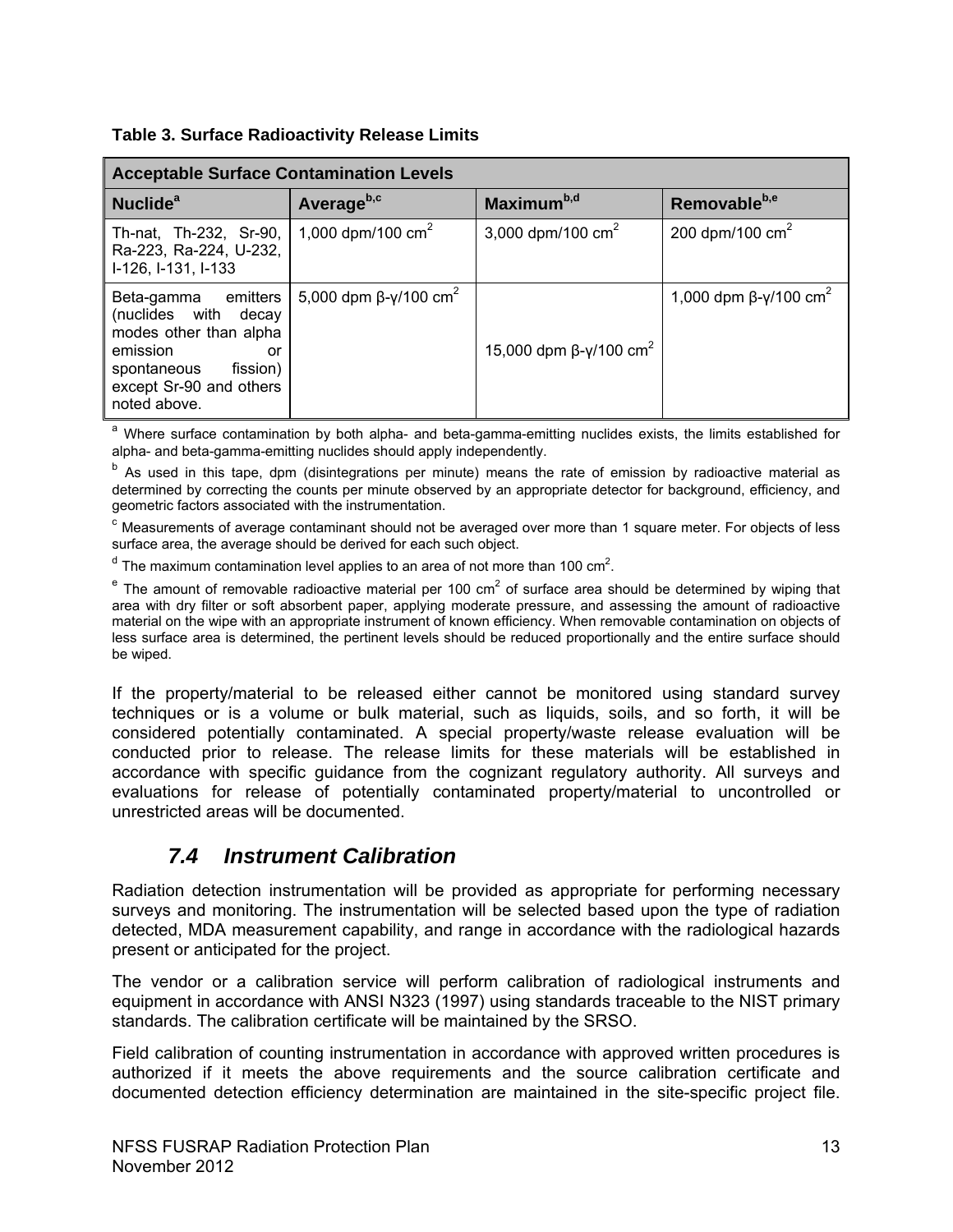Each instrument or piece of equipment will have a calibration sticker with an expiration date affixed.

At a minimum, performance tests of radiological instruments will be conducted before use. Satisfactory performance test results will be within ±20% of the expected response. Instruments that do not meet performance test criteria, are found to be out of calibration, or are defective, will be removed from service until repaired and/or calibrated. The results of these checks will be recorded in a daily source check log by the performer and will be maintained in the project file. All performance tests will be conducted in accordance with approved written procedures.

# **8.0 PERSONNEL PROTECTIVE EQUIPMENT**

### *8.1 Use and Selection of Protective Clothing*

PPE will be selected based on the contamination levels in the work area and the anticipated work activity, ALARA and safety considerations, and consideration of nonradiological hazardous materials that may be present. Surfaces are considered radiologically contaminated if above Table 3 levels. PPE provided will be in good condition and free of chemical or radioactive contamination.

Full Set

- Coveralls (Tyvek ® or cotton)
- Cotton glove liners
- Rubber or chemical resistant gloves
- Shoe covers
- Protective overshoes
- Hood (Tyvek ® or cotton)

Protective clothing and equipment selected for project tasks will be described in the HASP, together with procedures for donning and removing PPE without spreading contamination or contaminating the worker. The necessary PPE for a task will be specified by the RWP.

## *8.2 Use and Selection of Respiratory Protection Devices*

URS Respiratory Protection SMS -042 details specific procedures for respiratory usage, fit, cleaning, and so forth.

Engineering control measures will be provided to limit the concentrations of radioactivity in air to levels below those that constitute an airborne radioactivity area to the extent feasible. When this level is not feasible, other methods such as administrative controls and respiratory protection will be employed to limit the potential for intake of radioactive material.

Only respiratory protection equipment that is tested and certified by the National Institute for Occupational Safety and Health (NIOSH) will be used. Protection factors listed in Appendix A of 10 CFR 20 will be used in the assessment of potential radioactive material intake.

Selection of appropriate respiratory protection devices will be designated within either the HASP or the RWP. At a minimum, respiratory protection devices will be selected so that a protection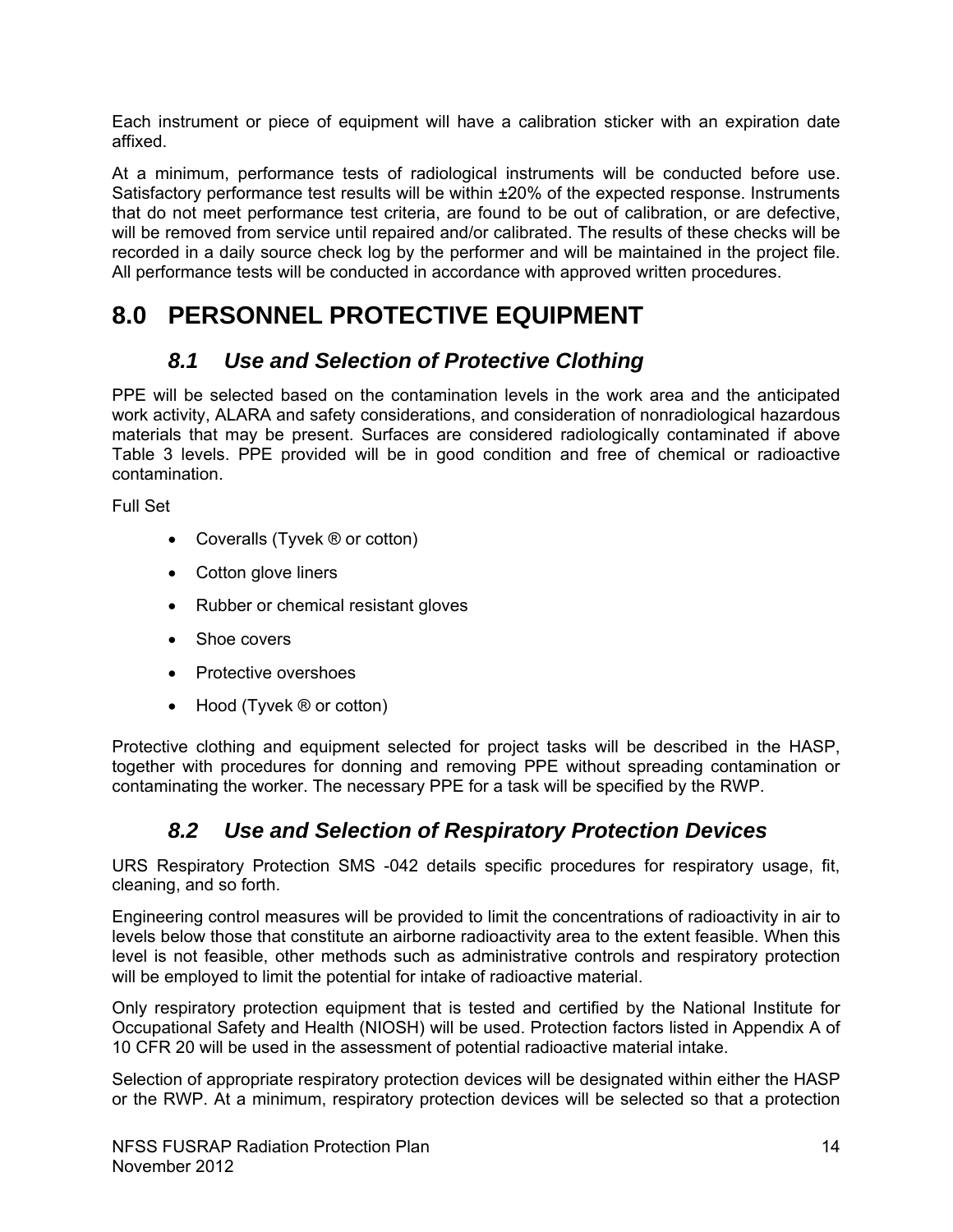factor greater than the multiple by which peak concentrations or airborne radioactivity exceed the values specified in Appendix B of 10 CFR 20 is not exceeded. Only respiratory protection equipment that has been specifically certified for emergency use by NIOSH/Mine Safety and Health Administration (MSHA) will be used as emergency devices.

Whenever respiratory protection will be used at a site, the following additional minimum requirements will be met:

- Air sampling will be performed to identify the potential hazard, permit proper equipment selection, and estimate exposures.
- Surveys and bioassays as appropriate will be performed to evaluate actual intakes.
- Respirators will be tested for operability immediately prior to each use.
- Written procedures will be available regarding selection, fitting, issuance, maintenance, and testing of respirators (including testing for operability prior to each use), supervision and training of personnel, monitoring (including air sampling and bioassays), and recordkeeping.

## **9.0 RADIOACTIVE MATERIAL ACCOUNTABILITY AND CONTROL**

All procurement, receipt, and storage of radioactive material will be coordinated with the individual or organization responsible for radiation protection at the project site. A source custodian and documented inventory record will be established and maintained for radioactive sources. All sources brought on site by external organizations will not be allowed into areas under company control without prior notification and approval by the company individual or organization responsible for radiation protection. Radioactive materials licenses will be required for sources that exceed exempt quantities.

Transportation of radioactive material (specific activity >2000 pCi/g) in commerce, generally off site, will be in accordance with Department of Transportation (DOT) requirements in 49 CFR 170 through 180, and other federal, state, and local regulations, as applicable.

# **10.0 DECONTAMINATION**

### *10.1 Personnel*

The guideline for determining the presence of skin contamination on personnel is detectable radiological contamination above background.

If necessary, decontamination of personnel will be performed only under the direct supervision of the SRSO. Generally, dry, nonabrasive methods will be attempted first and, if necessary, may be followed by washing with soap and water. Material generated during decontamination, including wipes, tape, and water, will be collected and disposed of as radioactive waste. Specific decontamination procedures and documentation requirements are contained in site-specific standard operating procedures (SOPs). Non-radiological decontamination procedures are contained within the HASP.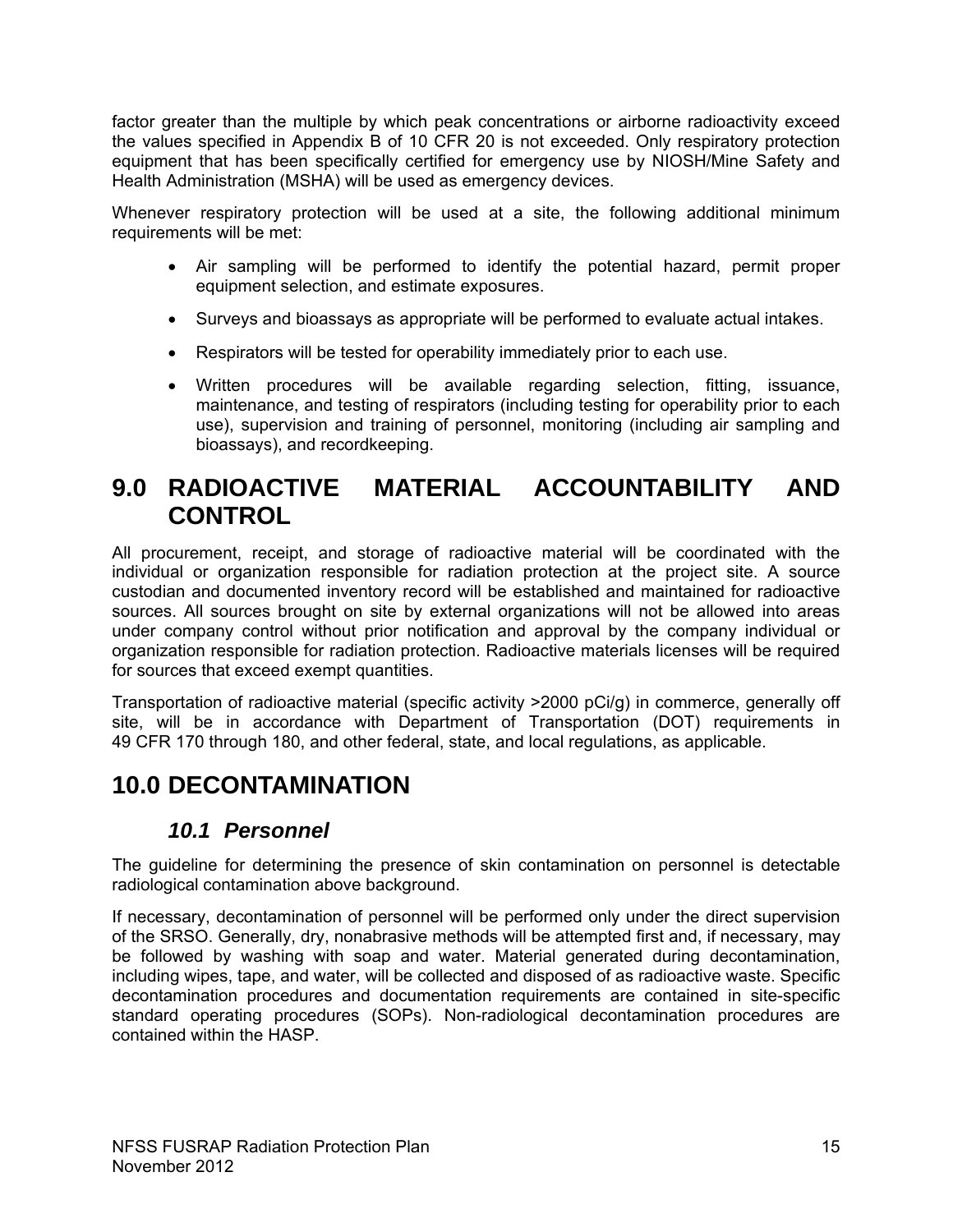### *10.2 Equipment*

Surface contamination criteria presented in Table 3 will be used to determine if a piece of equipment is contaminated with radioactive materials. When decontamination is necessary, decontamination will be performed using techniques that are appropriate based on site-specific conditions. Generally, dry decontamination methods such as high-efficiency particulate air (HEPA) vacuuming or wipedowns are preferred when facilities for the collection of radiological contaminated wastewater are not in place. If adequate facilities exist for the collection of such fluids, it may be appropriate to use a wet decontamination technique. Additional decontamination methods include sand or other abrasive blasting.

Specific decontamination procedures and decontamination requirements are contained in the site-specific SOPs. Non-radiological equipment decontamination procedures are contained in the HASP.

# **11.0 WASTE MANAGEMENT**

Radioactively contaminated waste material generated during this project will be managed in accordance with the EM-1110-35-1, "Management Guidelines for Working with Radioactive and Mixed Waste, and the project-specific work plan. Materials suspected of being mixed waste (RCRA/TSCA/etc. hazardous substances combined with radioactive materials) will be identified and segregated as soon as practical to avoid combining mixed waste with other waste forms.

While the scope of this waste minimization plan will be commensurate with the level of radioactive materials present and activities conducted at each site, at a minimum, the following guidelines will be used:

- Removal of excess/unnecessary packaging material prior to bringing materials into radiological controlled areas;
- Restriction of materials entering radiological areas to those materials necessary for performance of work;
- Restriction of the quantities of hazardous materials, such as paints, solvents, chemicals, cleaners, and fuels, entering radiological areas;
- Substitution of reusable items in place of disposable ones, when practical;
- Selection of consumable materials such as PPE that is compatible with waste processing systems, volume reduction, and waste acceptance criteria;
- Survey of potentially contaminated material leaving controlled areas to separate uncontaminated materials from contaminated materials; and
- Emphasis on waste reduction methodologies in training.

Additional waste minimization procedures and/or requirements will be identified in each sitespecific work plan and will be commensurate with the levels of radioactive materials present and activities being performed.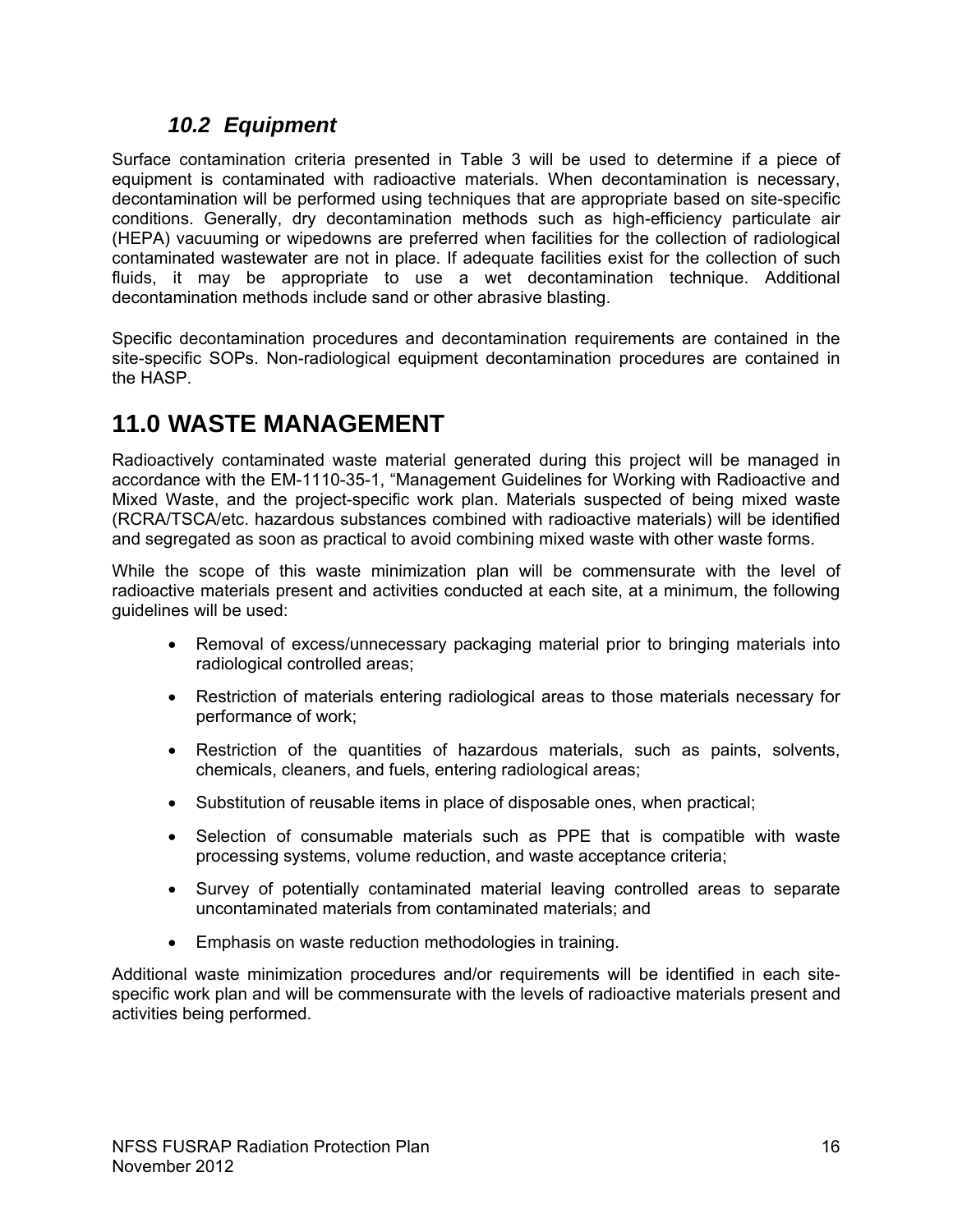# **12.0 EMERGENCY PROCEDURES**

Details on the site-specific emergency procedures are provided in the HASP. At a minimum, emergency procedures will take into account client emergency response procedures and the responsibilities of off-site state and local emergency response agencies. All site personnel will be instructed in their emergency responsibilities and the emergency procedures.

# **13.0 TRAINING**

Training will be provided to general employees, radiation workers, and radiological control staff at a project site under this RPP. Periodic retraining will be conducted whenever a significant change to the RPP or implementing procedures occurs or at a frequency consistent with applicable regulatory or client requirements and commensurate with radiological hazards present on the site. Minimum retraining frequency of two years will be implemented.

All formal training under the RPP will verify individual knowledge by an appropriate examination. Documentation of training will be generated containing the individual's name, date of training, topic(s) covered, pass or fail, and the name of the certifying official. No employee will be permitted to independently perform tasks inside of a radiological controlled area until the appropriate training and qualification requirements are met.

Additional training requirements will be determined on a site-specific basis and will be commensurate with the radiological hazards present on each site. These additional requirements will be documented in the HASP.

## *13.1 Radiological Worker Training*

At a minimum, all personnel entering an area where radioactive material or radiation generating devices are used, and where there is a potential for an individual to receive a Total Effective Dose Equivalent (TEDE) of 100 mrem or more in one year, will receive the following training:

- **Radiological Fundamentals** Atomic Structure, Definitions and Units of Measure, the Four Basic Types of Ionizing Radiation, Units of Measure for Radiation.
- **Biological Effects** Sources of Radiation, Effects of Radiation on Cells Acute and Chronic Radiation Dose, Prenatal Radiation Exposure, Risks in Perspective.
- **Radiation Dose Limits** Basis for and Purpose of Radiation Dose Limits and, Administrative Control Levels, and Worker Responsibilities Regarding Dose Limits.
- **ALARA Program** ALARA Program, Responsibilities for the ALARA Program, External and Internal Dose Reduction, Radioactive Waste Minimization.
- **Personnel Monitoring Programs** External Dosimetry, Internal Monitoring, Methods for Obtaining Radiation Dose Records.
- **Radiological Access Controls and Postings** –Radiological Work Permits, Radiological postings, Requirements for entering, working and exiting Radiological Control Areas.
- **Radioactive Contamination**  Types and sources of contamination, Contamination control methods, Contamination monitoring equipment, Decontamination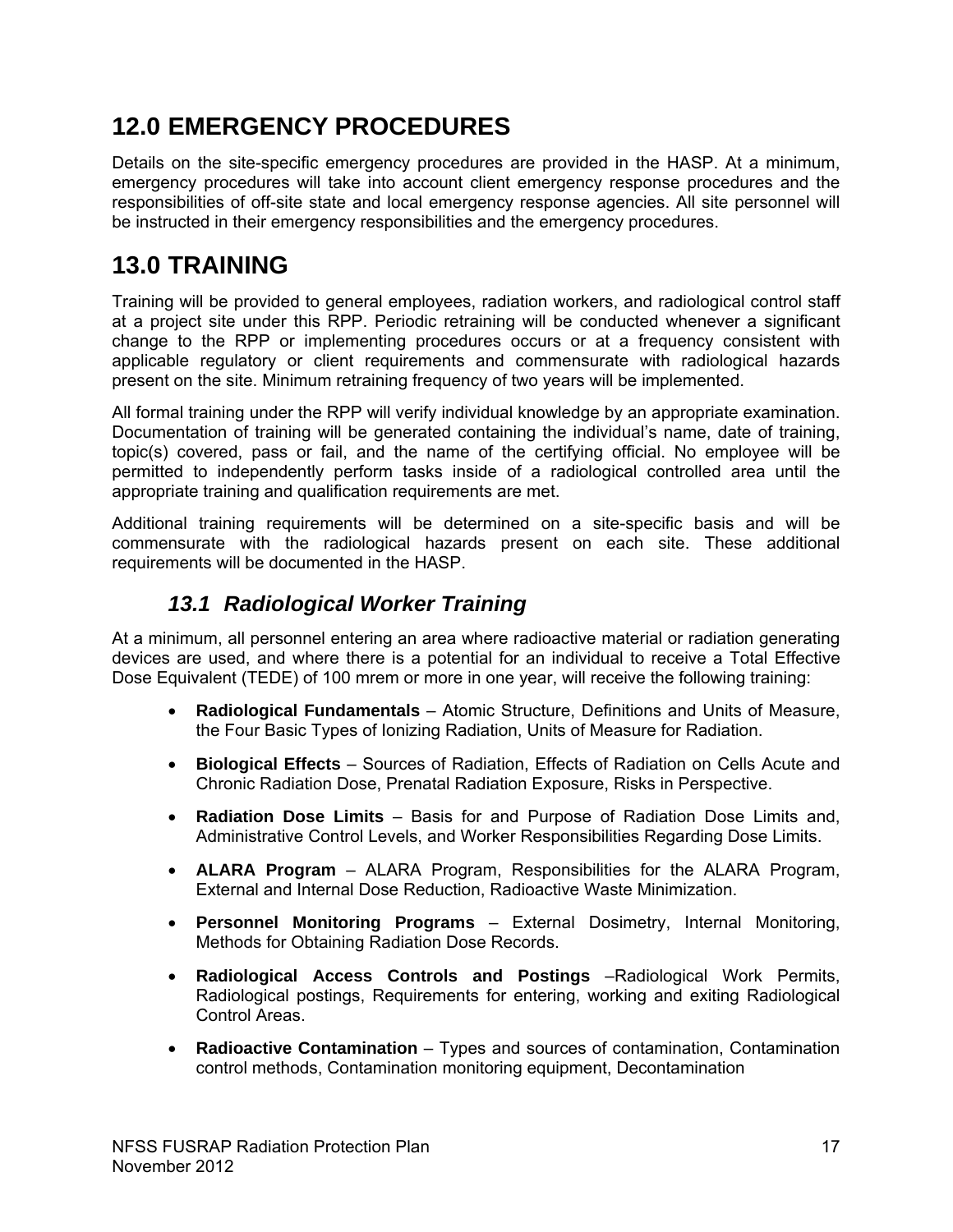- **Radiological Emergencies** Emergency Alarms and Responses, Radiological Emergency Situations, Considerations in Rescue and Recovery Operations.
- **Practical Factors** Review an Appropriate Radiological Work Permit (RWP), Record the Appropriate Information on the RWP, Select and Wear Required Dosimeter(s), Enter Simulated Area and Demonstrate ALARA Techniques, Monitor for Contamination, Respond to Emergency Situations or Abnormal Radiological Situations.

### **13.1.1 Authorized Users**

Authorized Users (AU) are individuals who, by their training and experience, are allowed to work, unsupervised, with radioactive material or radiation generating devices, and also directly supervise Authorized Users Assistants working with radioactive material. Training for Authorized Users will include eight hours of classroom training on the topics detailed above in addition to the practical factors.

### **13.1.2 Authorized User Assistants**

Authorized User Assistants (AUA) are individuals allowed to work with radioactive material only under the direct supervision of an AU (that is, in the physical presence of the AU).Training for AUA will include four hours of classroom training on the topics detailed above in addition to the practical factors.

### *13.2 General Awareness Training*

General employees who are not radiation workers but may be involved in an occasional or indirect manner with radioactive material or activities supporting decontamination and decommission (D&D) efforts will receive training specific to the site activities. This training will be similar in content to the radiation worker training but will not require a practical exercise.

### *13.3 Visitors*

Visitors to the site will be provided with a handout that summarizes the necessary radiation training. Visitors will not be allowed unescorted access to radiation areas.

# **14.0 AUDITS**

An internal audit of the field implementation of this RPP will be conducted at least once per year by the SRSO. Audit findings will be reported in writing to appropriate personnel and agencies.

# **15.0 RECORDS MANAGEMENT**

RPP records will be maintained to document compliance with regulatory requirements and the exercise of due diligence in the control of radiological hazards for the protection of employees, members of the public, and the environment. These records will be transferred to the project file at the conclusion of the project.

At the completion of site activities, copies of exposure monitoring records will be sent to the individuals monitored and their employers where appropriate. URS employees will have copies also sent to the URS' Health Services Administrator for inclusion into each respective employee's medical file. Exposure monitoring records for subcontract personnel will be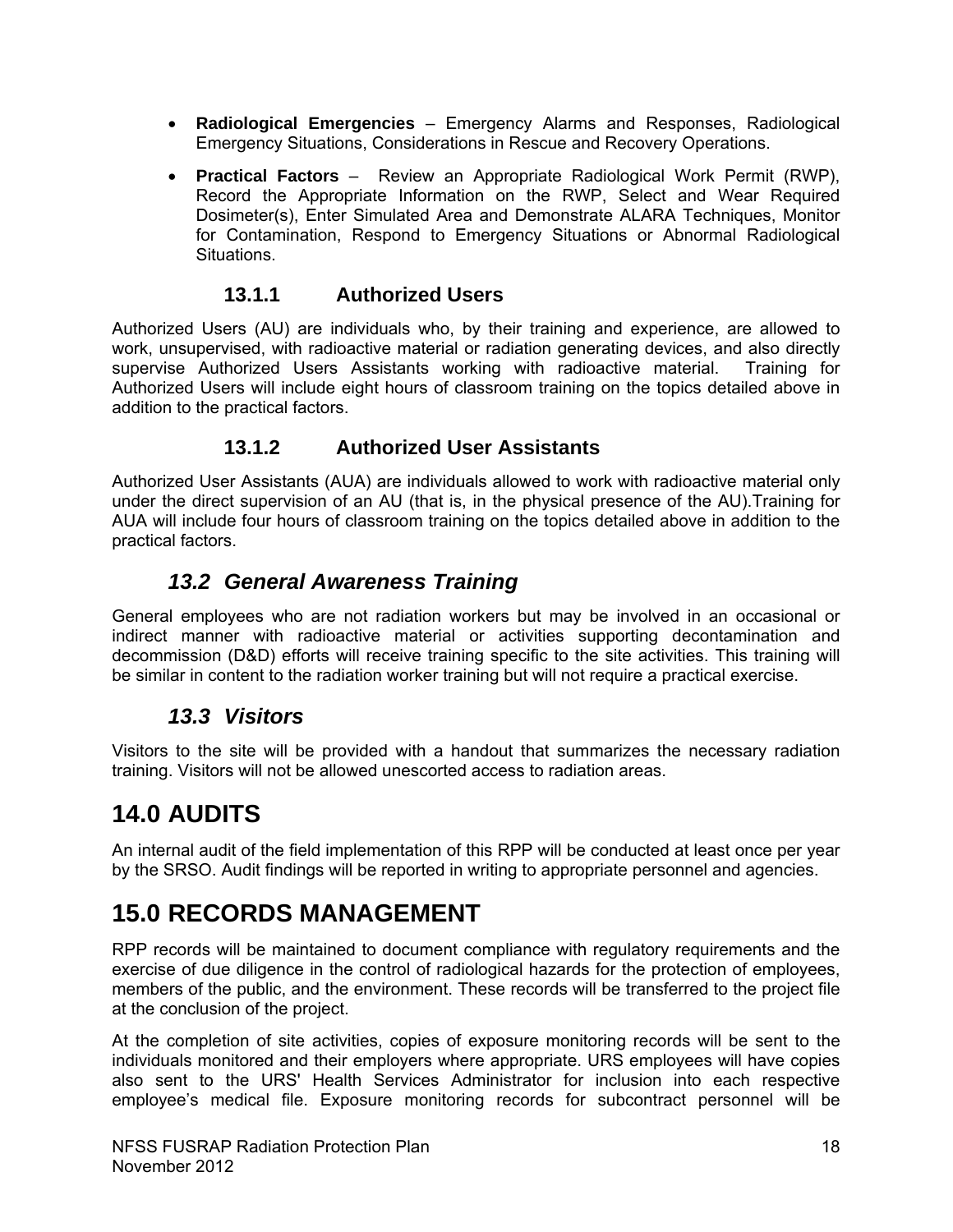transferred to each respective subcontract organization. Monitored individuals will be provided with a copy of their radiation monitoring results, consistent with the requirements of 10 CFR 19.13. Upon completion of work at a site, exposure data pursuant to the 10 CFR 19.13 requirement will be provided for URS employees only. Subcontract personnel will be required to make requests for exposure records directly to their respective employer.

Exposure records that are maintained by URS will be maintained in a manner consistent with applicable Privacy Act requirements. The records will be available for retrieval over a period not less than 75 years after the date of creation of the record. All quantities used in the records will be in special units of curie, rad, or rem, including multiples and subdivisions of these units. Records identified with an individual's name or identifying number will be available upon request from that individual.

Records to be maintained include the following (as available):

- Doses received by individuals, for whom monitoring was required, during previous employment;
- Doses received by individuals for whom monitoring was required;
- Dose assessments and organ burdens for individuals for whom bioassay was performed;
- Doses to the embryo/fetus of a declared pregnant employee;
- Written declarations of pregnancy;
- Written withdrawal of declaration of pregnancy;
- Results of surveys for radiation and radioactive material in the workplace and outside of controlled or unrestricted areas as required by regulatory requirements or the radiation protection program;
- Results of surveys for the release of material or equipment to uncontrolled or unrestricted areas;
- Records of effluents and radioactive waste disposal under control;
- Results of calibrations performed on radiological instruments and quality control checks for radiological instrumentation and personal monitoring devices;
- Records of ALARA evaluations and control actions;
- Records of radiological training completed, including general employee radiological training;
- Records of internal reviews and audits with corrective actions closeout; and
- Records of regulatory agency inspections and audits with corrective actions closeout.

Interim storage of the above radiological records will be the responsibility of the SRSO and will be maintained in a readily retrievable, controlled manner. Upon completion of each site project, and upon request, copies of all radiation exposure records will be made available to appropriate parties.

Records associated with radiation surveys and measurements performed to support activities associated with D&D of a site and equipment are: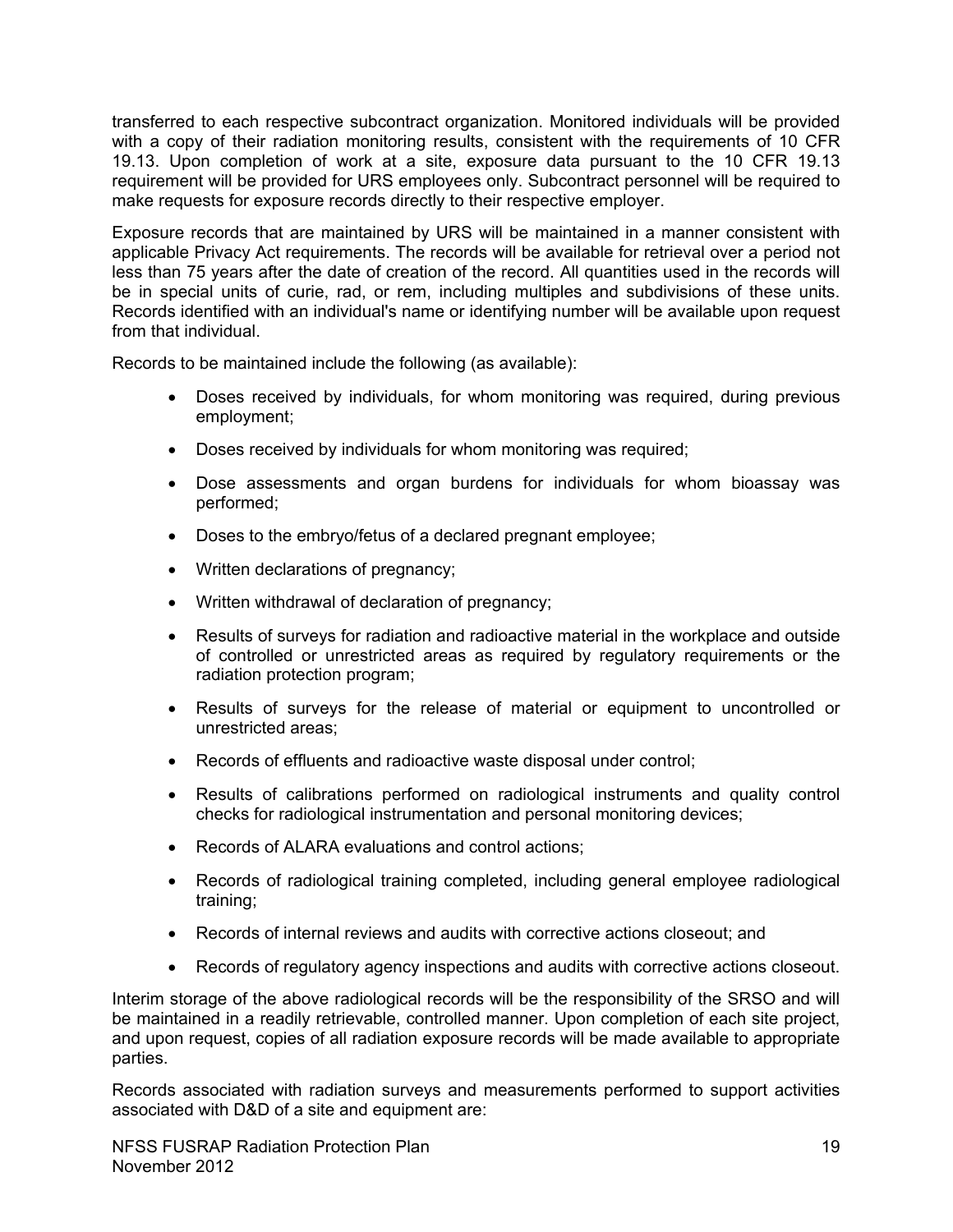- Name of the person making the evaluation and recording the results;
- Date of the survey;
- Instrument serial number used for surveys and measurements; and
- Results obtained.

URS will record contamination levels observed and procedures followed for incidents involving contamination of individuals. The record should include name of individuals involved, description of work activities, calculated dose, probable causes (including root causes), steps taken to reduce future incidents of contamination, times and dates, and the surveyor's signature.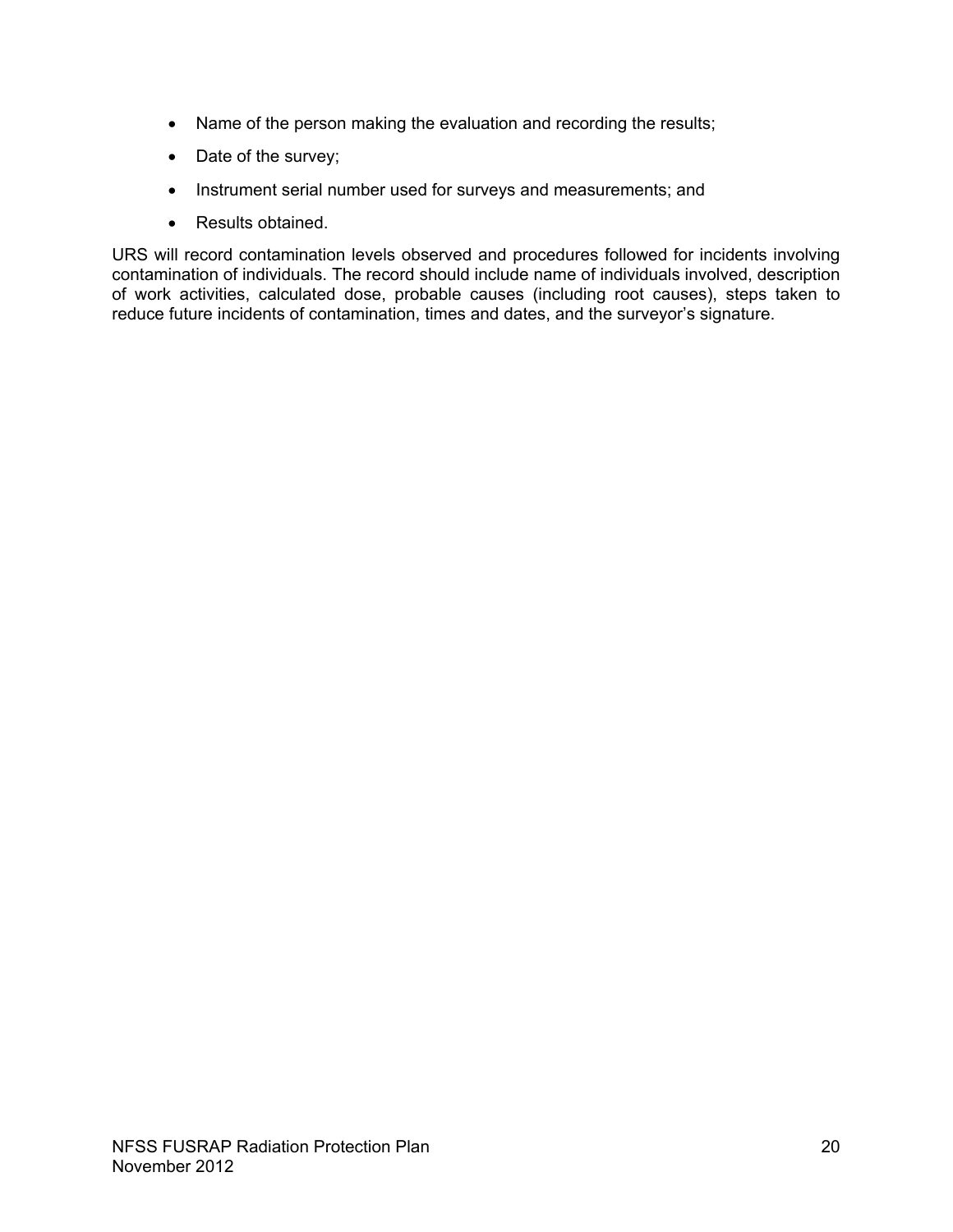# **Appendix A: Implementing Procedures**

## **Table of Contents**

- RP-1.0 Personnel Monitoring
- RP-2.0 Issuing RWPs and HWPs
- RP-3.0 Portable Survey Instruments
- RP-4.0 Radiation Surveys
- RP-5.0 Smear Counter Setup and Operation
- RP-6.0 Sample Handling and Chain of Custody
- RP-7.0 Boreholes, Core Radiation Monitoring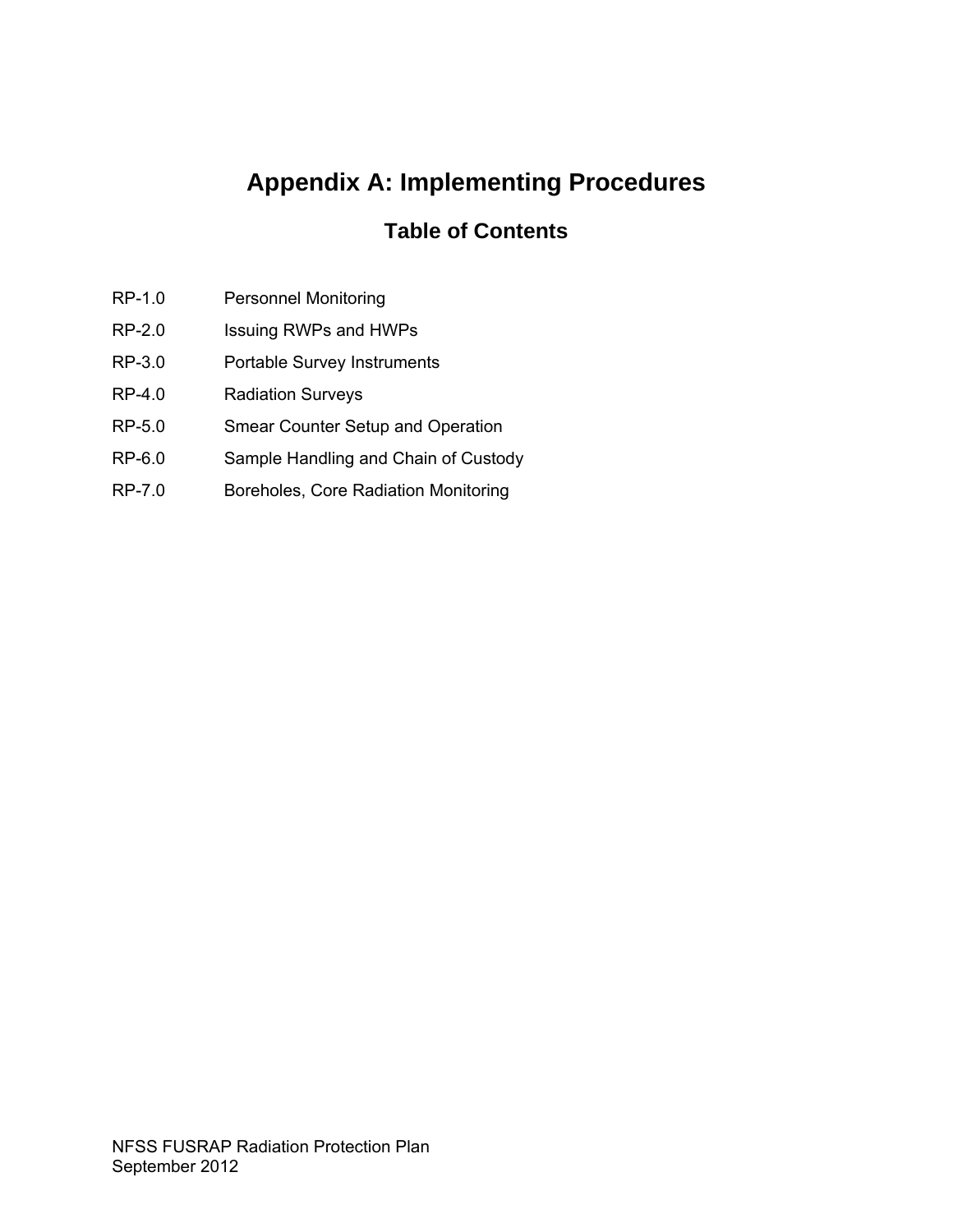| <b>URS Professional</b><br><b>Solutions</b> | <b>PERSONNEL MONITORING</b> | <b>Issue Date</b><br>November<br>2012 | RP 1 0      |
|---------------------------------------------|-----------------------------|---------------------------------------|-------------|
|                                             |                             | Revision 0                            | Page 1 of 6 |

| PROCEDURE APPROVALS: |                                           |            |
|----------------------|-------------------------------------------|------------|
|                      |                                           | 1-Nov-2012 |
| (printed name)       | Site Radiation Safety Officer (signature) | Date       |
|                      |                                           | 1-Nov-2012 |
| (printed name)       | Certified Health Physicist (signature)    | Date       |

#### **1.0 Purpose**

This procedure describes how dosimetry will be issued, bioassay samples will be handled, and results will be provided to monitored individuals.

#### **2.0 Equipment**

- 2.1 Optically stimulated luminescence (OSL) dosimeters.
- 2.2 OSL dosimeter clips.
- 2.3 Bioassay sampling kit from contracted laboratory.

#### **3.0 Procedure**

- 3.1 TLD/OSL Dosimeter Control.
	- 3.1.1 Store all dosimeters that have not been placed in use or have been removed from use in an appropriate dosimeter storage location.
	- 3.1.2 At the time of monthly dosimeter exchange, replace the control dosimeters and submit the removed dosimeters for processing with the monthly set of dosimeters.
- 3.2 OSL Dosimeter Issue.
	- 3.2.1 Ensure the individual has completed a Dosimetry Form, and has completed all required training.
	- 3.2.2 Provide a copy of the Dosimeter User Instructions, and ensure the individual reads and signs the form. Answer any questions regarding the information and instructions on the form. Be sure to explain where the dosimeter is to be placed when not being worn, required notifications and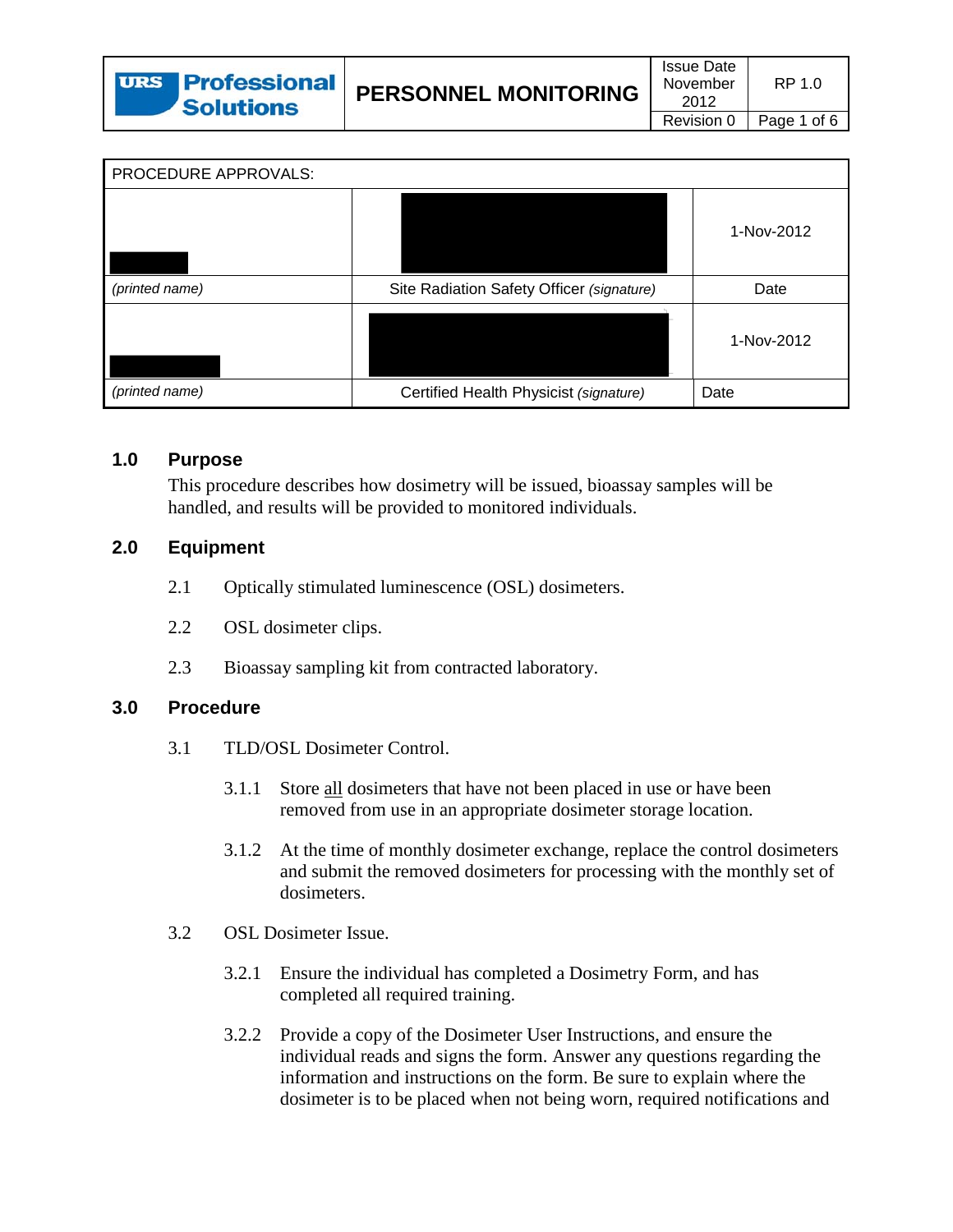actions if the dosimeter is lost, damaged, or missing, and that dosimetry is to be worn only by the person to whom dosimetry was issued.

- 3.3 OSL Dosimeter Exchange.
	- 3.3.1 Exchange all dosimeters monthly. Exchange each dosimeter set including the control badges, one for one, for the expiring dosimeter.
	- 3.3.2 Identify any missing dosimeters and contact the assigned individuals.
	- 3.3.3 Promptly submit the dosimeters for processing.
- 3.4 Bioassays.
	- 3.4.1 Identify the specific individuals to participate in the bioassay program. Generally, these will be individuals who will be in direct contact with loose radioactive material.
	- 3.4.2 Order the sample collection kits from the bioassay laboratory.
	- 3.4.3 Collect initial bioassay samples prior to invasive site work.
		- 3.4.3.1 Collect samples and submit them for analysis as directed by the analytical laboratory.
		- 3.4.3.2 Ensure that all individuals who provide an initial bioassay also provide samples at the completion of the job.
	- 3.4.4 Collect final bioassay samples at the completion of the job from all individuals who provided an initial sample.
- 3.5 Dosimetry Letters.

At the end of the project or annual, provide documentation of their dose to each monitored individual. Arrange for each individual's monitoring results to be sent to the individuals and employers as appropriate.

### **4.0 Documents Generated By This Procedure**

Any forms included in this procedure are examples that show the minimum amount of information necessary to ensure the procedure is appropriately followed. The exact form included in this procedure does not need to be used as long as all of the information shown in the example is included. As needed, forms may be modified to include additional applicable information for different projects.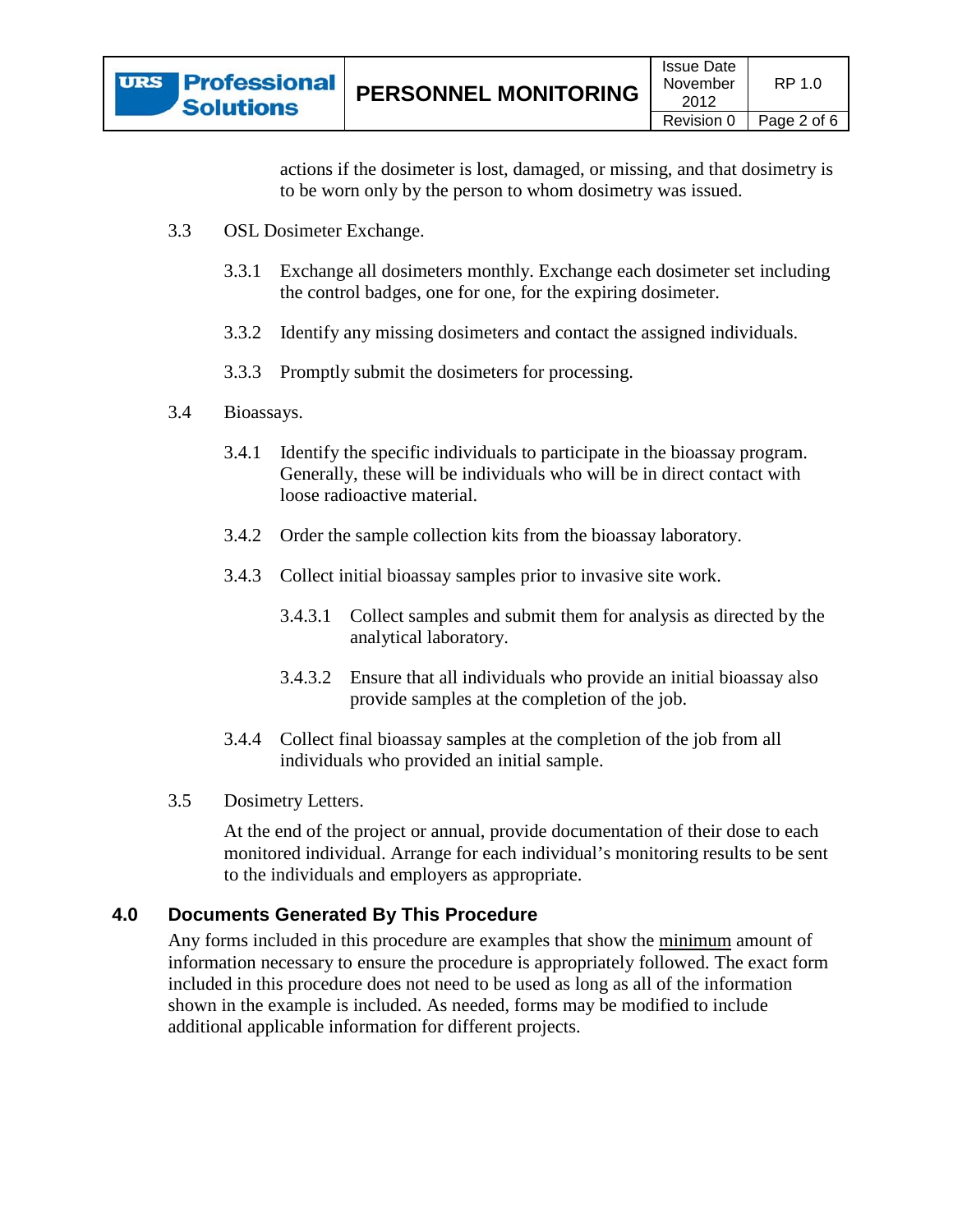

- 4.1 Dosimetry Issue Form.
- 4.2 Dosimetry User Instructions.
- 4.3 Dosimetry Log.

### **5.0 References**

- 5.1 URS Safety Management Standard 52 Radiation Protection Program.
- 5.2 ANSI HPS N13.30-1996, "Performance Criteria for Radiobioassay."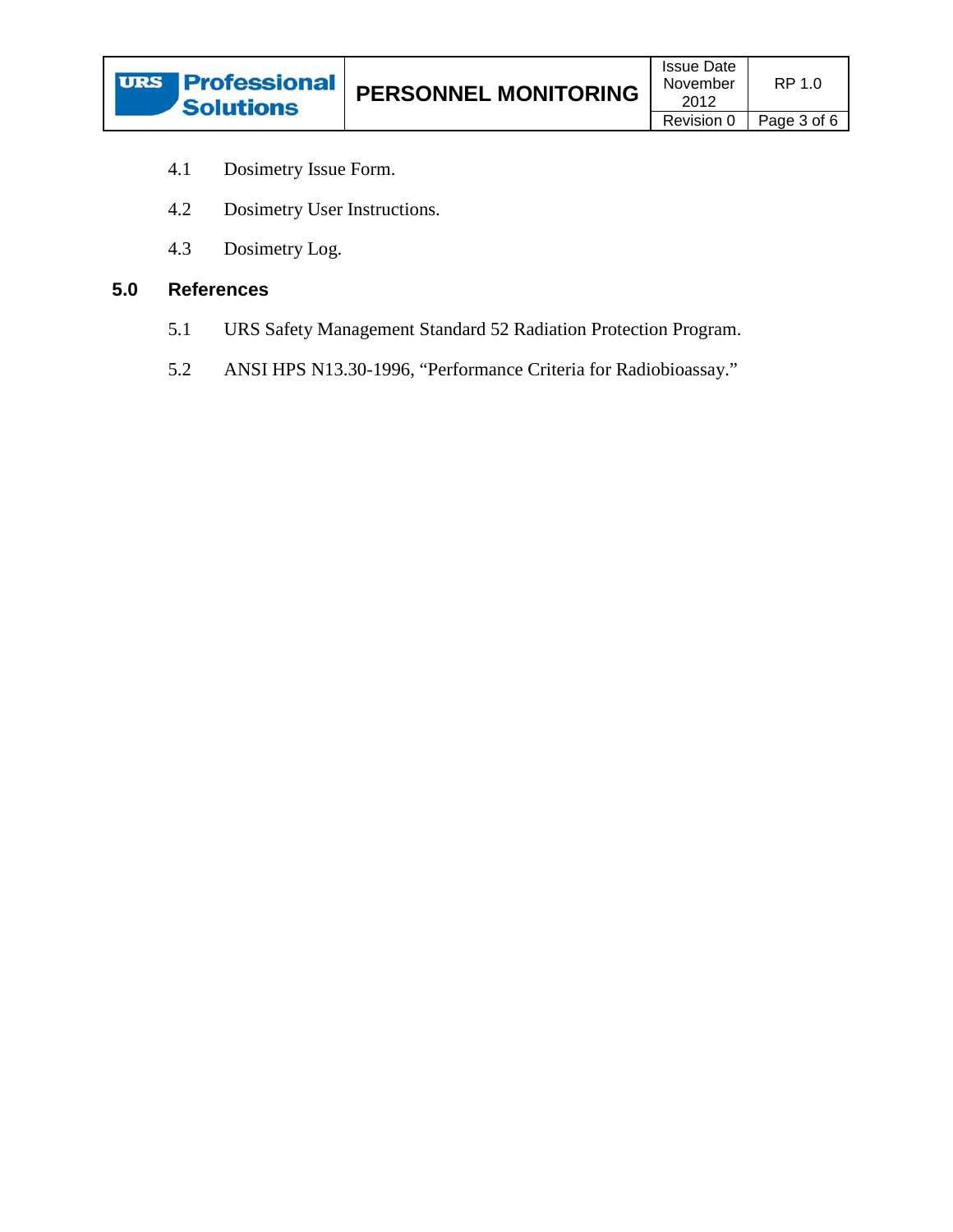

| AFFILIATION NAME: A AMBRE AND THE STATE OF THE STATE OF THE STATE OF THE STATE OF THE STATE OF THE STATE OF TH |                     |                                                                                                                                                                                                                                                                                                                                                                                                                                           |                                                                                                                                                                                                                                                                                                                     |  |
|----------------------------------------------------------------------------------------------------------------|---------------------|-------------------------------------------------------------------------------------------------------------------------------------------------------------------------------------------------------------------------------------------------------------------------------------------------------------------------------------------------------------------------------------------------------------------------------------------|---------------------------------------------------------------------------------------------------------------------------------------------------------------------------------------------------------------------------------------------------------------------------------------------------------------------|--|
|                                                                                                                |                     |                                                                                                                                                                                                                                                                                                                                                                                                                                           |                                                                                                                                                                                                                                                                                                                     |  |
|                                                                                                                | (Last) (First) (MI) | Mo/Day/Yr (Circle one)                                                                                                                                                                                                                                                                                                                                                                                                                    |                                                                                                                                                                                                                                                                                                                     |  |
| EMPLOYEE NUMBER: U                                                                                             |                     |                                                                                                                                                                                                                                                                                                                                                                                                                                           |                                                                                                                                                                                                                                                                                                                     |  |
|                                                                                                                |                     |                                                                                                                                                                                                                                                                                                                                                                                                                                           |                                                                                                                                                                                                                                                                                                                     |  |
|                                                                                                                |                     |                                                                                                                                                                                                                                                                                                                                                                                                                                           |                                                                                                                                                                                                                                                                                                                     |  |
|                                                                                                                |                     |                                                                                                                                                                                                                                                                                                                                                                                                                                           |                                                                                                                                                                                                                                                                                                                     |  |
|                                                                                                                |                     |                                                                                                                                                                                                                                                                                                                                                                                                                                           |                                                                                                                                                                                                                                                                                                                     |  |
|                                                                                                                |                     |                                                                                                                                                                                                                                                                                                                                                                                                                                           |                                                                                                                                                                                                                                                                                                                     |  |
|                                                                                                                |                     | dosimeter to be worn at all times when present in areas where dosimetry is required.                                                                                                                                                                                                                                                                                                                                                      |                                                                                                                                                                                                                                                                                                                     |  |
|                                                                                                                |                     |                                                                                                                                                                                                                                                                                                                                                                                                                                           |                                                                                                                                                                                                                                                                                                                     |  |
|                                                                                                                |                     | Will this individual receive Radiation Worker Training? __ YES __ NO                                                                                                                                                                                                                                                                                                                                                                      |                                                                                                                                                                                                                                                                                                                     |  |
|                                                                                                                |                     | If the response to either of the following two questions is "YES", please ask the individual to bring, at the time of<br>dosimetry issue, all information he/she has available regarding the name, location and address, dates (time<br>periods) at the facility, dates (time periods) monitored, and exposures (internal and external) received.<br>Documentation provided to the individual by the facility is preferred, if available. |                                                                                                                                                                                                                                                                                                                     |  |
|                                                                                                                |                     | Has this individual worked at any facility where he/she was required to wear a dosimeter or be otherwise<br>monitored for personal exposure to ionizing radiation in the last year? _____ YES _____ NO                                                                                                                                                                                                                                    |                                                                                                                                                                                                                                                                                                                     |  |
| radiation exposure?                                                                                            |                     | Will this individual participate in the bioassay program (Urinalysis, fecal analysis) for monitoring of internal                                                                                                                                                                                                                                                                                                                          |                                                                                                                                                                                                                                                                                                                     |  |
| Has this individual completed the initial bioassay samples?                                                    |                     |                                                                                                                                                                                                                                                                                                                                                                                                                                           | $\frac{1}{2}$ $\frac{1}{2}$ $\frac{1}{2}$ $\frac{1}{2}$ $\frac{1}{2}$ $\frac{1}{2}$ $\frac{1}{2}$ $\frac{1}{2}$ $\frac{1}{2}$ $\frac{1}{2}$ $\frac{1}{2}$ $\frac{1}{2}$ $\frac{1}{2}$ $\frac{1}{2}$ $\frac{1}{2}$ $\frac{1}{2}$ $\frac{1}{2}$ $\frac{1}{2}$ $\frac{1}{2}$ $\frac{1}{2}$ $\frac{1}{2}$ $\frac{1}{2}$ |  |
| <b>DOSIMETER BADGE ISSUE INFORMATION</b>                                                                       |                     |                                                                                                                                                                                                                                                                                                                                                                                                                                           |                                                                                                                                                                                                                                                                                                                     |  |
|                                                                                                                |                     | Badge Number: ____________________________ Issue Date: _________________________                                                                                                                                                                                                                                                                                                                                                          |                                                                                                                                                                                                                                                                                                                     |  |

Issued By: \_\_\_\_\_\_\_\_\_\_\_\_\_\_\_\_\_\_\_\_\_\_\_\_\_\_\_\_\_\_\_\_\_\_\_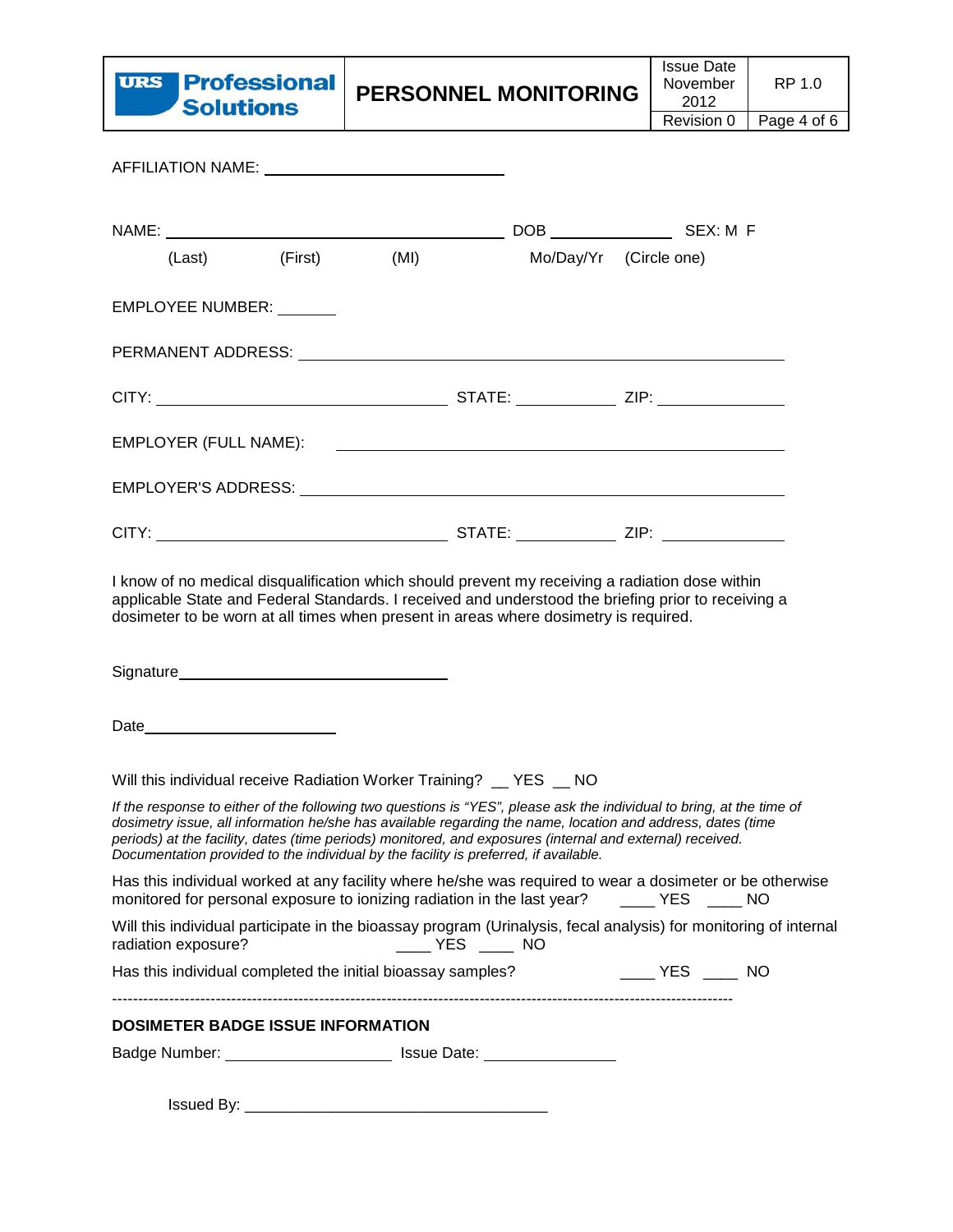Your assigned dosimeter is provided to monitor your exposure to ionizing radiation during your work at this site. The exposure measured by your dosimeter is corrected to exclude natural radiation from the earth, atmosphere, space (cosmic radiation), and radioactive material naturally present in your own body; thus this dosimeter measures only your occupational radiation exposure and not your total exposure.

#### **IMPORTANT NOTICE :**

*If, during your tenure at this Site you know you will be receiving a "Nuclear Medicine" diagnosis or treatment please notify the Site Radiation Safety Officer (SRSO) so that proper steps can be taken to ensure your facility dosimetry is properly modified. If you are sent to Nuclear Medicine without prior knowledge, please request that the medical staff provide you with information regarding any injection or oral dosage of radioactive material, and contact the SRSO before entering the site.* 

You are responsible for wearing and using your dosimeter in a manner that will properly reflect the dose you receive and will protect your dosimeter from damage, loss, or exposure to radiation in any manner that is not in strict accordance with approved practices. You are responsible for notifying the SRSO if there is any question of whether a practice regarding proper use of a dosimeter has been violated.

The following practices are to be followed by all individuals who are assigned a dosimeter for use at the Site.

- 1. Assigned dosimeters must be worn at all times and in all locations on the Site where their use is required.
- 2. Removal of a personal dosimeter from the Site by an assigned user <u>is prohibited</u> unless caseby-case written authorization is granted by the SRSO.
- 3. Personal dosimeters shall be placed on the DOSIMETER field storage rack at all times when not being worn. Do NOT leave your dosimeter on furniture, in a drawer etc., for any reason.
- 4. Dosimeters are to be worn on the front of the body between the shoulders and the waist unless directed otherwise by a Radiation Work Permit or at the direction of the SRSO.
- 5. Instructions to prevent contamination or improper exposure of your dosimeter must be followed.
- 7. Dosimeter badge holders are NOT to be opened.
- 8. Notify the SRSO immediately if a dosimeter is:
	- a. Lost or found.
	- b. Damaged (includes exposure to excessive heat or submersion in water or other liquid).
	- c. Worn by an individual other than the one assigned.

----------------------------------------------------------------------------------------------------------------------------------

I have read these Dosimeter User Instructions and my questions about my responsibilities as a Dosimeter User have been addressed. I understand my Dosimeter User responsibilities and will comply with this instruction.

| User Signature: | ·mpiovee |  |
|-----------------|----------|--|
|-----------------|----------|--|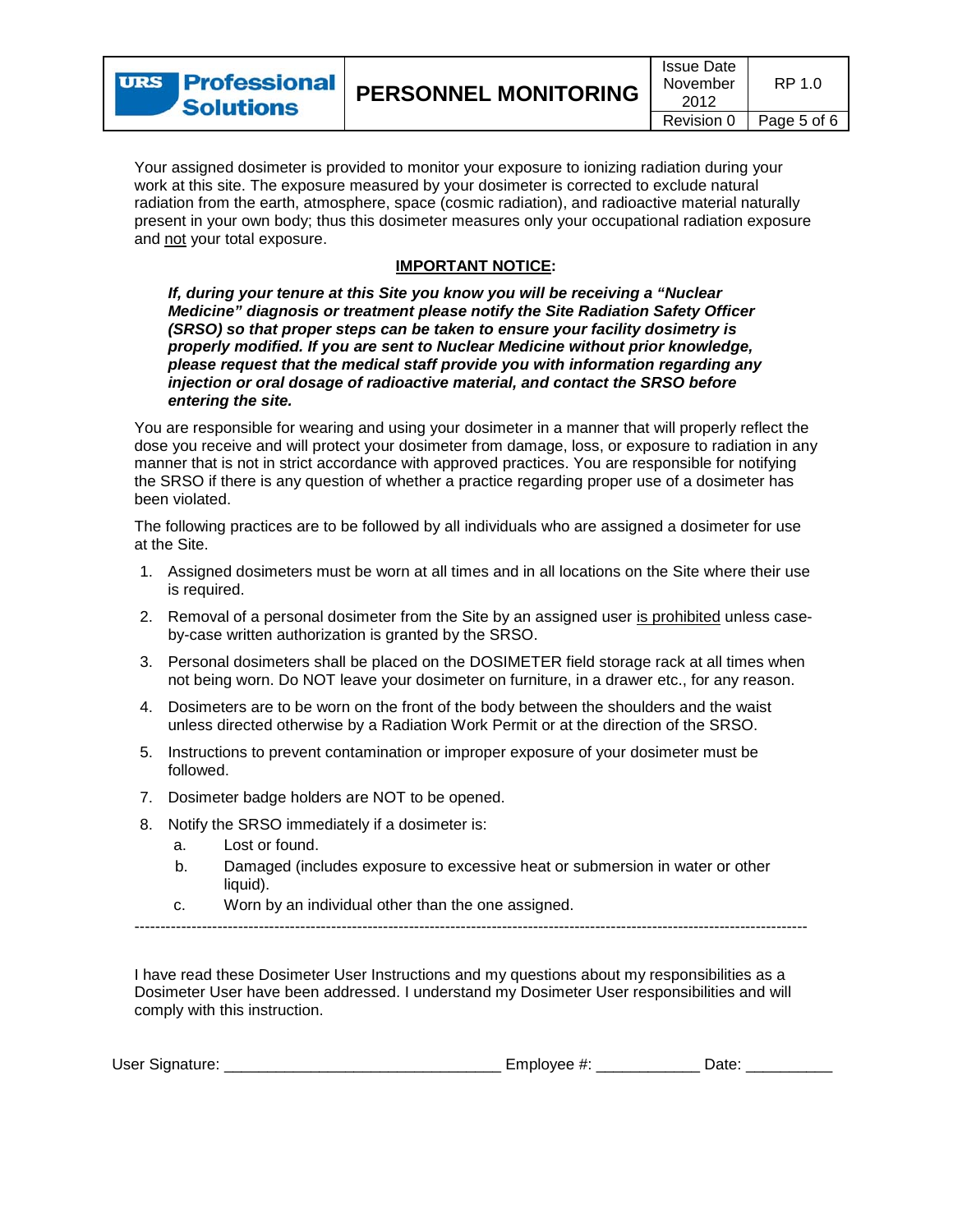| <b>URS Professional</b><br><b>Solutions</b> | <b>PERSONNEL MONITORING</b> | <b>Issue Date</b><br>November<br>2012 | RP 1 0      |
|---------------------------------------------|-----------------------------|---------------------------------------|-------------|
|                                             |                             | Revision 0                            | Page 6 of 6 |

### **Dosimeter User Log**

| <b>Name</b> | Frequency | Type of<br>Dosimeter | <b>Serial Number</b> | <b>Date</b><br><b>Issued</b> | <b>Date Returned</b> |
|-------------|-----------|----------------------|----------------------|------------------------------|----------------------|
|             |           |                      |                      |                              |                      |
|             |           |                      |                      |                              |                      |
|             |           |                      |                      |                              |                      |
|             |           |                      |                      |                              |                      |
|             |           |                      |                      |                              |                      |
|             |           |                      |                      |                              |                      |
|             |           |                      |                      |                              |                      |
|             |           |                      |                      |                              |                      |
|             |           |                      |                      |                              |                      |
|             |           |                      |                      |                              |                      |
|             |           |                      |                      |                              |                      |
|             |           |                      |                      |                              |                      |
|             |           |                      |                      |                              |                      |
|             |           |                      |                      |                              |                      |
|             |           |                      |                      |                              |                      |
|             |           |                      |                      |                              |                      |
|             |           |                      |                      |                              |                      |
|             |           |                      |                      |                              |                      |
|             |           |                      |                      |                              |                      |
|             |           |                      |                      |                              |                      |
|             |           |                      |                      |                              |                      |
|             |           |                      |                      |                              |                      |
|             |           |                      |                      |                              |                      |
|             |           |                      |                      |                              |                      |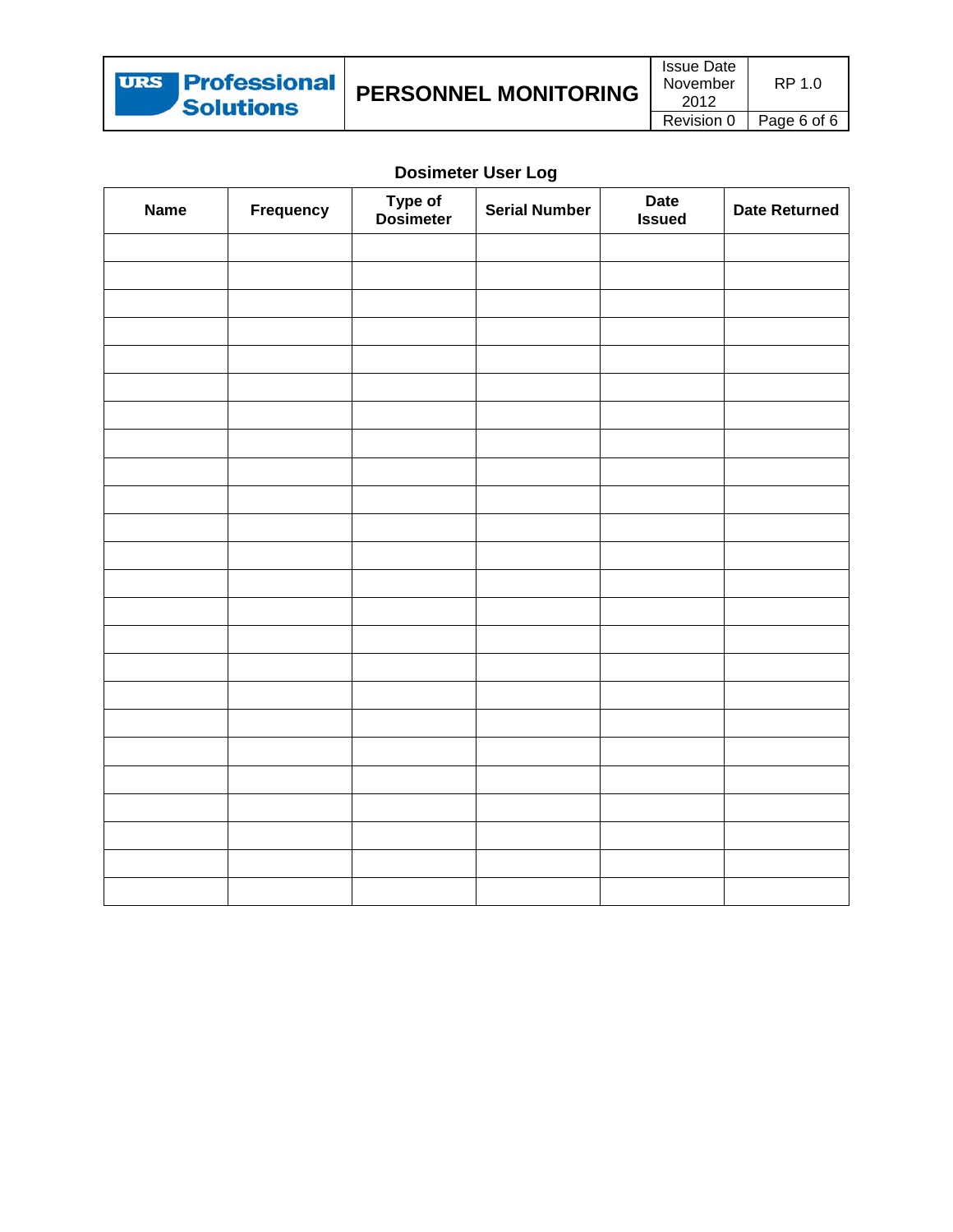| <b>URS Professional</b><br><b>Solutions</b> | <b>ISSUING RWPS AND</b><br><b>HWPs</b> | Issue Date<br>November<br>2012 | RP 20       |
|---------------------------------------------|----------------------------------------|--------------------------------|-------------|
|                                             |                                        | Revision 0                     | Page 1 of 3 |

| PROCEDURE APPROVALS: |                                           |            |
|----------------------|-------------------------------------------|------------|
|                      |                                           | 1-Nov-2012 |
| (printed name)       | Site Radiation Safety Officer (signature) | Date       |
|                      |                                           | 1-Nov-2012 |
| (printed name)       | Certified Health Physicist (signature)    | Date       |

#### **1.0 Purpose**

This procedure details the issuance of Radiation Work Permits (RWP) or Hazardous Work Permits (HWP). It also provides detail on how access to Radiological Control Areas (RCA) will be controlled and posted.

### **2.0 Equipment**

- 2.1 Radiological signs.
- 2.2 Rope, barrier tape, and other and posting materials as appropriate.

### **3.0 Procedure**

- 3.1 Review historical radiation survey information, and complete a radiological survey of the work area.
- 3.2 Establish Radiological Controlled Areas (RCA).

Permit only trained, authorized, and qualified personnel to access radiological control areas. Establish control measures and procedures using an RWP system where necessary to ensure appropriate planning and activities in controlled areas.

3.3 Ensure RCA is Properly Posted.

Post a standard radiation symbol in magenta or black on yellow background at each access point to a controlled or restricted area along with appropriate identification and instructions.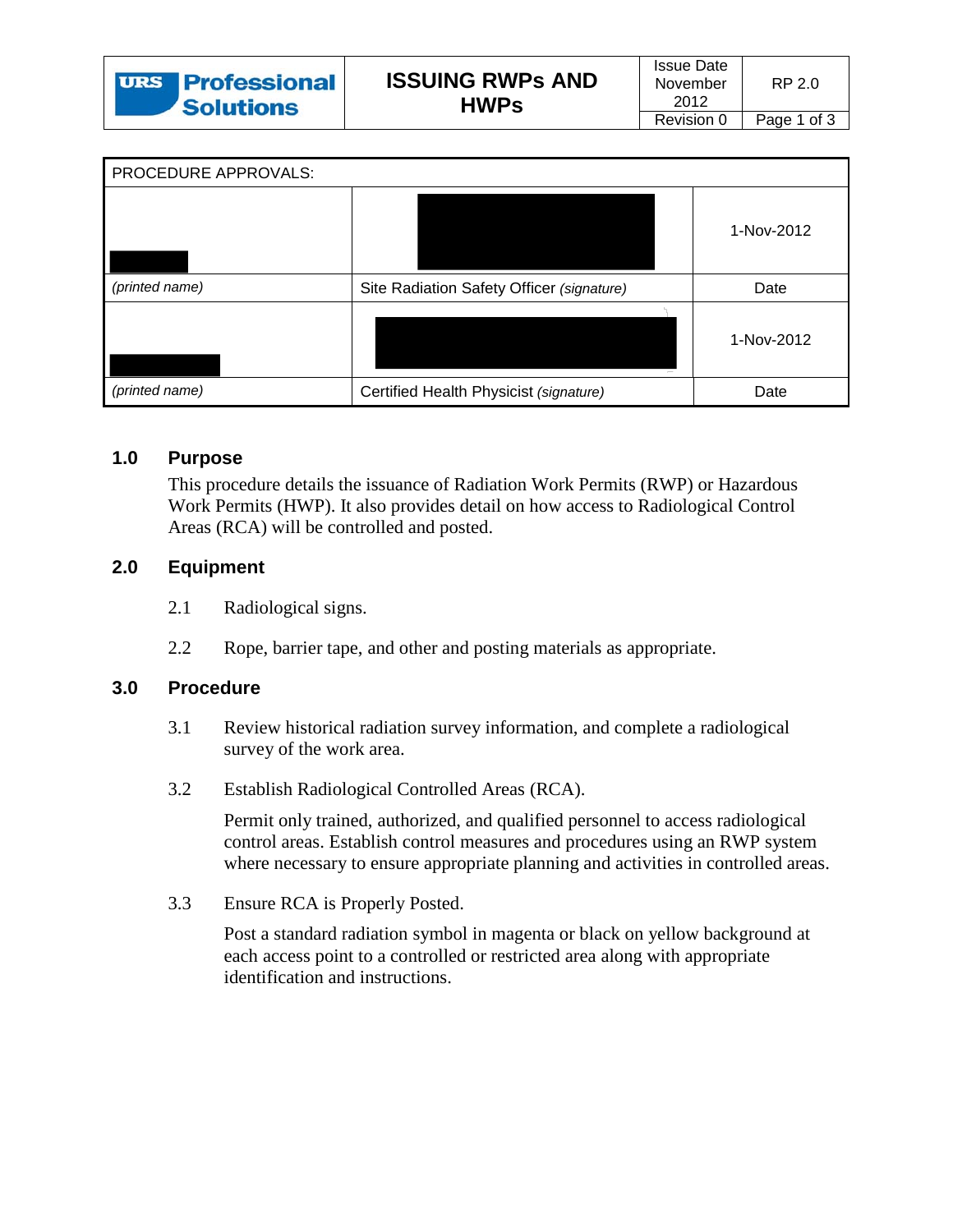| <b>Posting Sign</b>                                                          | <b>Definition</b>                                                                 |
|------------------------------------------------------------------------------|-----------------------------------------------------------------------------------|
| <b>Caution Radiation Area</b>                                                | 5 mrem in 1 hour at 30 cm                                                         |
| Caution-High Radiation Area or Danger<br><b>High Radiation Area</b>          | 100 mrem in 1 hr at 30 cm                                                         |
| Grave Danger-Very High Radiation Area                                        | $500$ rads in 1 hr at 1 m                                                         |
| <b>Caution Contaminated Area</b>                                             | Removable radioactive contamination in excess<br>of Reg Guide 1.86 Table 1 values |
| Caution Airborne Radioactivity Area or<br>Danger Airborne Radioactivity Area | $>1$ DAC or 12 DAC hours/week                                                     |
| Caution, Radioactive Material or Danger<br>Radioactive Material              | Radioactive material handled, used or stored                                      |

- 3.4 Issue RWP or HWP.
	- 3.4.1 Complete a RWP (Attachment 52-2 to Safety Management Standard (SMS) 52) to inform workers of area radiological conditions and entry requirements. Where appropriate, combine radiological requirements with other non-radiological requirements into a single HWP (Attachment 52-3 to SMS 52)
	- 3.4.2 Review radiological survey data, and other information prior to issuing RWP or HWP.
	- 3.4.3 The Site Radiation Safety Officer (SRSO) or designee assigns a RWP number and completed the RWP log.
	- 3.4.4 Complete the appropriate sections of the RWP or HWP.
	- 3.4.5 Contact the Site Health and Safety Officer and the Project Manager for approval.
- 3.5 Post RWP/HWP.
	- 3.5.1 Maintain a signed copy of the RWP / HWP at the RCA entrance.
	- 3.5.2 Each individual entering the RCA is required to review, comply with all requirements, and sign the RWP/HWP.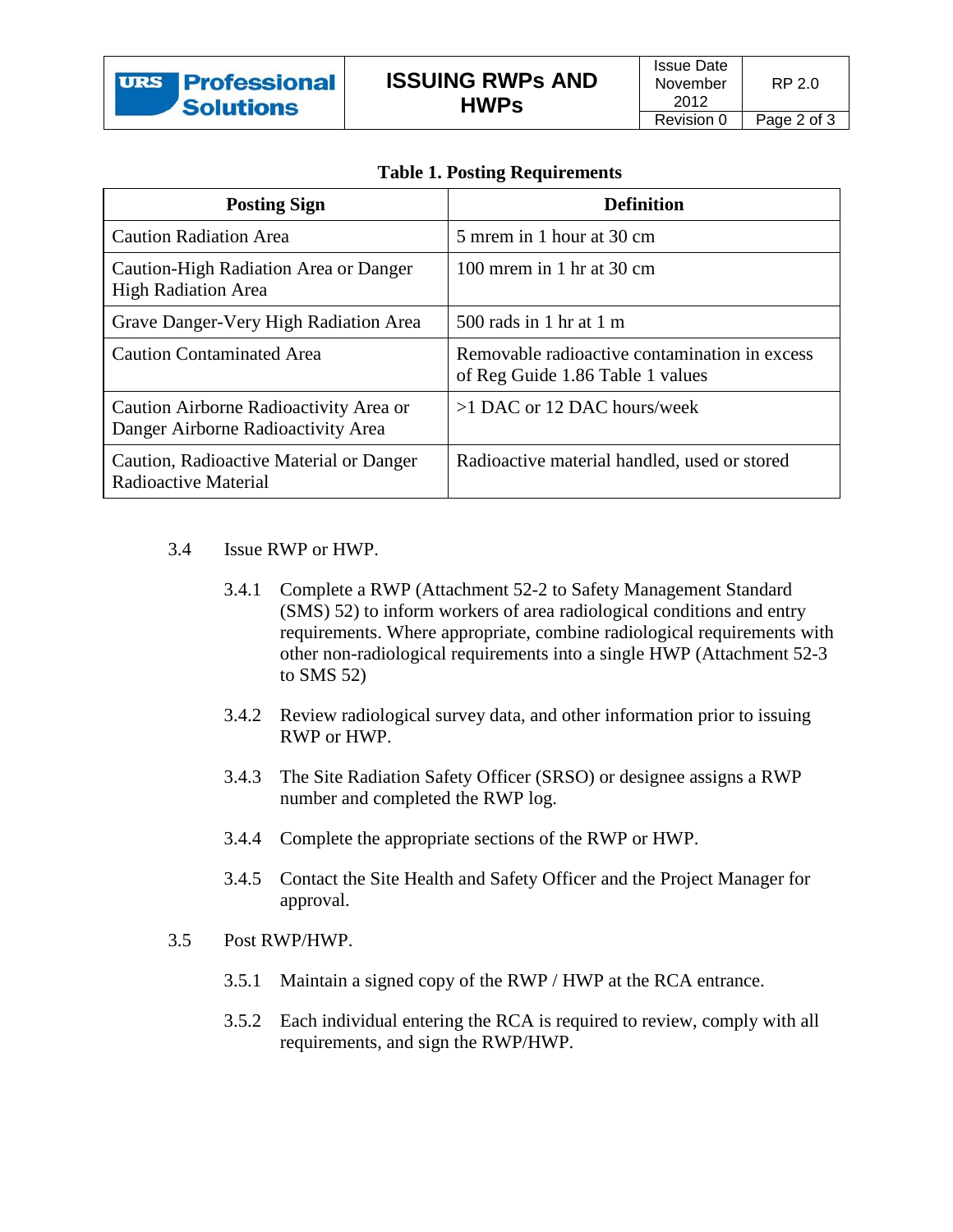- 3.5.3 The RWP will be used to document each entry into a RCA. Additional pages may be used to document entries.
- 3.5.4 RWP/HWP will be terminated if there is a change in radiological conditions, completion of the job, or as deemed necessary by the SRSO.
- 3.6 Review RWP /HWP.
	- 3.6.1 Upon termination of the RWP/HWP, maintain copies in the project file.

### **4.0 Documents Generated By This Procedure**

Any forms included in this procedure are examples that show the minimum amount of information necessary to ensure the procedure is appropriately followed. The exact form included in this procedure does not need to be used as long as all of the information shown in the example is included. As needed, forms may be modified to include additional applicable information for different projects.

- 4.1 Issued RWP or HWPs, and all entry log pages.
- 4.2 RWP or HWP Log.

### **5.0 References**

- 5.1 URS Safety Management Standard 52 Radiation Protection Program.
- 5.2 NRC Regulatory Guide 1.86 "Termination of Operating Licenses for Nuclear Reactors" June 1974.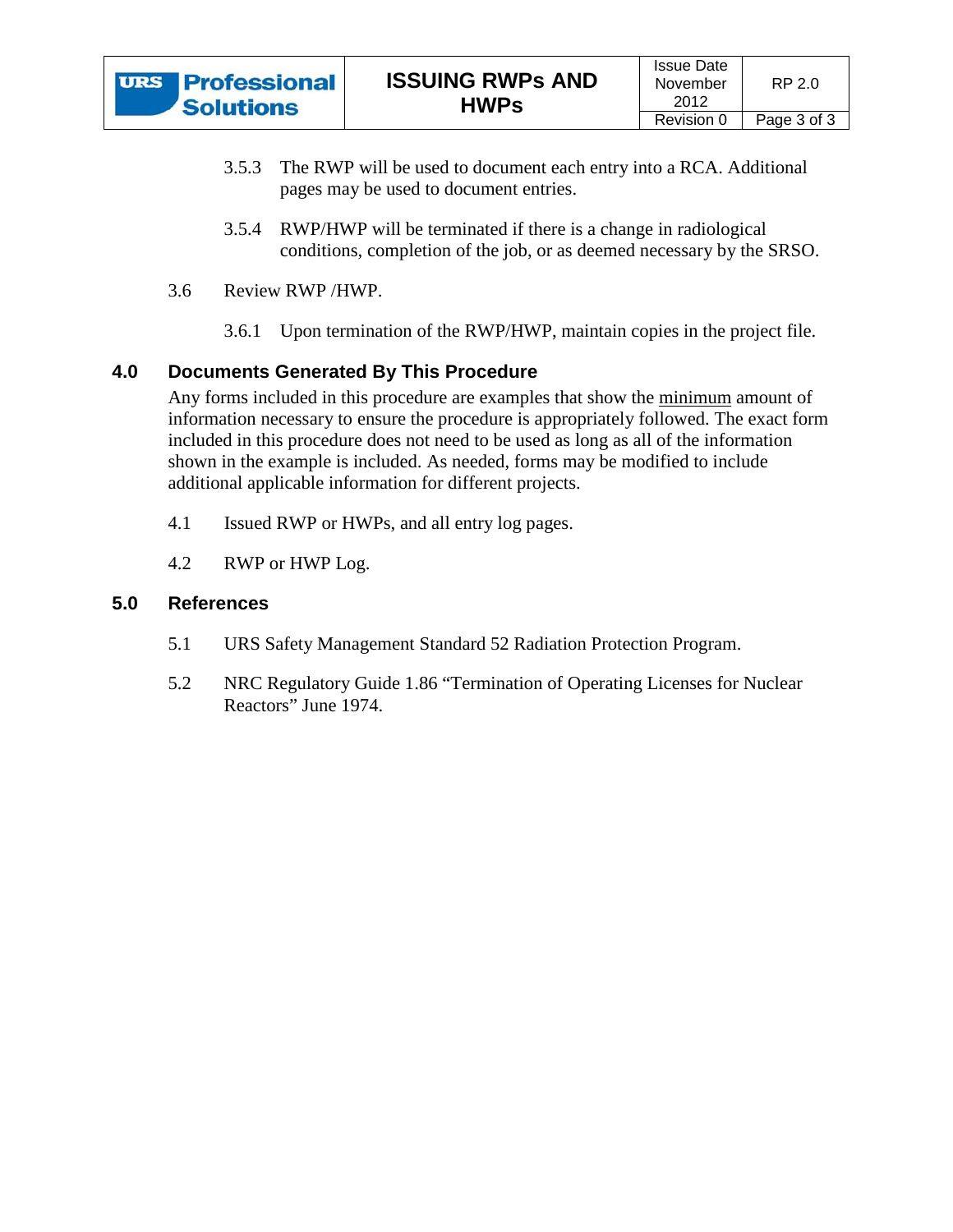| PROCEDURE APPROVALS: |                                           |            |
|----------------------|-------------------------------------------|------------|
|                      |                                           | 1-Nov-2012 |
| (printed name)       | Site Radiation Safety Officer (signature) | Date       |
|                      |                                           | 1-Nov-2012 |
| (printed name)       | Certified Health Physicist (signature)    | Date       |

### **1.0 Purpose**

The purpose of this document is to define the procedure for the use of portable survey instruments. This document is not intended to cover every instrument configuration and field situation, but rather provides general procedures for commonly used instrument configurations and field situations.

### **2.0 Equipment**

Radiation detection instrumentation comes in many configurations provided by several vendors. Some equipment is provided as a single entity containing the radiation detector and meter combined. Other equipment is provided as component parts consisting of a radiation detector or a meter, which can be mixed and matched as the situation requires. For the purposes of this procedure, the term "instrument" means a detector and meter provided as a single entity. The most commonly used equipment is listed below.

- 2.1 Instruments.
	- 2.1.1 Ludlum Model 19
- 2.2 Detectors.
	- 2.2.1 Ludlum Model 44-9 "pancake" GM-probe
	- 2.2.2 Ludlum Model 44-1 1" NaI probe
	- 2.2.3 Ludlum Model 44-10 2" NaI probe
	- 2.2.4 Ludlum Model 44-20 3" NaI probe
	- 2.2.5 Ludlum Model 43-93 Alpha/Beta Phoswhich probe
	- 2.2.6 Meters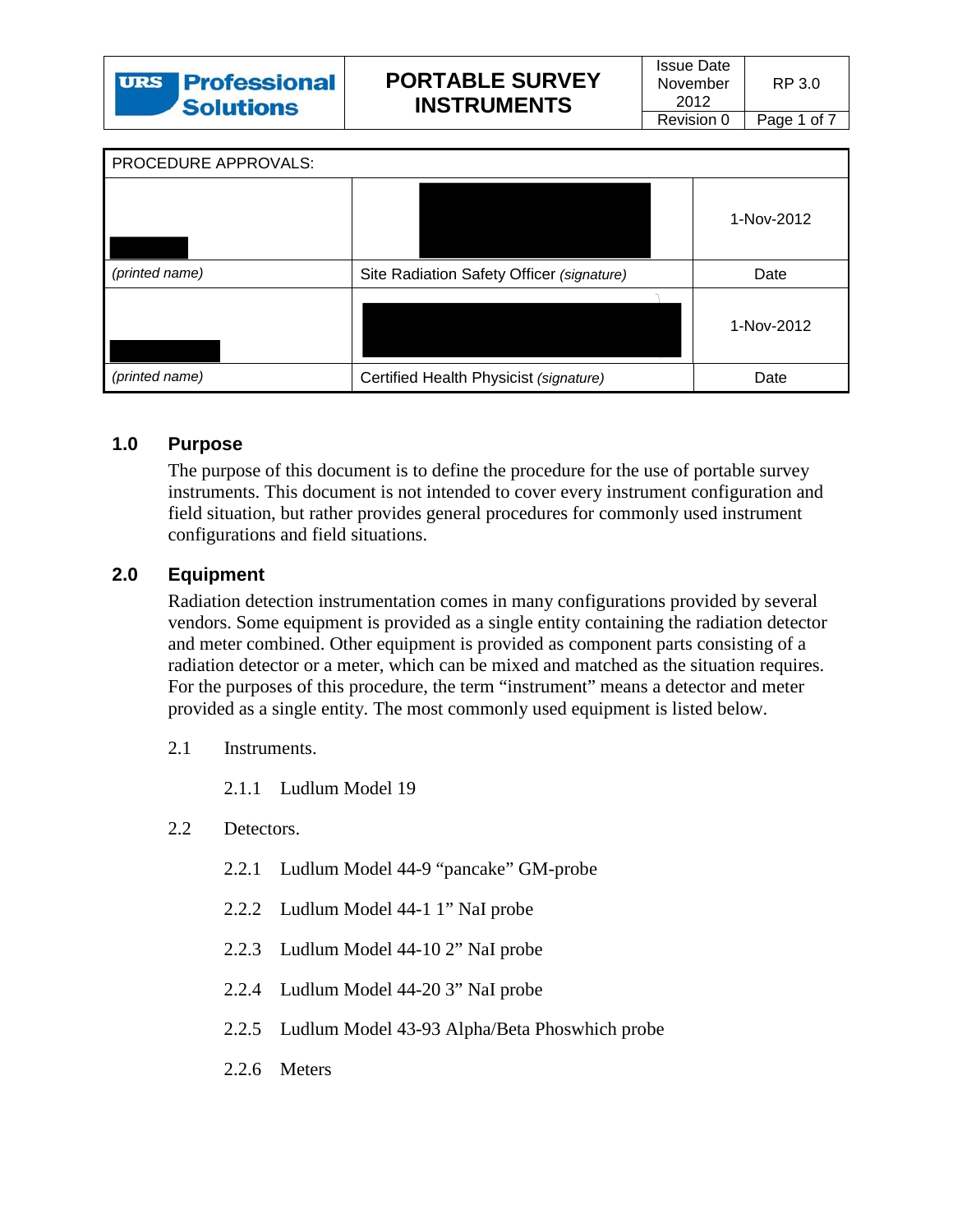- 2.2.7 Ludlum Model 3
- 2.2.8 Ludlum Model 12
- 2.2.9 Ludlum Model 2221
- 2.2.10 Ludlum Model 2360
- 2.3 Miscellaneous Equipment
	- 2.3.1 Exempt Operational Check Sources
	- 2.3.2 Batteries
	- 2.3.3 Cables

#### **3.0 Procedure**

3.1 Calibrations.

Perform all work with instruments calibrated and checked in accordance with the manufacturer's recommendations. Prior to each use, confirm the instrument is in calibration. Instruments must be calibrated annually. Instruments with a separate detector and meter must be calibrated and used together. Instruments which are not in calibration must be calibrated prior to use.

- 3.1.1 Ensure copies of the calibration documents are maintained in the field with the instruments.
- 3.2 Establish the Operational Tolerance Limits.

These tolerances are established when an instrument is returned from the instrument vendor following calibration, and are used as the basis for the daily operational checks. These tolerances may also be reestablished during field setup to account for field conditions.

- 3.2.1 Complete this procedure for each instrument (meter/detector combination) upon initial receipt following instrument vendor calibration.
- 3.2.2 Record the data in the Radiation Instrument Daily Check spreadsheet. Make a separate tab for each instrument in the spreadsheet. A screen view of the spreadsheet is shown in Attachment A.
- 3.2.3 Review the instrument calibration documentation and confirm all settings are consistent and documented in the spreadsheet.
- 3.2.4 Retrieve the specific check source that will be used to conduct the daily operation check.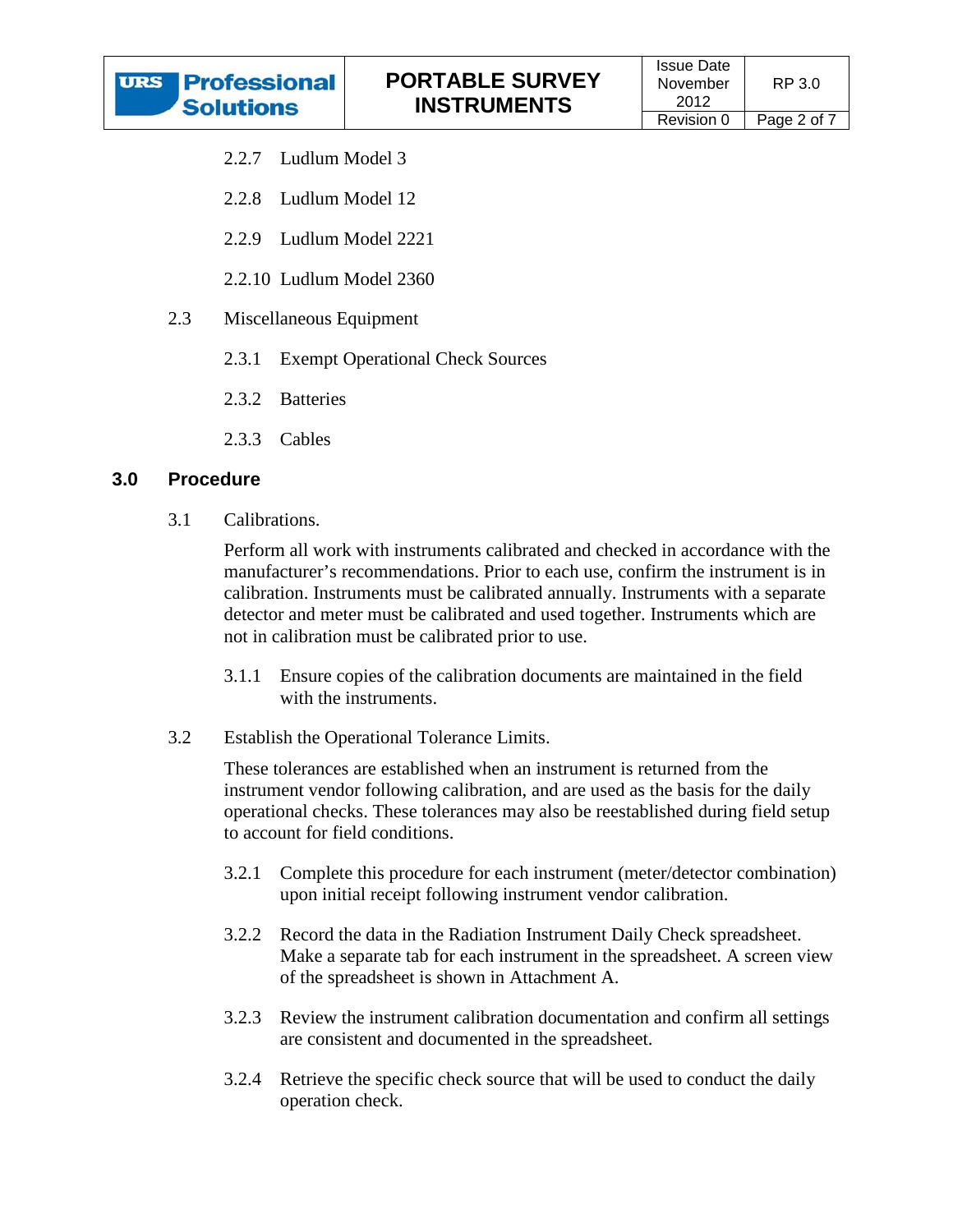- 3.2.5 Complete the entries in the tan-colored cells.
	- 3.2.5.1 Record the meter and probe specific information (i.e., serial number, etc.).
	- 3.2.5.2 Record the calibration information.
	- 3.2.5.3 Record the daily check source serial number and details.
	- 3.2.5.4 Describe the detailed position of the check source relative to the probe. Be specific as other users will have to duplicate this position every time the instrument is used.
	- 3.2.5.5 Record all instrument-specific parameters in the notes section (e.g., window settings, threshold, calibrated efficiencies).
	- 3.2.5.6 Complete Columns Labeled Initial QC Setup.
		- 3.2.5.6.1 Collect 10 background measurements and record them in column BKGD.
			- **NOTE:** For instruments that do not allow for timed reading, record the measurement once the needle has generally stabilized.
		- 3.2.5.6.2 Collect 10 source measurements and record them in column Source.
		- 3.2.5.6.3 Once all entries are completed in the worksheet, the spreadsheet calculates the net values and tolerances (within 20% of the mean).
	- 3.2.5.7 Repeat this procedure for all instruments.
- 3.3 Instrument Daily Checks.

When in use, check each instrument daily for proper operation prior to use. A background location should be selected and the same area used for these check during the project.

- 3.3.1 Complete for each instrument using the specific check source used to establish the instrument tolerances.
	- 3.3.1.1 The instrument allows for fast (F) and slow (S) response. Set the instrument on Fast (F) for checks and monitoring.
	- 3.3.1.2 Record all the data on the Radiation Instrument Daily Check spreadsheet,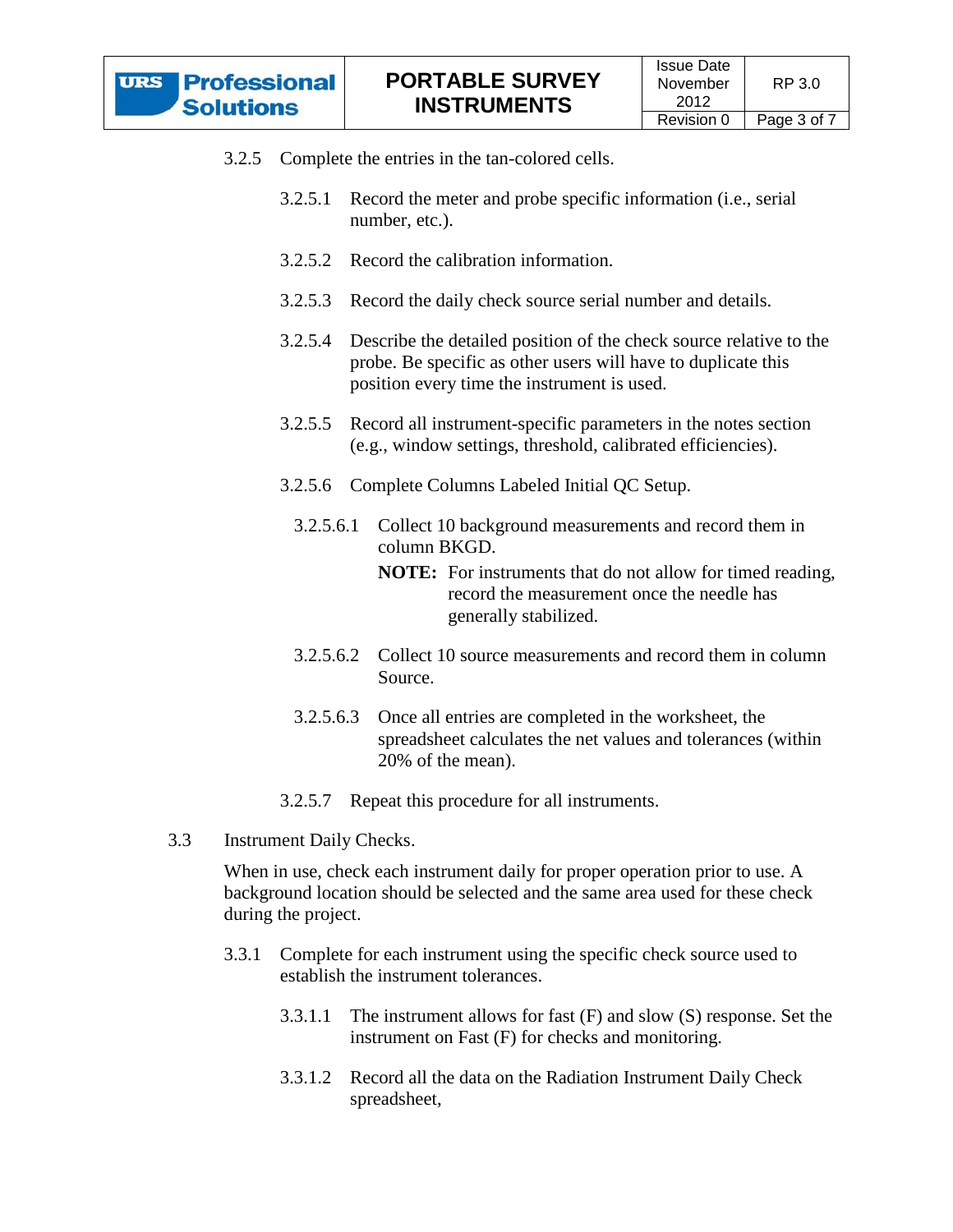- 3.3.1.2.1 If daily checks are done at both the start and end of the day use S to indicate starts of day check, and E for end of day check.
- 3.3.1.3 Check the batteries. If the battery indicator is toward the low end of the "acceptable battery range," replace the batteries. Record the result on the form. If you replace the batteries, make a note in the Notes column.
- 3.3.1.4 Check the high voltage (HV) on the instrument, if provided. Record the high voltage.
- 3.3.1.5 Do a one-minute background reading.
	- **NOTE:** For instruments that do not allow for timed reading, record the measurement once the needle has generally stabilized.
- 3.3.1.6 Do a one-minute count of the source. Position the check source directly over the instrument and in a position consistent with the operations check location.
- 3.3.1.7 Enter the data into the Daily Instrument Check spreadsheet. The spreadsheet will indicate if the values are in or out of tolerances. Confirm that daily fluctuations do not exceed 20%.
- 3.3.1.8 Repeat for other instruments.
- 3.3.2 If the instrument does not pass the daily check:
	- 3.3.2.1 Check over the instrument. Make sure the settings are correct. Common causes of instrument problems are:
		- the batteries are bad
		- the battery terminals are blocked
		- the cable is defective
	- 3.3.2.2 Repeat the test.
	- 3.3.2.3 Remove any instrument that does not pass this second test from service. Record out of service (OOS) in the notes section.
- 3.3.3 Maintain a copy of the Daily Instrument Check spreadsheet for each radiation monitoring instrument to record the results of the daily instrument checks.
- 3.3.4 Keep the completed Daily Instrument Check spreadsheet on file as permanent documentation that the instrument was known to be operating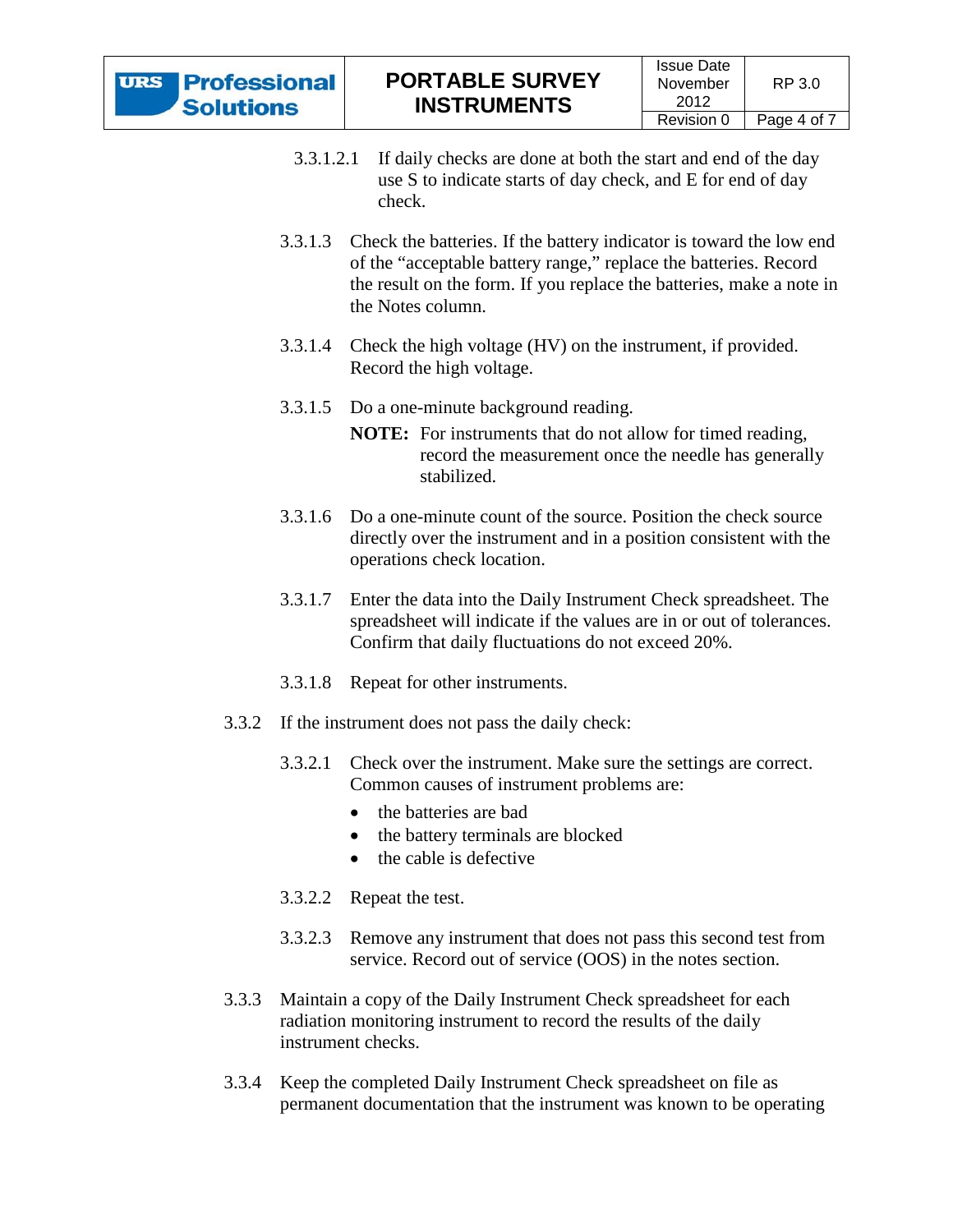properly for measurements made on any given date according to required retention times for the radioactive materials license and the project.

### **4.0 Data Analysis**

- 4.1 Instrument Efficiency.
	- 4.1.1 Instrument efficiency is the percentage of radiation detected of a known value. For field instruments, efficiency values are estimated from manufacturer information, or calculated from calibration data or the operational check source.
	- 4.1.2 The basic formula to calculate efficiency  $(\epsilon)$ , assuming the background count time is consistent, is:

$$
\varepsilon = \frac{R_{std}}{A_{std}}
$$

 $R_{std}$  = gross count rate of the standard in cpm

 $A_{std}$  = known activity level of the standard in dpm

- 4.2 Detection Limits.
	- 4.2.1 Each instrument has a lower boundary for detection of radiation. This value is known as the minimum detectable concentration (MDC). For field instruments, the MDC is used to determine adequate sensitivity of the instrumentation for the intended use.
	- 4.2.2 The basic formula to calculate the MDC at a 95% confidence interval is:

$$
MDC = \frac{3 + (4.65\sqrt{B})}{T \cdot \varepsilon \cdot \frac{A}{100}}
$$

 $B =$  background cpm for time interval

 $T =$  time interval in minutes

ε = efficiency

A = physical area seen by the detector in  $cm<sup>2</sup>$ 

### **5.0 Documents Generated By This Procedure**

Any forms included in this procedure are examples that show the minimum amount of information necessary to ensure the procedure is appropriately followed. The exact form included in this procedure does not need to be used as long as all of the information shown in the example is included. As needed, forms may be modified to include additional applicable information for different projects.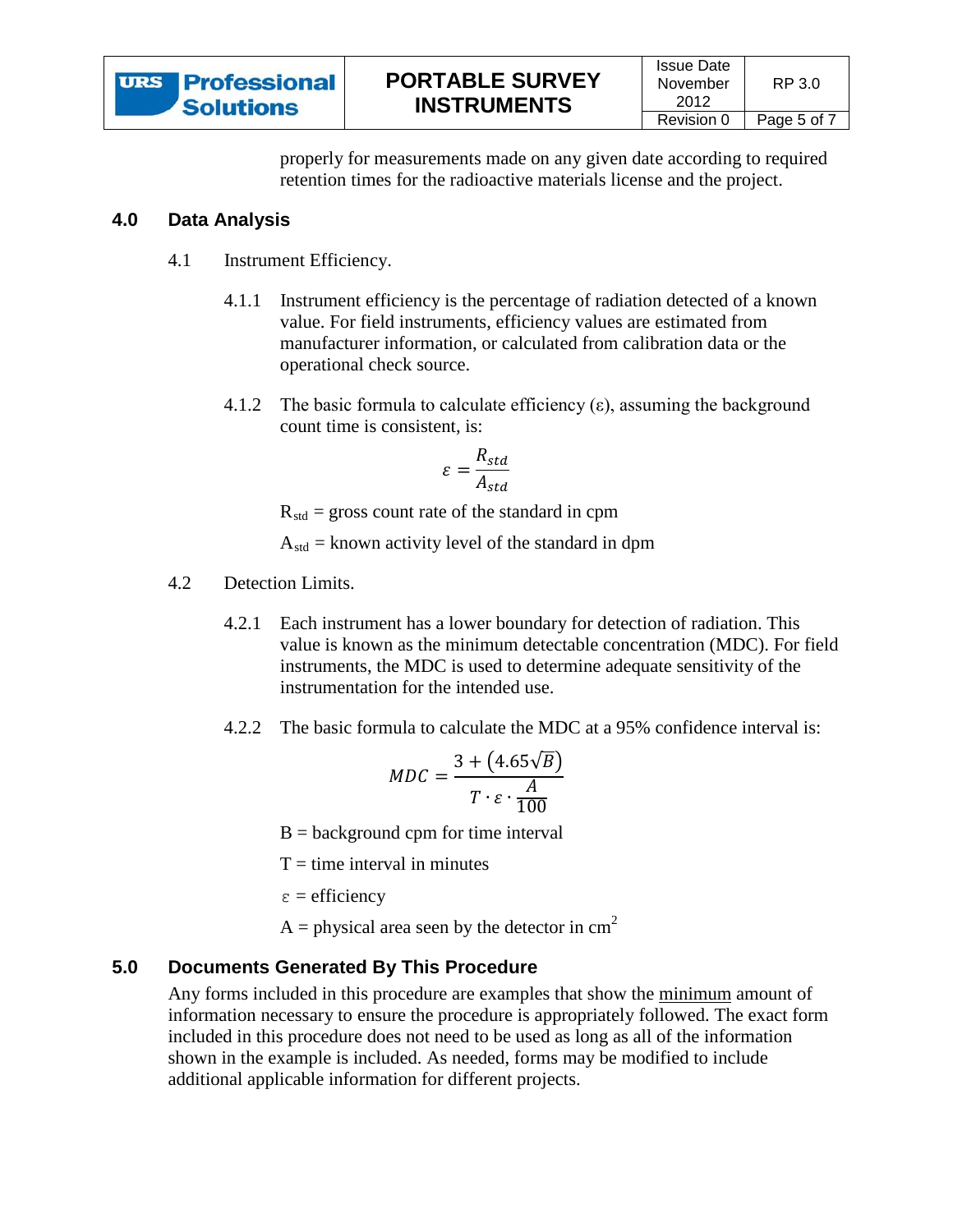

5.1 Daily Instrument Check Spreadsheet.

### **6.0 References**

6.1 URS Safety Management Standard 52 Radiation Protection Program.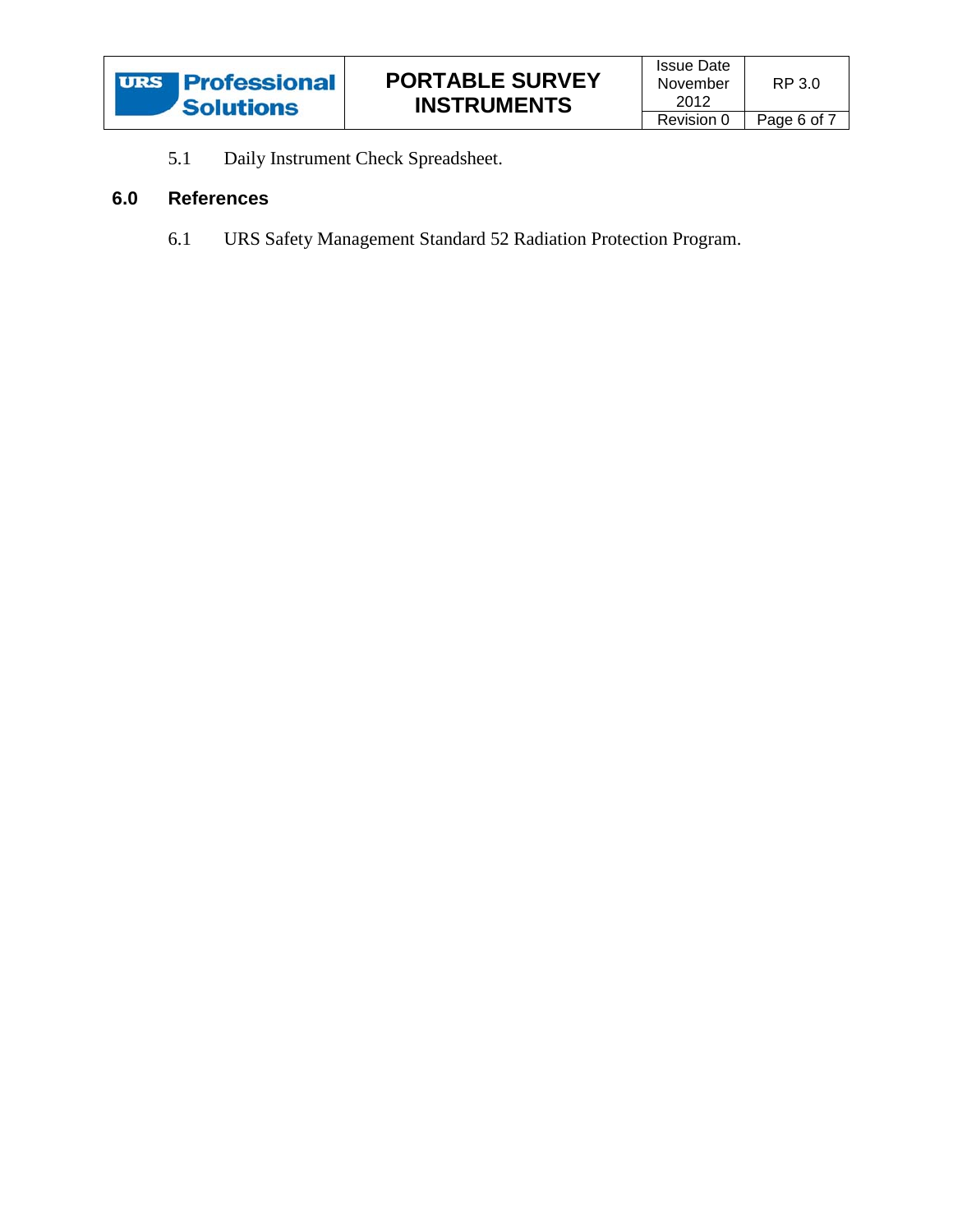

### **Attachment A:** Screen View of the Instrument Daily Check Spreadsheet

|                         |                                                                                                |                              | Instrument Configuration |  |               |     |                             |                   |  |                                                       |                  |   | Source |                | <b>BKDG</b> | Net |  |
|-------------------------|------------------------------------------------------------------------------------------------|------------------------------|--------------------------|--|---------------|-----|-----------------------------|-------------------|--|-------------------------------------------------------|------------------|---|--------|----------------|-------------|-----|--|
| Instrument(Mfg/Mdl)     |                                                                                                |                              |                          |  |               |     |                             | Serial#           |  |                                                       |                  |   |        | 1              |             |     |  |
| Probe(Mfg/Mdl)          |                                                                                                |                              |                          |  |               |     |                             | Serial #          |  |                                                       |                  |   |        | $\mathbf 2$    |             |     |  |
| Cable Length            |                                                                                                |                              |                          |  |               | HV  |                             |                   |  |                                                       |                  | 3 |        |                |             |     |  |
|                         |                                                                                                |                              |                          |  |               |     |                             |                   |  |                                                       |                  |   |        |                |             |     |  |
|                         |                                                                                                |                              |                          |  |               |     |                             |                   |  |                                                       |                  |   |        | $\overline{4}$ |             |     |  |
|                         |                                                                                                | Ratemeter/scaler Calibration |                          |  |               |     |                             |                   |  |                                                       |                  | 5 |        |                |             |     |  |
| <b>Calibration Date</b> |                                                                                                |                              |                          |  | Certificate # |     |                             | Due               |  |                                                       |                  |   |        | 6              |             |     |  |
|                         |                                                                                                |                              |                          |  |               |     | Voltage Plateau Calibration |                   |  |                                                       |                  |   |        | $\overline{7}$ |             |     |  |
| <b>Calibration Date</b> |                                                                                                |                              |                          |  | Certificate # |     |                             | Due               |  |                                                       |                  |   |        | 8              |             |     |  |
|                         |                                                                                                |                              |                          |  |               |     |                             |                   |  |                                                       |                  |   |        | 9              |             |     |  |
|                         |                                                                                                |                              |                          |  |               |     | Check Source                |                   |  |                                                       |                  |   |        | #              |             |     |  |
| Source Name             |                                                                                                |                              |                          |  | Serial #      |     |                             | <b>Assay Date</b> |  |                                                       |                  |   |        |                |             |     |  |
| Nuclide                 |                                                                                                |                              |                          |  | Half life     |     |                             | Activity          |  |                                                       |                  |   |        | Average        |             |     |  |
|                         | Detailed description of instrument and source positioning for daily check, and any other notes |                              |                          |  |               |     |                             |                   |  |                                                       |                  |   |        | Tolerance      |             |     |  |
|                         |                                                                                                |                              |                          |  |               |     |                             |                   |  |                                                       |                  |   |        |                |             |     |  |
|                         |                                                                                                |                              | Start                    |  | Bkgd          |     |                             | Source            |  |                                                       |                  |   |        |                |             |     |  |
| Date                    |                                                                                                |                              | /end                     |  |               |     |                             |                   |  |                                                       | Net              |   | Notes  |                |             |     |  |
|                         |                                                                                                | Project Initials             |                          |  |               | cpm |                             | cpm               |  | Batt Reading Units Reading Units Ok? Reading Unit Ok? | cpm Ok           |   |        |                |             |     |  |
|                         |                                                                                                |                              |                          |  |               | cpm |                             | cpm               |  |                                                       |                  |   |        |                |             |     |  |
|                         |                                                                                                |                              |                          |  |               | cpm |                             | cpm               |  |                                                       | cpm Ok<br>cpm Ok |   |        |                |             |     |  |
|                         |                                                                                                |                              |                          |  |               | cpm |                             | cpm               |  |                                                       | cpm Ok           |   |        |                |             |     |  |
|                         |                                                                                                |                              |                          |  |               | cpm |                             | cpm               |  |                                                       | cpm Ok           |   |        |                |             |     |  |
|                         |                                                                                                |                              |                          |  |               | cpm |                             | cpm               |  |                                                       | cpm Ok           |   |        |                |             |     |  |
|                         |                                                                                                |                              |                          |  |               | cpm |                             | cpm               |  |                                                       | cpm Ok           |   |        |                |             |     |  |
|                         |                                                                                                |                              |                          |  |               | cpm |                             | cpm               |  |                                                       | cpm Ok           |   |        |                |             |     |  |
|                         |                                                                                                |                              |                          |  |               | cpm |                             | cpm               |  |                                                       | cpm Ok           |   |        |                |             |     |  |
|                         |                                                                                                |                              |                          |  |               | cpm |                             | cpm               |  |                                                       | cpm Ok           |   |        |                |             |     |  |
|                         |                                                                                                |                              |                          |  |               | cpm |                             | cpm               |  |                                                       | cpm Ok           |   |        |                |             |     |  |
|                         |                                                                                                |                              |                          |  |               | cpm |                             | cpm               |  |                                                       | cpm Ok           |   |        |                |             |     |  |
|                         |                                                                                                |                              |                          |  |               | cpm |                             | cpm               |  |                                                       | cpm Ok           |   |        |                |             |     |  |
|                         |                                                                                                |                              |                          |  |               | cpm |                             | cpm               |  |                                                       | cpm Ok           |   |        |                |             |     |  |
|                         |                                                                                                |                              |                          |  |               | cpm |                             | cpm               |  |                                                       | cpm Ok           |   |        |                |             |     |  |
|                         |                                                                                                |                              |                          |  |               | cpm |                             | cpm               |  |                                                       | cpm Ok           |   |        |                |             |     |  |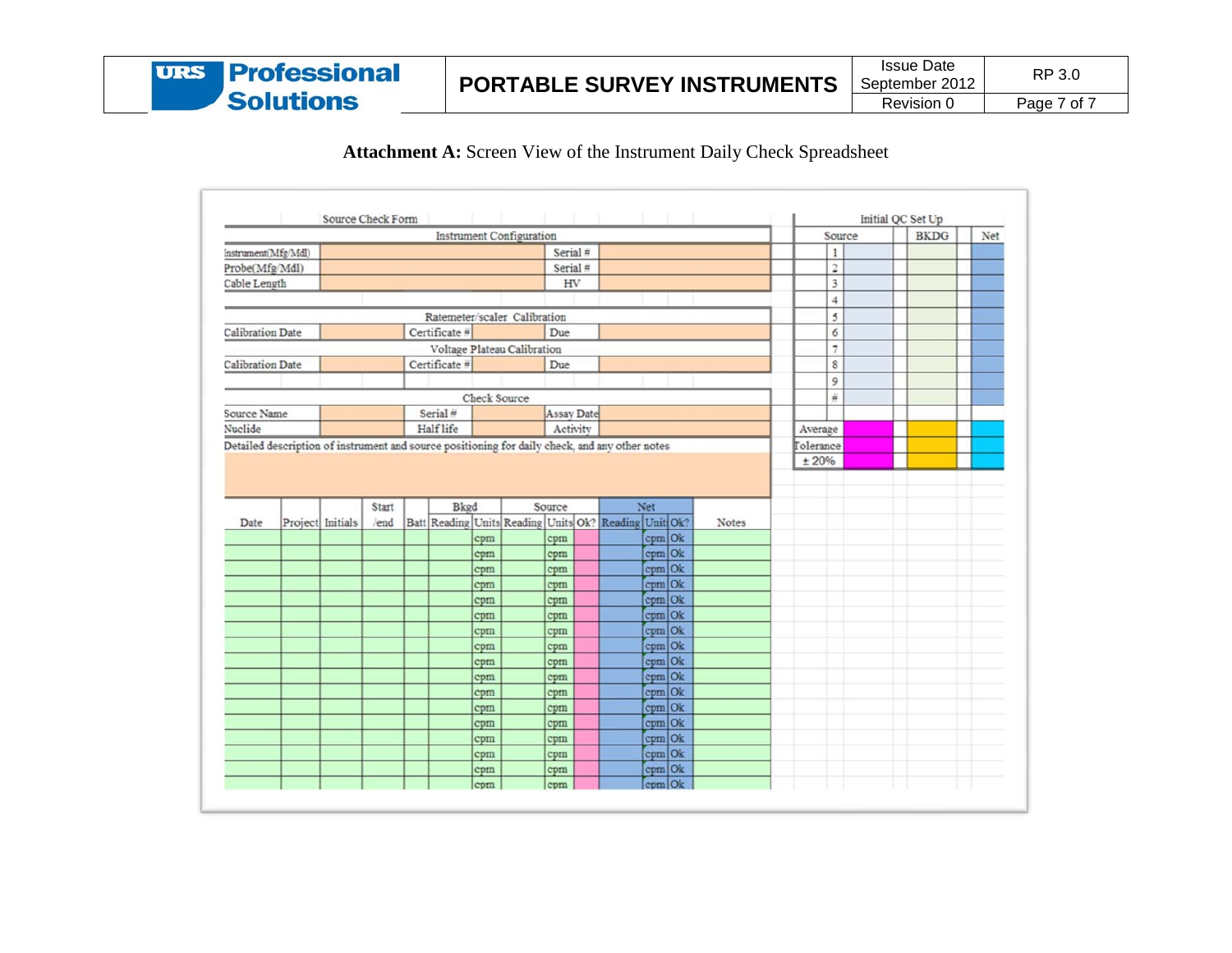| PROCEDURE APPROVALS: |                                           |            |
|----------------------|-------------------------------------------|------------|
|                      |                                           | 1-Nov-2012 |
| (printed name)       | Site Radiation Safety Officer (signature) | Date       |
|                      |                                           | 1-Nov-2012 |
| (printed name)       | Certified Health Physicist (signature)    | Date       |

### **1.0 Purpose**

To provide a method for conducting radiation surveys and identifying area with elevated radiation levels using radiation detection equipment.

### **2.0 Equipment**

- 2.1 Project-specific radiation detection instruments, generally includes meters for identifying contamination, and dose rates.
- 2.2 Marking Materials: Chalk, Flags, Paint, etc.
- 2.3 Survey forms.

### **3.0 Procedure**

- 3.1 General Survey Types.
	- 3.1.1 Incoming equipment surveys Document the prior radiological condition of equipment and items to be used on site. Generally focus on items (i.e., drill rig, excavator, sample coolers) with a potential to be in direct contact with potentially contaminated material.
	- 3.1.2 Routine surveys Document the radiological conditions of controlled areas.
		- 3.1.2.1 Indoors Includes walls, ceilings, floors, with particular attention to drains, air vents, etc. Surfaces to be surveyed should be relatively clean of loose material, and drains should not contain standing water.
		- 3.1.2.2 Outdoor Includes ground surfaces, soil, concrete, asphalt, and exterior building surfaces. Surveys shall not be conducted over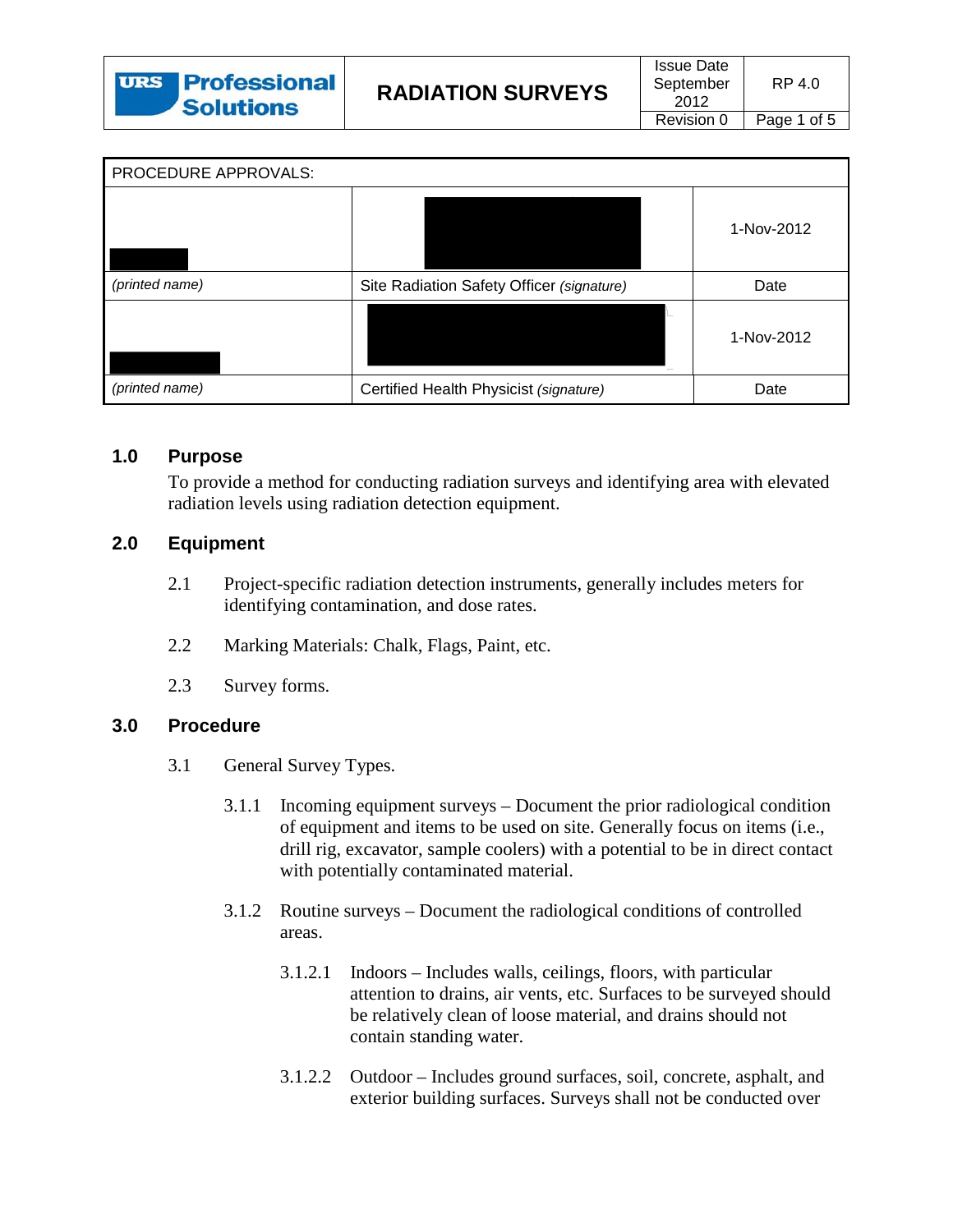standing water, snow-covered ground, or areas with saturated soils. In limited situations, where the soil/surface is always saturated (i.e., drainages) measurement may be collected when the ground is as dry as practical and the condition documented.

- 3.1.3 Contamination Surveys/Release Surveys Ensure items and equipment leaving the site are not contaminated.
	- 3.1.3.1 Decontamination Confirmation If water was used for decontamination, ensure items are dry before surveying.
- 3.1.4 Department of Transportation (DOT) surveys document the package or transport vehicle is in compliance with DOT limits for surface contamination and dose rates.
- 3.2 Radiation Scanning.
	- 3.2.1 Pass the detector over the surface at the appropriate distance and speed.
		- 3.2.1.1 The speed of detector movement will vary depending upon the radionuclide of concern, the experience of the surveyor, and the required observation interval.
		- 3.2.1.2 Typical survey conditions for each radiation type are listed below.
			- 3.2.1.2.1 Alpha radiation (i.e., Ludlum 43-98): detector distance of 1 cm or less; detector survey speed of no greater than 5 centimeters per second.
			- 3.2.1.2.2 Beta radiation (i.e., Ludlum 44-9): detector distance of 1 cm or less; detector survey speed of no greater than one detector width per second.
			- 3.2.1.2.3 Gamma radiation (i.e., Ludlum 44-10): detector distance of 4 cm or less; detector survey speed of no greater than 1.0 m per second.
	- 3.2.2 Prior to conducting surface surveys for reference, HP will review clientprovided historical data. Note increases in count rate as indicated by the audible output or meter reading. Compare count rates to ambient instrument daily background readings level. For field screening investigate any count rate of greater than twice ambient background as a general rule of thumb.
		- 3.2.2.1 Mark areas that meet or exceed the field screening levels.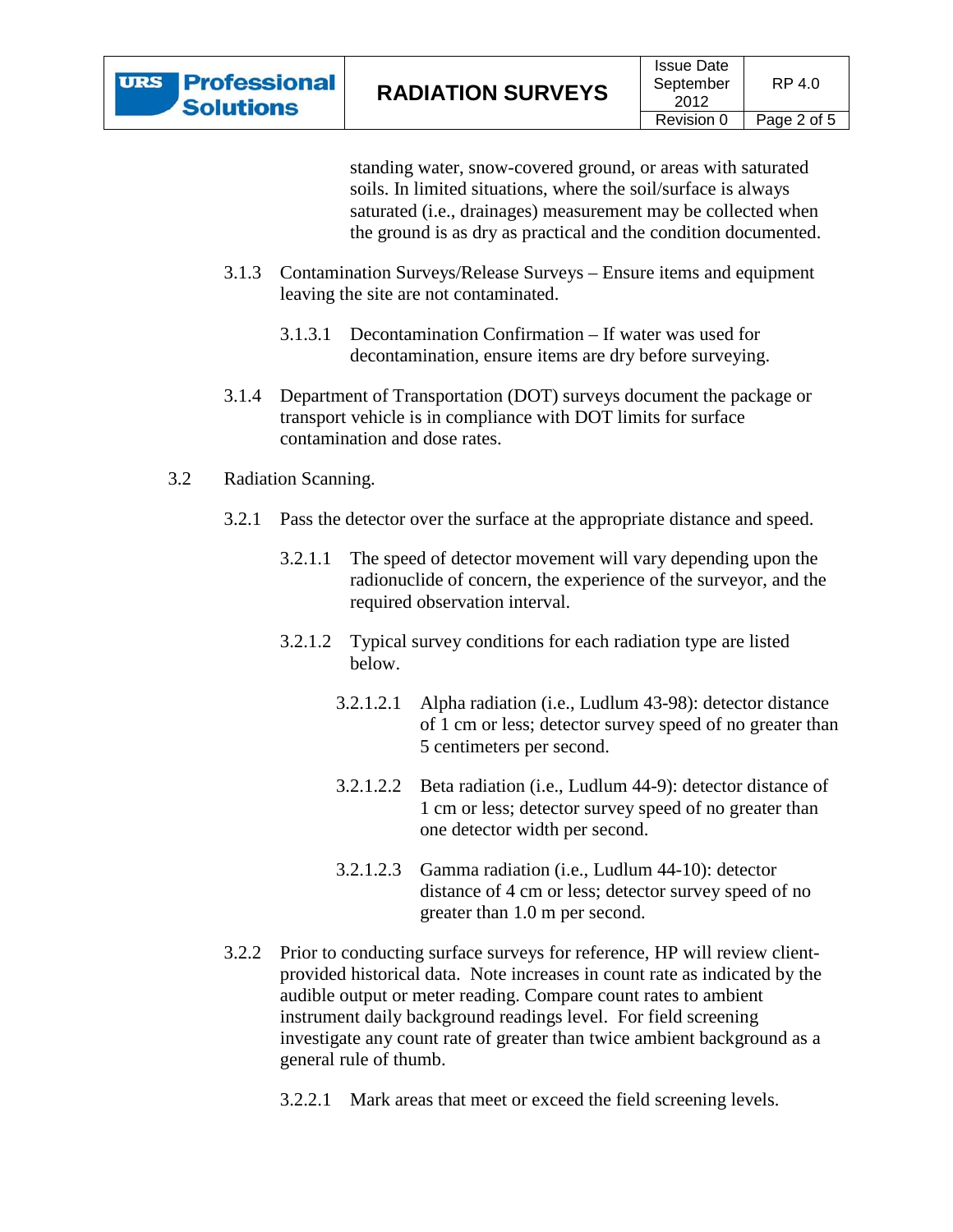- 3.2.2.2 Continue traversing the area at close intervals. Typically, the intervals will be close enough to thoroughly cover the area. However, some situations may have larger intervals.
- 3.2.3 Record the survey results on the appropriate form or log book. A general purpose survey map is shown in Attachment A.
- 3.3 Fixed Point Surveys.
	- 3.3.1 Hold the detector over the surface at the appropriate distance.
	- 3.3.2 Collect data for the counting period. The counting period should be less than or equal to the background count time. The count time depends on the radionuclide of concern and the detection requirements of the project. For basic screening, a typical count time is one minute.
	- 3.3.3 Record the survey results on the appropriate form or logbook.
	- 3.3.4 Compare results to the established levels for the project. Mark areas that meet or exceed action levels.
	- 3.3.5 Repeat these steps for all fixed-point survey intervals.
	- 3.3.6 Surveys for loose contamination include collection of both fixed point measurements and smear samples at the same location. Perform the surveys in various representative locations, as determined by the project RSO and the specific circumstances. Examples of locations are listed below:
		- 3.3.6.1 Normal personnel traffic routes and at entrance and egress locations.
		- 3.3.6.2 Building surfaces such as floor, ledges, corners, ventilation ducting, piping runs, lighting fixtures, sinks, drain covers, etc.
		- 3.3.6.3 Equipment surfaces such as wheels, steps, ledges, probes, etc.
		- 3.3.6.4 Collect a minimum of five fixed-point measurements and smear samples from equipment for incoming, and release surveys. Larger items with a high potential for contamination may require up to 20 smear samples.
- 3.4 Documentation.
	- 3.4.1 Project staff members are responsible for documenting radiation survey activities.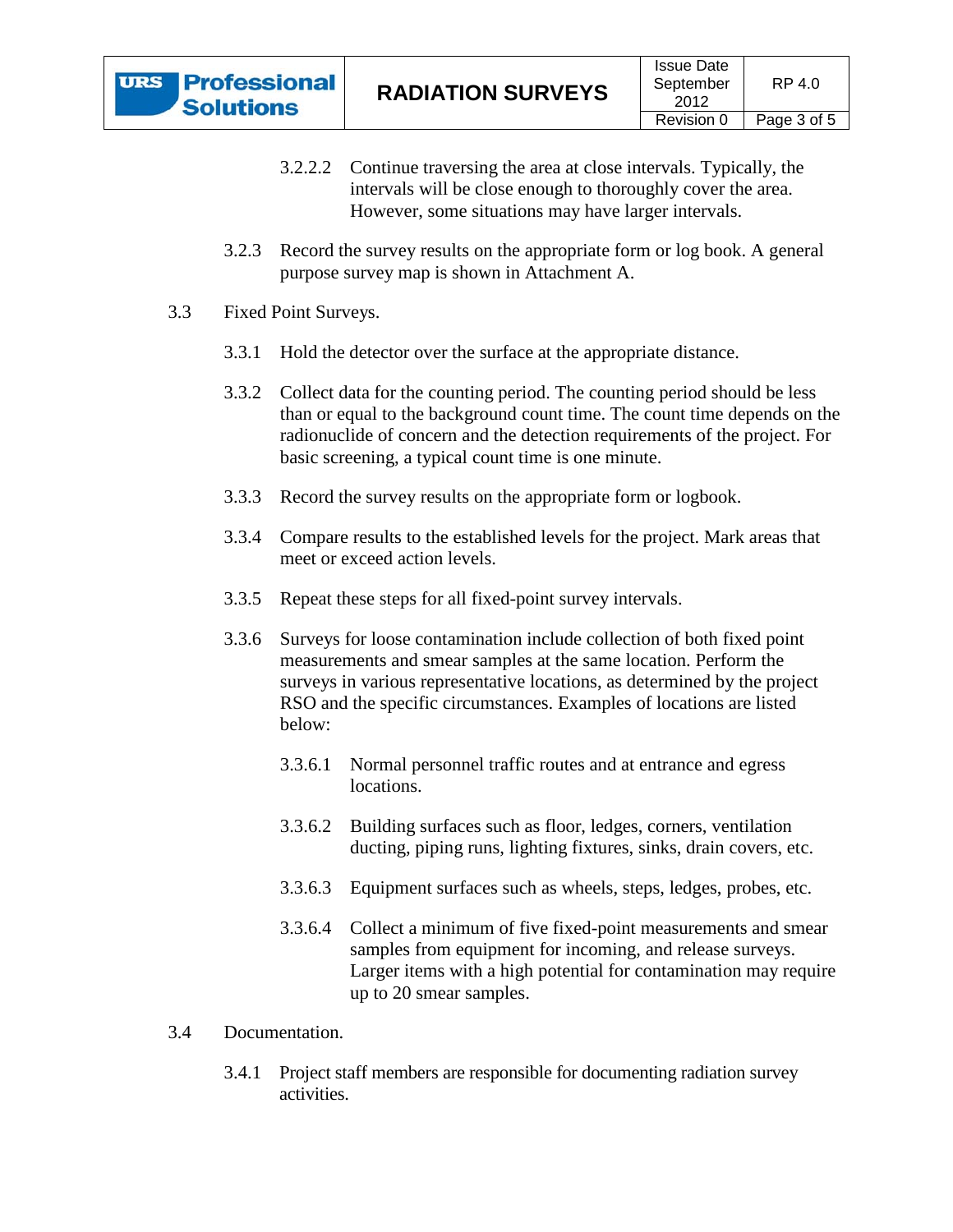| <b>URS Professional</b> |
|-------------------------|
| <b>Solutions</b>        |

- 3.4.2 Document all radiation survey results in field log books or on field forms. Documentation shall include the following:
	- 3.4.2.1 Names of personnel, and survey date.
	- 3.4.2.2 Survey type, DOT survey, excavation control, exposure rate, contamination.
	- 3.4.2.3 Location designations.
	- 3.4.2.4 Serial numbers and calibration information for all survey equipment used,
	- 3.4.2.5 Survey results, including background measurements.
	- 3.4.2.6 Other applicable information or project specific requirements.

#### **4.0 Documents Generated By This Procedure**

Any forms included in this procedure are examples that show the minimum amount of information necessary to ensure the procedure is appropriately followed. The exact form included in this procedure does not need to be used as long as all of the information shown in the example is included. As needed, forms may be modified to include additional applicable information for different projects.

4.1 Survey Maps.

#### **5.0 References**

5.1 URS Safety Management Standard 52 Radiation Protection Program.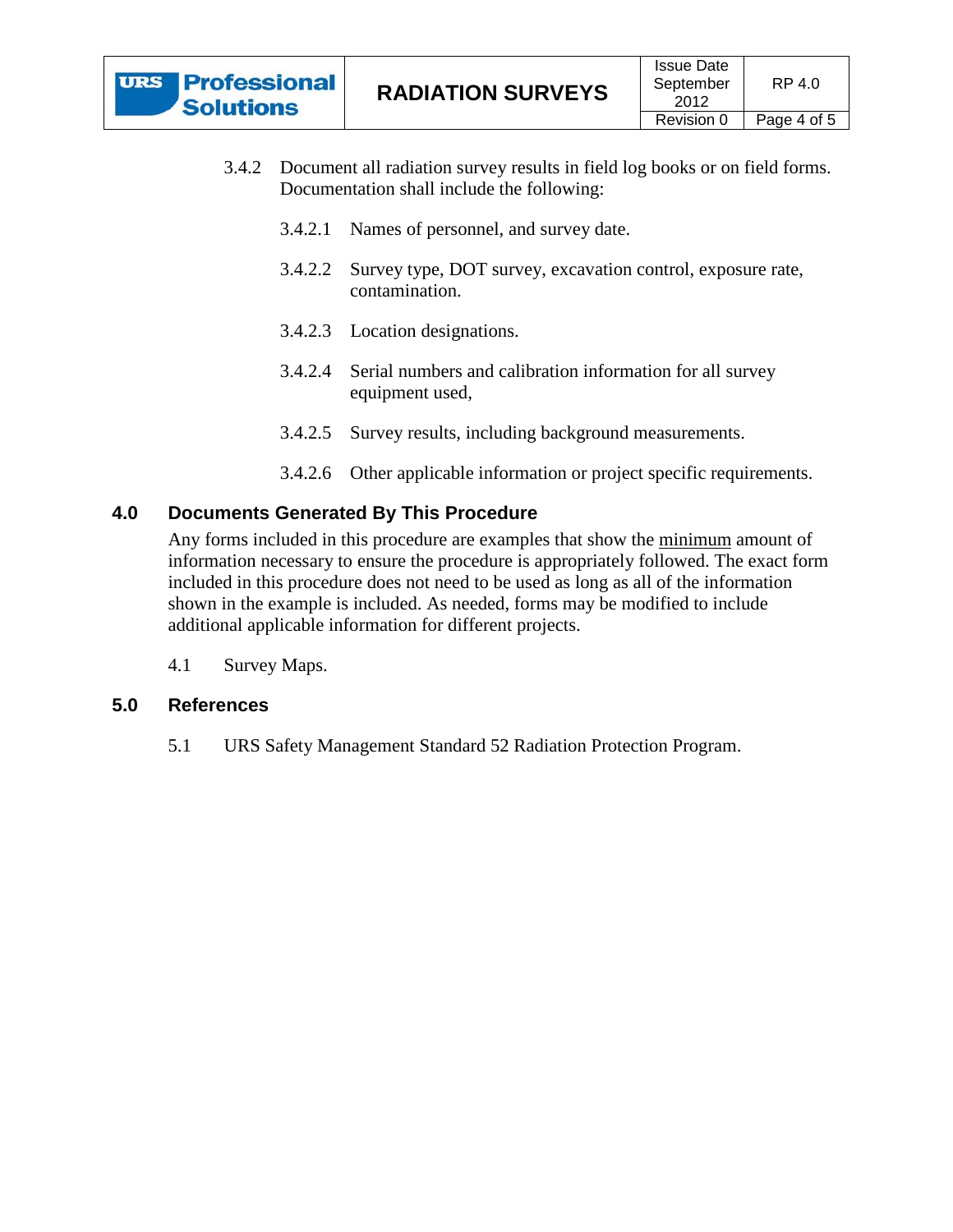| <b>URS Professional</b> | <b>INSTRUMENT PROCEDURE</b> | <b>Issue Date</b><br>TBD | TBD         |
|-------------------------|-----------------------------|--------------------------|-------------|
| <b>Solutions</b>        |                             | Revision v               | Page 5 of 5 |

# **Attachment A: Survey Form**

| Name:_____                       |           |                          | <b>URS</b> Survey                           | Meter:           |                   | Meter:               |                                                               |  |  |
|----------------------------------|-----------|--------------------------|---------------------------------------------|------------------|-------------------|----------------------|---------------------------------------------------------------|--|--|
|                                  |           |                          | Site Name: ___________                      |                  |                   |                      |                                                               |  |  |
| Date: __________________________ | Location: |                          |                                             |                  | Cal Due:          |                      |                                                               |  |  |
| Comments:_______________         |           | O Denotes Smear Location |                                             | Bkg:             |                   |                      | Bkg:                                                          |  |  |
|                                  |           |                          | * Denotes Contact Readings                  |                  |                   |                      | Counter:                                                      |  |  |
|                                  |           |                          | All Readings in cpm unless other wise noted |                  | Cal Due: Cal Due: | Cal Due:             |                                                               |  |  |
|                                  |           |                          |                                             |                  |                   | <b>Smear Results</b> |                                                               |  |  |
|                                  |           |                          |                                             |                  | Smear Location    |                      | $\alpha$ cpm $\beta\gamma$ cpm $\alpha$ dpm $\beta\gamma$ dpm |  |  |
|                                  |           |                          |                                             |                  |                   |                      |                                                               |  |  |
|                                  |           |                          |                                             |                  |                   |                      |                                                               |  |  |
|                                  |           |                          |                                             |                  |                   |                      |                                                               |  |  |
|                                  |           |                          |                                             |                  |                   |                      |                                                               |  |  |
|                                  |           |                          |                                             |                  |                   |                      |                                                               |  |  |
|                                  |           |                          |                                             |                  |                   |                      |                                                               |  |  |
|                                  |           |                          |                                             |                  |                   |                      |                                                               |  |  |
|                                  |           |                          |                                             |                  |                   |                      |                                                               |  |  |
|                                  |           |                          |                                             |                  |                   |                      |                                                               |  |  |
|                                  |           |                          |                                             |                  |                   |                      |                                                               |  |  |
|                                  |           |                          |                                             |                  |                   |                      |                                                               |  |  |
|                                  |           |                          |                                             |                  |                   |                      |                                                               |  |  |
|                                  |           |                          |                                             |                  |                   |                      |                                                               |  |  |
|                                  |           |                          |                                             |                  |                   |                      |                                                               |  |  |
|                                  |           |                          |                                             |                  |                   |                      |                                                               |  |  |
|                                  |           |                          |                                             |                  |                   |                      |                                                               |  |  |
|                                  |           |                          |                                             |                  |                   |                      |                                                               |  |  |
|                                  |           |                          |                                             |                  |                   |                      |                                                               |  |  |
|                                  |           |                          |                                             |                  |                   |                      |                                                               |  |  |
|                                  |           |                          |                                             |                  |                   |                      |                                                               |  |  |
|                                  |           |                          |                                             |                  |                   |                      |                                                               |  |  |
|                                  |           |                          |                                             |                  | Serial #          |                      | Cal Due:                                                      |  |  |
|                                  |           |                          |                                             |                  | <b>Bkg</b>        |                      | Efficiency                                                    |  |  |
|                                  |           |                          |                                             |                  | $\alpha =$        |                      | $\alpha =$                                                    |  |  |
|                                  |           |                          |                                             | $\beta \gamma =$ |                   |                      | $\beta \gamma =$                                              |  |  |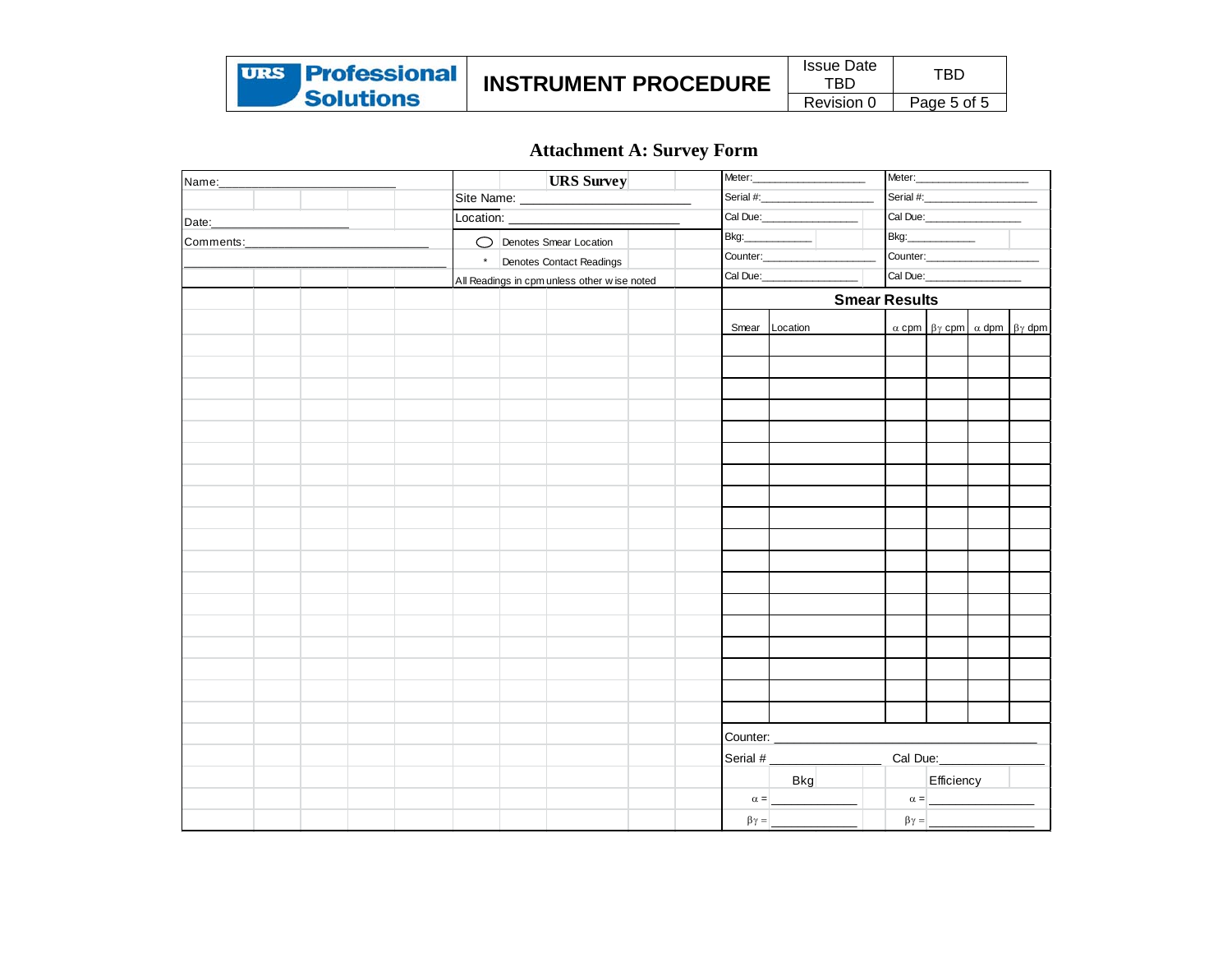| 'Solutions | <b>URS Professional</b> SMEAR COUNTER SETUP AND<br><b>OPERATION</b> | Issue Date<br>November<br>2012 | RP 5.0      |
|------------|---------------------------------------------------------------------|--------------------------------|-------------|
|            |                                                                     | Revision 0                     | Page 1 of 7 |
|            |                                                                     |                                |             |

| PROCEDURE APPROVALS: |                                           |            |
|----------------------|-------------------------------------------|------------|
|                      |                                           | 1-Nov-2012 |
| (printed name)       | Site Radiation Safety Officer (signature) | Date       |
|                      |                                           | 1-Nov-2012 |
| (printed name)       | Certified Health Physicist (signature)    | Date       |

#### **1.0 Purpose**

Smear surveys are used to detect the amount of loose surface radioactive contamination present. Radioactive contamination is loose radioactive material where it is not wanted. The terms swipe, smear, or wipe survey are used interchangeably. Smear surveys provide information on the potential for radioactive material to enter the body and contribute to internal exposure or the potential for the radioactive material to be spread beyond the boundaries of the licensed facility or radiation control area.

#### **2.0 Equipment**

- 2.1 Ludlum 2929 attached to a Ludlum 43-10-1 or equivalent
- 2.2 Check sources
- 2.3 Smears and baggies
- 2.4 Gloves
- 2.5 Tweezers

#### **3.0 Procedure**

3.1 Instrument Setup.

In order to perform smear counting, the instrumentation needs to be verified during setup. Typically, the instrumentation will come from the rental company already calibrated, which includes the voltage plateau determination. The instrument must be calibrated annually. To set up the instrument, perform the chisquared determination.

The following procedure is for use with the Ludlum 2929 attached to a Ludlum 43-10-1. This instrument measures both alpha and beta. Typically it is set up to measure both.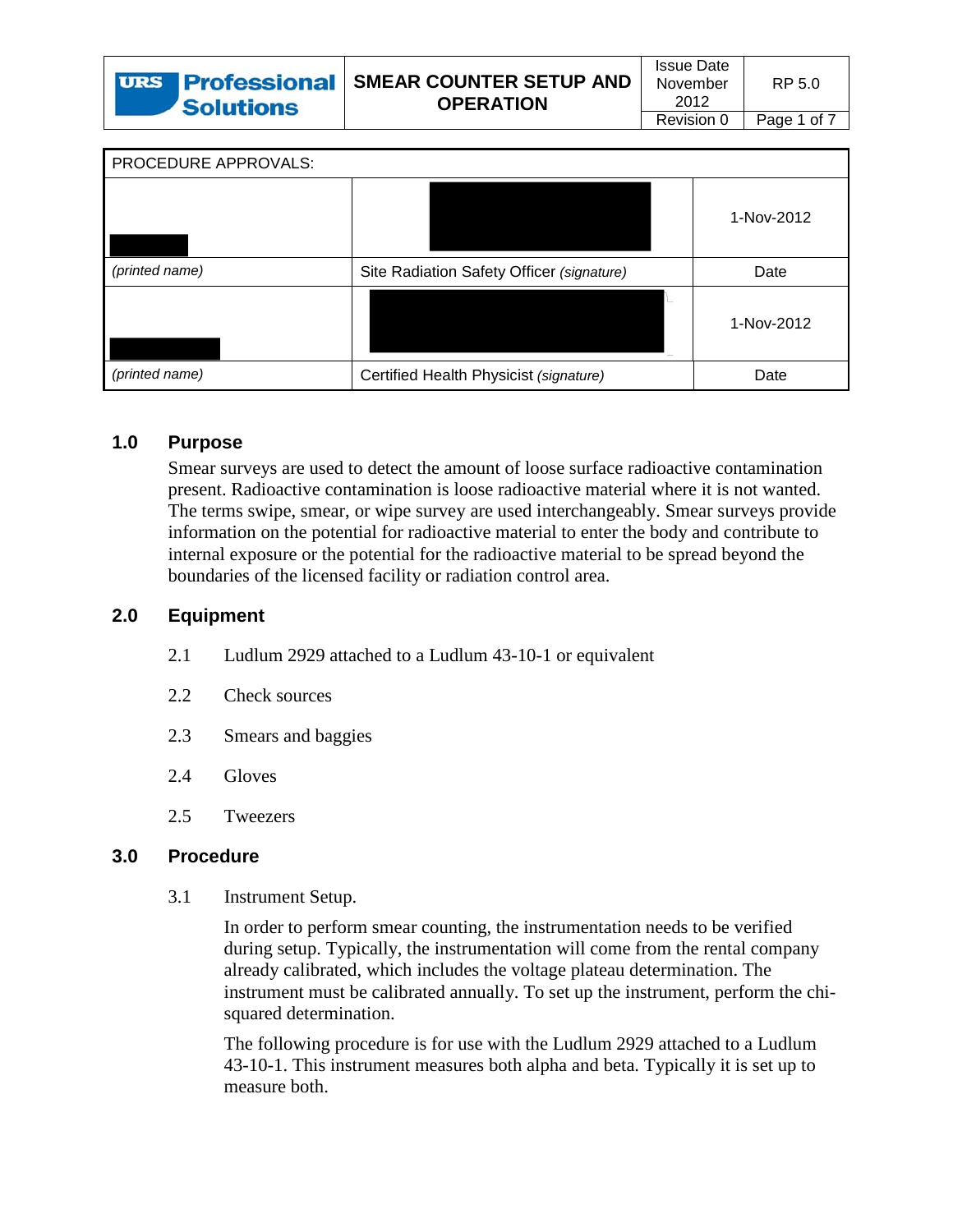

3.2 Unpack and Assemble the Instrument.

#### 3.3 Chi-Square Determination.

Chi-square is used to calculate the probability that the differences in count values obtained in a series of count intervals follow the assumed statistical distribution. It also serves as an indication that the counting instrument is operating satisfactorily. During the annual calibration the determination of the operating voltage must be performed prior to performing the chi-square test. A chi-square test is performed by calculating the chi-square value from a series of individual counts and comparing this value to a table or graph of acceptable values. Mathematically, the chi-square value can be calculated with the following equation:

$$
X^2 = \frac{1}{x_{avg}} \sum_{1}^{N} (x_N - x_{avg})^2
$$

Where:

 $X^2$  is the chi-square value

x avg is the average of all x values N is the number of measurements (i.e., 10 counts)  $x_N$  is the x value at N measurement

- 3.3.1 Obtain a total of 10 one-minute counts using an NIST traceable source.
- 3.3.2 Calculate the average count rate (cpm)  $[x_{avg}]$ .
- <span id="page-50-0"></span>3.3.3 Subtract the average count rate from each individual count. Note that some values will be negative.
- <span id="page-50-1"></span>3.3.4 Square the difference (answer) obtained in step [3.3.3.](#page-50-0)
- 3.3.5 Add the squares of all the differences obtained in step [3.3.4.](#page-50-1)
- 3.3.6 Divide the total of the squares by the average count rate. This result is the chi-square value  $[X^2]$ .
- 3.3.7 Determine the N-1 value by subtracting 1 from the number of measurements.
- 3.3.8 Using [Table 1,](#page-51-0) look up the upper and lower boundary values for the N-1 value.
- 3.3.9 Compare the calculated chi-square value to the boundary values. The result should be between the two numbers.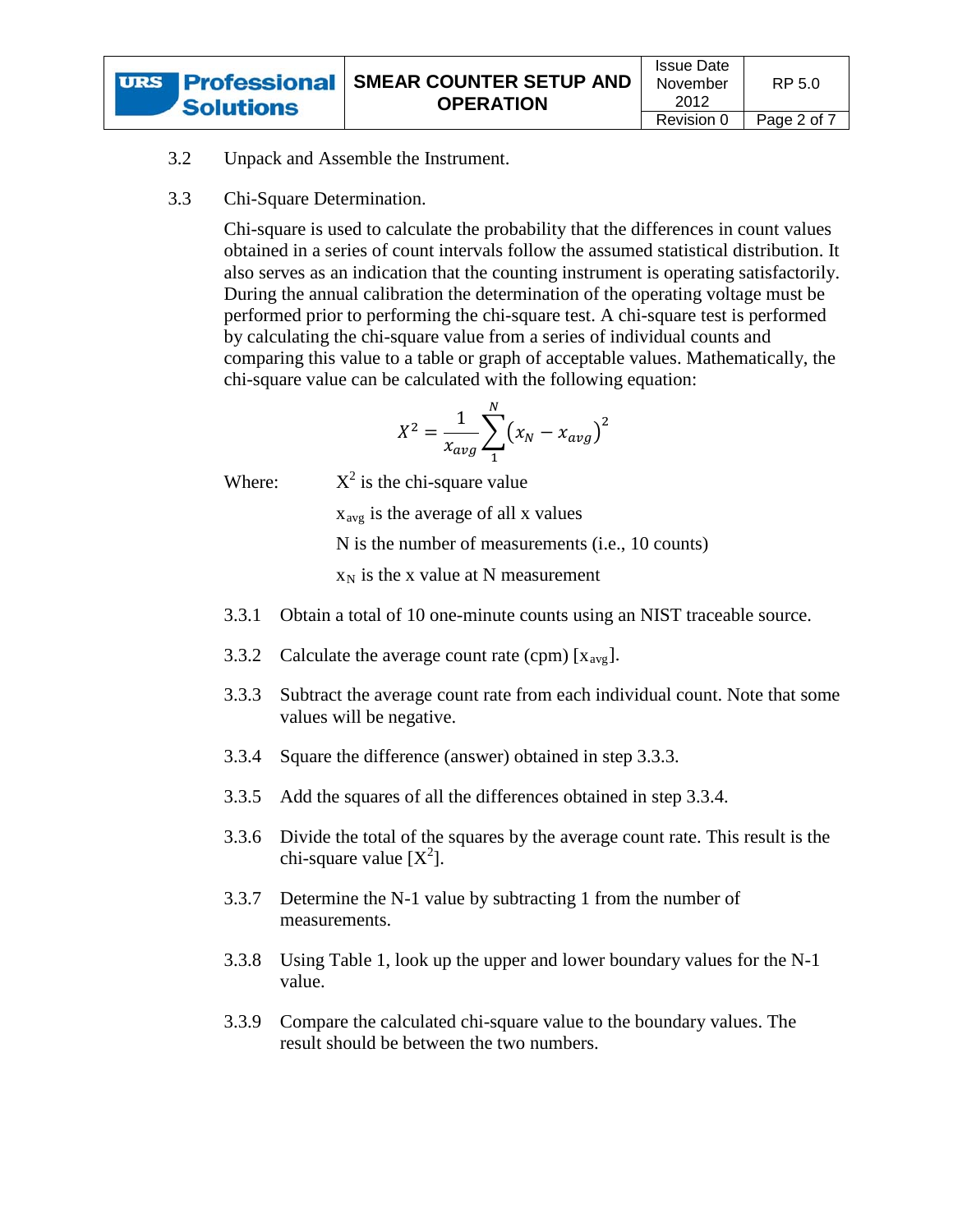3.3.10 If the number is higher than the satisfactory value there is a problem with the instrument and the instrument should be removed from service until the problem is resolved.

| $N-1$          | $X^2$ 0.975 | $X^2$ 0.025 |
|----------------|-------------|-------------|
| $\overline{c}$ | 5.02        | 0.0010      |
| 3              | 7.38        | 0.0506      |
| $\overline{4}$ | 9.35        | 0.216       |
| 5              | 11.1        | 0.484       |
| 6              | 12.8        | 0.831       |
| 7              | 14.4        | 1.24        |
| 8              | 16.0        | 1.69        |
| 9              | 17.5        | 2.18        |
| 10             | 19.0        | 2.70        |
| 11             | 20.5        | 3.25        |
| 12             | 21.9        | 3.82        |
| 13             | 23.3        | 4.40        |
| 14             | 24.7        | 5.01        |
| 15             | 26.1        | 5.63        |
| 16             | 27.5        | 6.26        |
| 17             | 28.8        | 6.91        |
| 18             | 30.2        | 7.56        |
| 19             | 31.5        | 8.23        |
| 20             | 32.9        | 8.91        |
| 21             | 34.2        | 9.59        |
| 22             | 35.5        | 10.3        |
| 23             | 36.8        | 11.00       |
| 24             | 38.1        | 11.7        |
| 25             | 39.4        | 12.4        |
| 26             | 40.6        | 13.1        |
| 27             | 41.9        | 13.8        |
| 28             | 43.2        | 14.6        |
| 29             | 44.5        | 15.3        |
| 30             | 45.7        | 16.0        |
| 31             | 47.0        | 16.8        |
| 41             | 59.3        | 24.4        |
| 51             | 71.4        | 32.4        |

### <span id="page-51-0"></span>**Table 1: Chi-Squared Values for N-1 Measurements**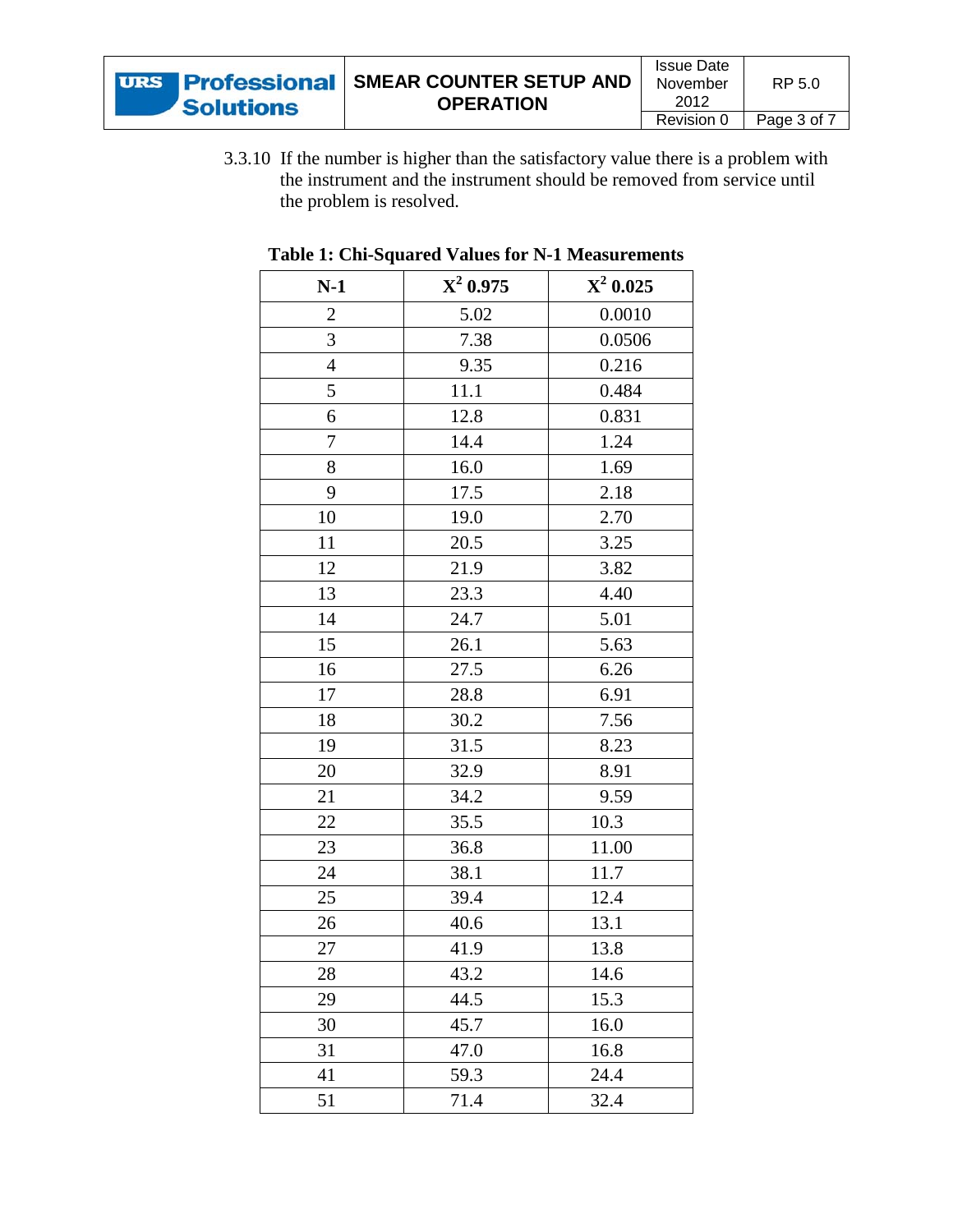| $N-1$ | $X^2$ 0.975 | $X^2$ 0.025 |
|-------|-------------|-------------|
| 61    | 83.3        | 40.5        |
| 71    | 95.0        | 48.8        |
| 81    | 106.6       | 57.2        |
| 91    | 118.1       | 65.6        |
| 101   | 129.6       | 74.2        |

### **Table 1: Chi-Squared Values for N-1 Measurements**

#### 3.4 Data Analysis.

- 3.4.1 Instrument Efficiency.
	- 3.4.2 Instrument efficiency is the percentage of radiation detected of a known value.
	- 3.4.3 The basic formula to calculate efficiency  $(\epsilon)$ , assuming the background is the consistent, is:

$$
Ef = \frac{R_{std}}{A_{std}}
$$

 $R_{std}$  = gross count rate of the standard in cpm

 $A_{std}$  = known activity level of the standard in dpm

#### 3.5 Smear Activity.

3.5.1 The basic formula to calculate the activity on a smear in dpm is:

$$
dpm = \frac{Sample_{cpm} - Bkgd_{cpm}}{Ef}
$$

Sample<sub>cpm</sub> = gross count rate of the smear in cpm

Bkgd cpm = background count rate in cpm

Ef= Detector Efficiency in decimal format

3.6 Minimum Detectable Concentration (MDC).

Each instrument has a lower boundary for detection of radiation. This value is known as the MDC. If a lower MDC is required, the count time is increased.

3.6.1 The basic formula to calculate the MDC at a 95% confidence interval is: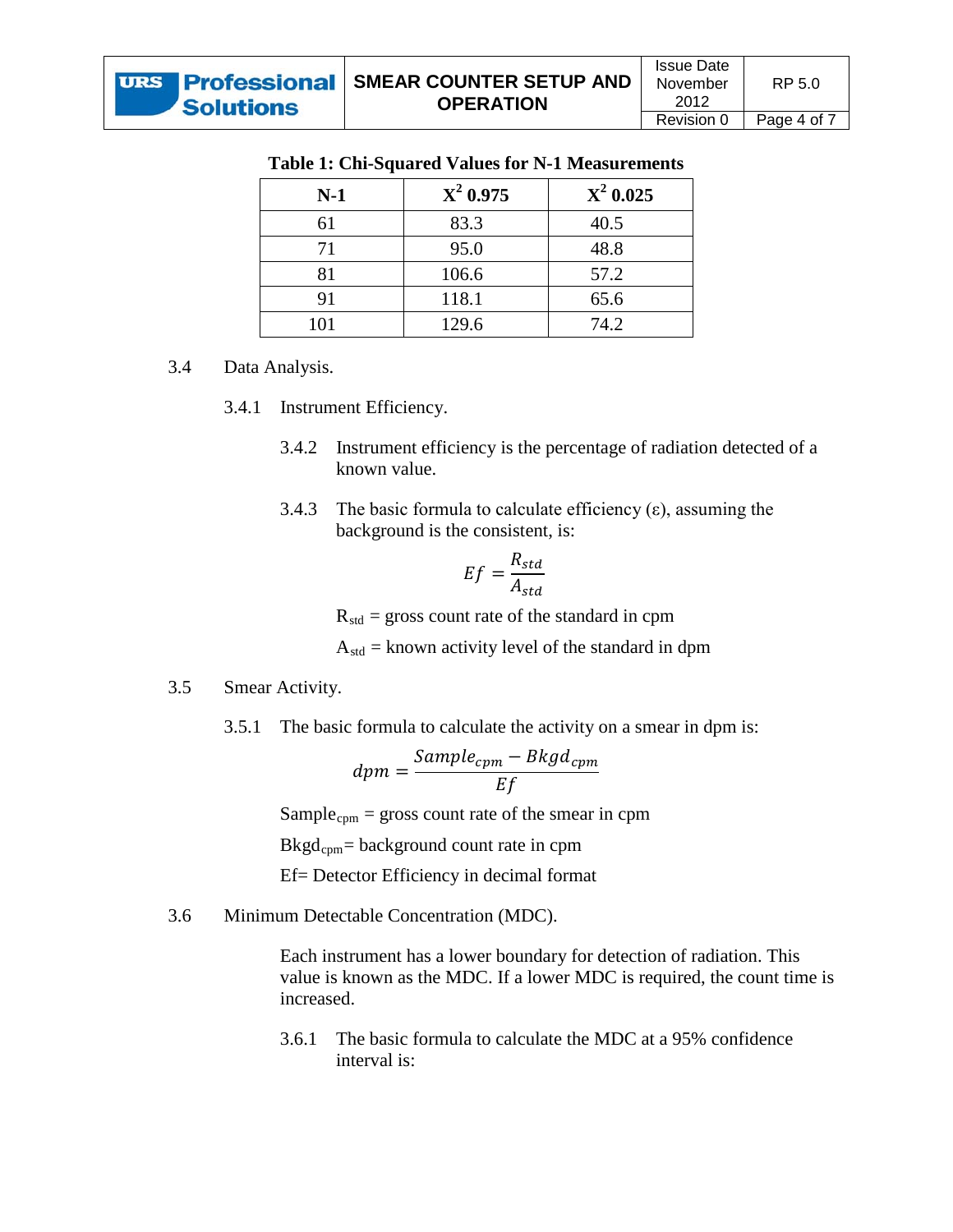$$
MDC = \frac{3 + (4.65\sqrt{B})}{T \cdot \varepsilon \cdot \frac{A}{100}}
$$

- $B =$  background cpm for time interval
- $T =$  time interval in minutes
- $\varepsilon$  = efficiency
- $A =$  physical area seen by the detector in cm<sup>2</sup>

#### 3.7 Smear Collection.

- 3.7.1 Label the smear sample with the smear number, location, and date before collection.
- 3.7.2 Wear gloves when taking smears. Gloves shall be considered potentially contaminated until the smear is determined to be within permissible limits.
- 3.7.3 Take all smear surveys over an area of  $100 \text{ cm}^2$ , the size of a \$1 bill.
	- 3.7.3.1 If the item or area to be surveyed is less than 100 cm2, then survey the largest area possible and record that area on the survey sheet.
	- 3.7.3.2 Use moderate pressure; be sure not to tear the smear.
	- 3.7.3.3 Place smears in a baggie, envelope, or other individual container for transport to the counting area. Once a swipe is taken it must be considered to be radioactive. Do not place smears in your pocket.

#### 3.8 Smear Counting.

- 3.8.1 Wearing gloves, remove the smear from the collection paper, using tweezers.
- 3.8.2 Place the smear in the counting drawer ensuring the active side is facing up towards the detector.

**NOTE:** The active side is the side that was rubbed against a surface.

3.8.3 When closing the drawer be certain that the actuator switch has engaged. To do this push the drawer all the way in and listen for a click. When you hear the click, hold the drawer in and lock it in place using the black lever on the side of the detector.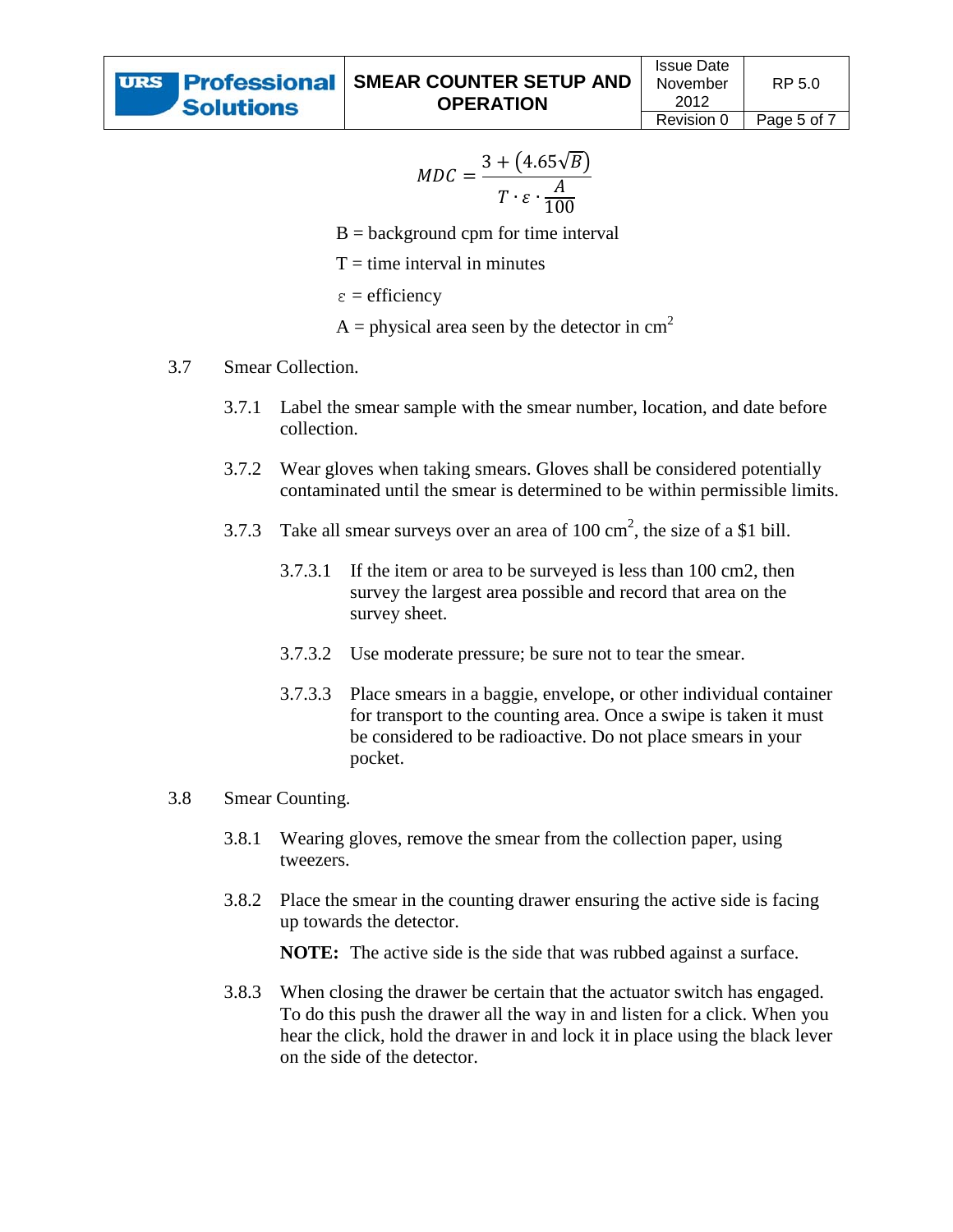

- 3.8.4 Count the sample and record the number of counts received on the survey form.
	- 3.8.4.1 Typical count time is one (1) minute. A different count time may be required depending upon project requirements, such as detection limits.
- 3.8.5 Unlock the drawer and remove the smear.
- 3.8.6 Store or dispose of the smear according to project requirements.

### **4.0 Documents Generated By This Procedure**

Any forms included in this procedure are examples that show the minimum amount of information necessary to ensure the procedure is appropriately followed. The exact form included in this procedure does not need to be used as long as all of the information shown in the example is included. As needed, forms may be modified to include additional applicable information for different projects.

- 4.1 Smear count calculation spreadsheet.
- 4.2 Smear Results Form.

#### **5.0 References**

5.1 URS Safety Management Standard 52 Radiation Protection Program.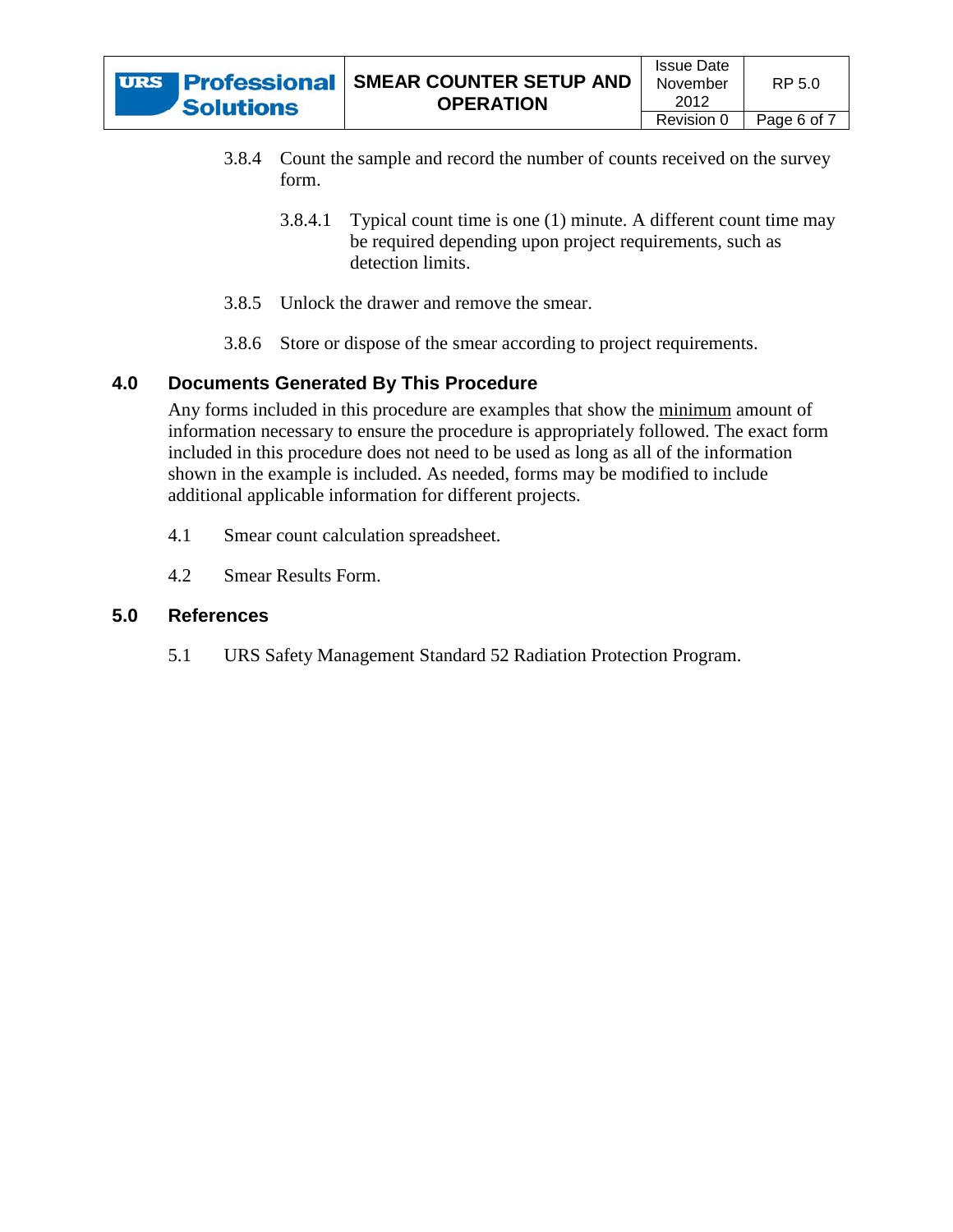### **Attachment A:** Smear Results Form

Project

| <b>Direct Scan</b> | <b>Smear Collection</b> |                | <b>Smear Counting</b> |
|--------------------|-------------------------|----------------|-----------------------|
| Instrument         | Area (cm2)              | Instrument     |                       |
| Serial#            | Tech                    | Serial#        |                       |
| Cal Due            | Signed                  | <b>Cal Due</b> |                       |
| <b>Bkg</b>         | Date                    |                | Bkg (cpm)             |
| Units              |                         | alpha          | beta                  |
| Tech               |                         |                | Efficiency (%)        |
| Signed             |                         | alpha          | beta                  |
| Date               |                         | Tech           |                       |
|                    |                         | Signed         |                       |
|                    |                         | Date           |                       |

|        |                    |     | <b>Direct Scan</b> |     |        |       | cpm  |       | dpm  |       |
|--------|--------------------|-----|--------------------|-----|--------|-------|------|-------|------|-------|
| ltem # | <b>Description</b> | low | high               | avg | Smear# | alpha | beta | alpha | beta | notes |
|        |                    |     |                    |     |        |       |      |       |      |       |
|        |                    |     |                    |     |        |       |      |       |      |       |
|        |                    |     |                    |     |        |       |      |       |      |       |
|        |                    |     |                    |     |        |       |      |       |      |       |
|        |                    |     |                    |     |        |       |      |       |      |       |
|        |                    |     |                    |     |        |       |      |       |      |       |
|        |                    |     |                    |     |        |       |      |       |      |       |
|        |                    |     |                    |     |        |       |      |       |      |       |
|        |                    |     |                    |     |        |       |      |       |      |       |
|        |                    |     |                    |     |        |       |      |       |      |       |
|        |                    |     |                    |     |        |       |      |       |      |       |
|        |                    |     |                    |     |        |       |      |       |      |       |
|        |                    |     |                    |     |        |       |      |       |      |       |
|        |                    |     |                    |     |        |       |      |       |      |       |
|        |                    |     |                    |     |        |       |      |       |      |       |
|        |                    |     |                    |     |        |       |      |       |      |       |
|        |                    |     |                    |     |        |       |      |       |      |       |
|        |                    |     |                    |     |        |       |      |       |      |       |
|        |                    |     |                    |     |        |       |      |       |      |       |
|        |                    |     |                    |     |        |       |      |       |      |       |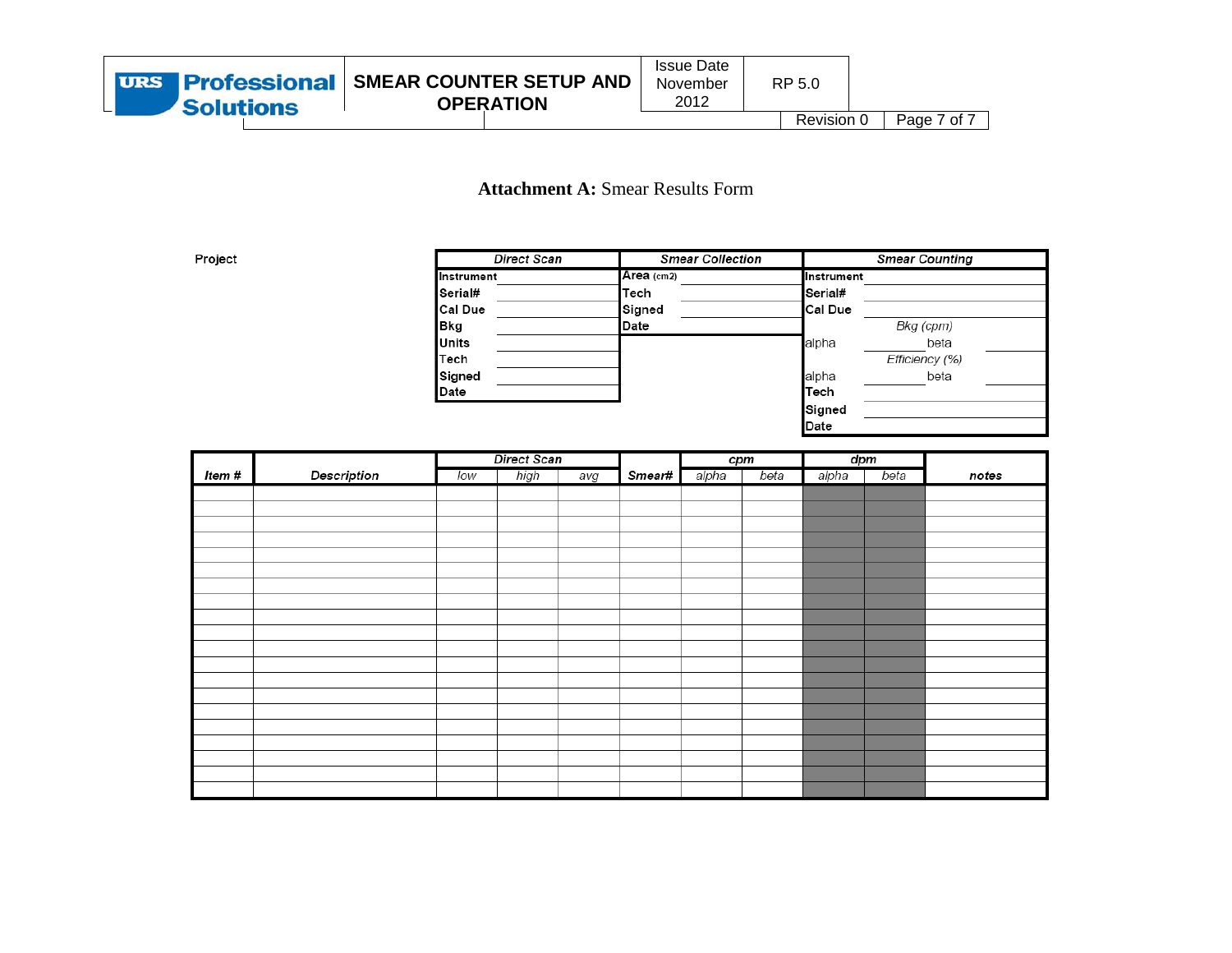| PROCEDURE APPROVALS: |                                           |            |
|----------------------|-------------------------------------------|------------|
|                      |                                           | 1-Nov-2012 |
| (printed name)       | Site Radiation Safety Officer (signature) | Date       |
|                      |                                           | 1-Nov-2012 |
| (printed name)       | Certified Health Physicist (signature)    | Date       |

### **1.0 Purpose**

This procedure details the procedures for handling samples for handling, tracking, and preparing samples for shipment under Chain of Custody (COC).

### **2.0 Equipment**

- 2.1 Shipping containers.
- 2.2 Samples. These may include media samples (soil, sludge, water), smears or air sample filters.
- 2.3 Radiation survey instruments as needed.
- 2.4 COC forms and seal if necessary.

#### **3.0 Procedure**

- 3.1 Sample Identification and Labeling.
	- 3.1.1 Ensure samples collected during site activities have unique sample identification (ID) numbers, as directed by the analytical lab, and the project work plan.
- 3.2 COC Procedures.
	- 3.2.1 Document the custody of all samples on the COC forms. The COC forms document possession of the sample from collection through laboratory receipt. Record the following minimum information on the COC form:
		- 3.2.1.1 Sample ID.
		- 3.2.1.2 Sampling date and time.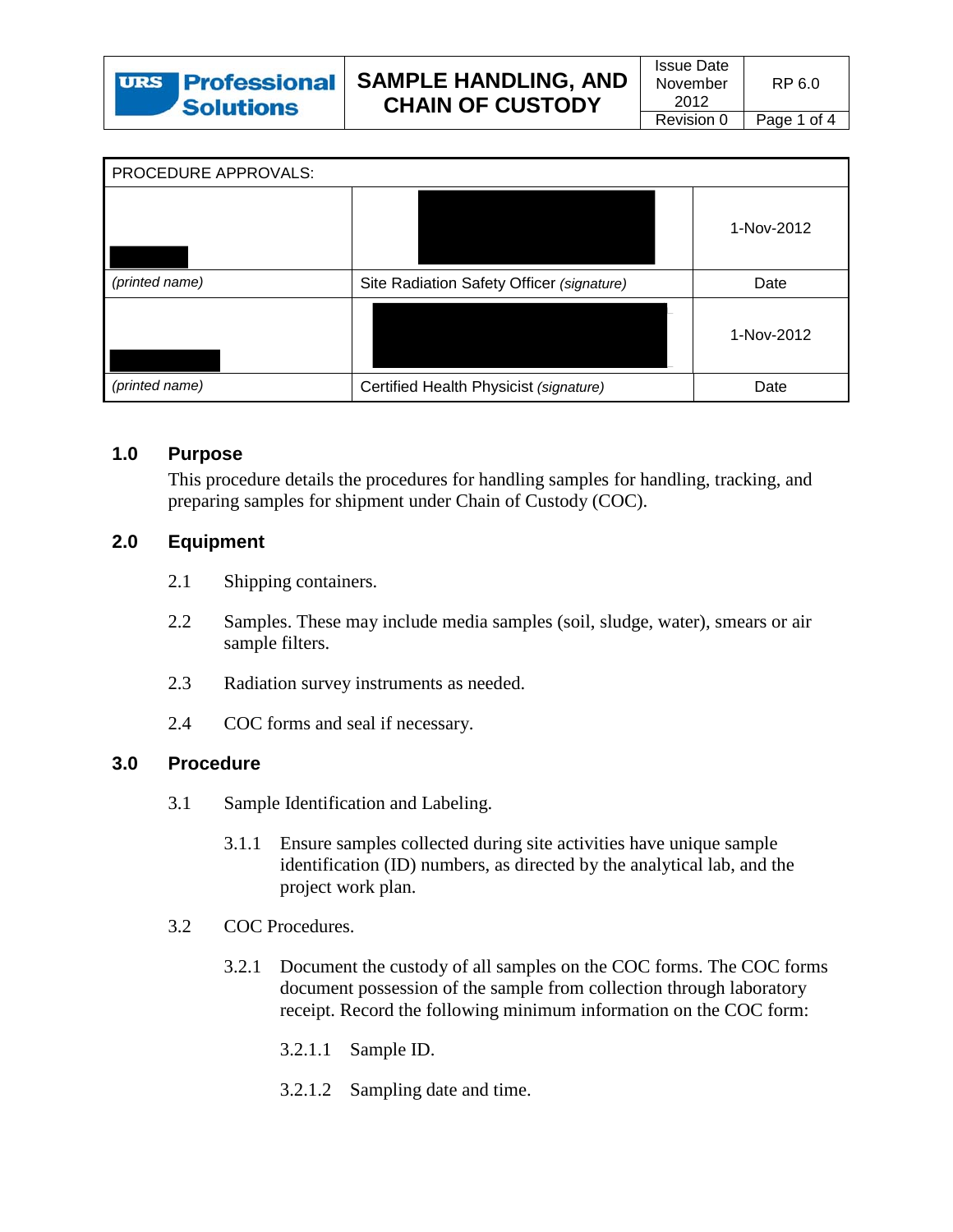- 3.2.1.4 Number of containers.
- 3.2.1.5 Sampler signature.
- 3.2.2 A sample is defined as being in an individual's custody if the following conditions occur:
	- 3.2.2.1 The sample is in that individual's actual physical possession.
	- 3.2.2.2 The sample is in that individual's view after being in their physical possession.
	- 3.2.2.3 The sample is in that individual's physical possession and then locked or otherwise sealed so that tampering would be evident.
	- 3.2.2.4 The sample is maintained in a secure area that is restricted to authorized personnel only.
- 3.3 Package Samples.
	- 3.3.1 Review project and laboratory requirements for hold times and shipping requirements.
	- 3.3.2 If not previously surveyed during collection, survey the exterior of each sample container using a thin window Geiger-Muller detector or equivalent on the surface of the sample container.
	- 3.3.3 Package the samples for transport taking care not to contaminate the outside of any sample container. Typically soil samples are shipped in coolers or other strong tight containers. Smears and air sample filters may be packaged in Tyvex envelopes.
	- 3.3.4 Place COC and any other required documentation inside the package.
- 3.4 Radiological Screening of Package.
	- 3.4.1 Complete a radiological survey of the package to confirm compliance with Department of Transportation (DOT) shipping requirements for surface contamination and dose rate.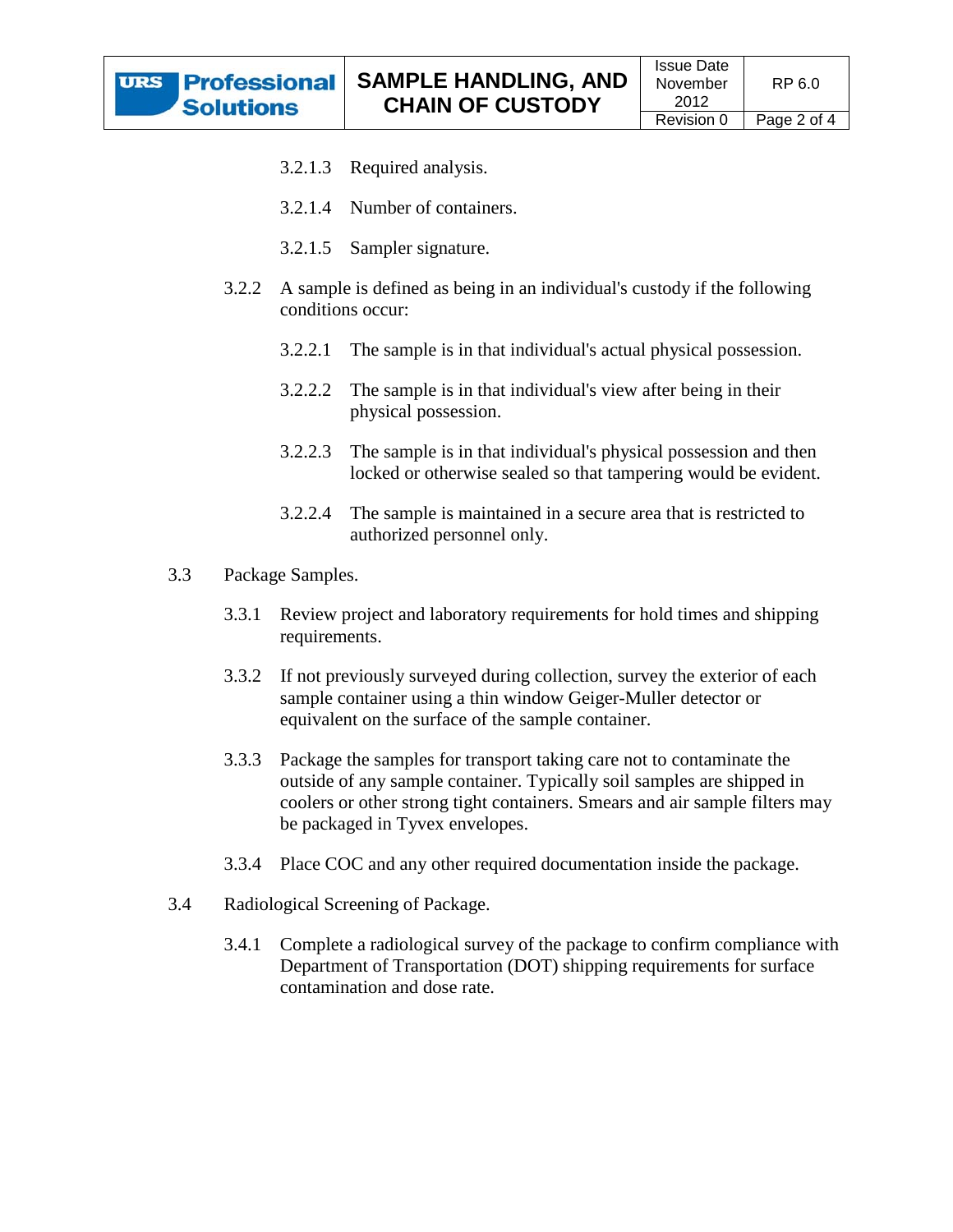- 3.4.2 DOT shipping contamination control requirements are located in 40 CFR 173.443.
	- **NOTE:** This procedure does not take precedence over the requirements of 40 CFR 173, or any other regulatory requirements for shipping of radioactive materials.
- 3.4.3 Dose Rate Survey.
	- 3.4.3.1 Survey all sides of the package including top and bottom
	- 3.4.3.2 The maximum dose rate must not exceed 0.5 mrem/hr. (nominally 500  $\mu$ R/hr with a 1R=1rem conversion).
- 3.4.4 Contamination Survey.
	- 3.4.4.1 Scan the package focus on areas with a higher potential for contamination (i.e., handles).
	- 3.4.4.2 Identify any locations with elevated readings.
	- 3.4.4.3 Collect a timed count at the location of the highest measurement. Convert the results to cpm by dividing the resulting counts by the time in minutes.
	- 3.4.4.4 Collect a smear sample representative of area of 300  $\text{cm}^2$ . Count the resulting sample.
	- 3.4.4.5 Convert the survey results to  $dpm/cm<sup>2</sup>$  using the following formula

$$
\frac{dpm}{cm^2} = \frac{cpm}{eff*A}
$$

- $A =$  Area of smear sample in cm<sup>2</sup>; OR surface area of the detector in  $\text{cm}^2$ ; Note: the Ludlum 44-9 has a surface area of  $15 \text{ cm}^2$ ;
- *eff* = instrument efficiency; assume 10% if exact value is unknown
- 3.4.4.6 Radiological contamination limits are provided in [Table 1.](#page-59-0)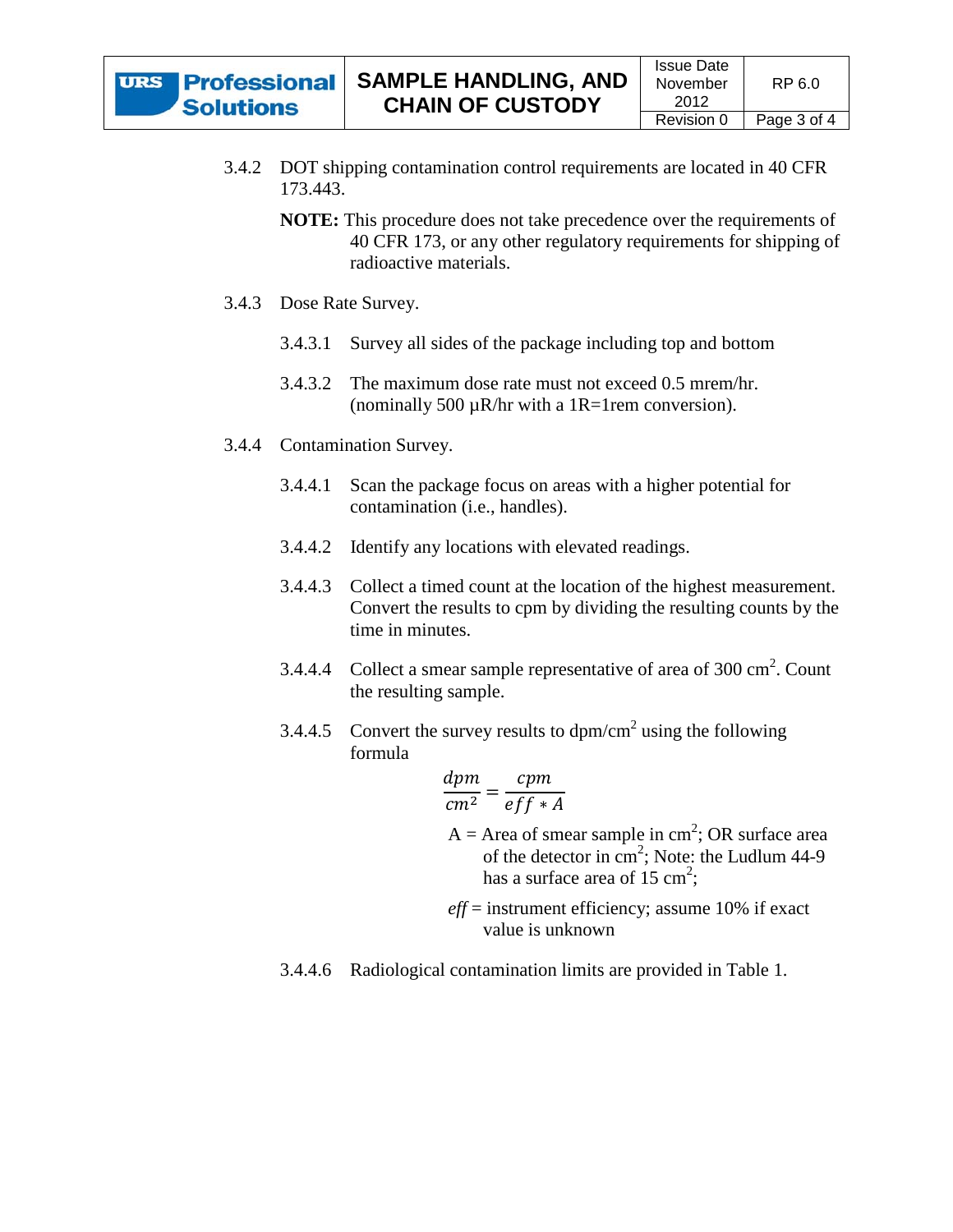| ι.<br>ъ<br>۰.<br>-<br>× |  |
|-------------------------|--|
|-------------------------|--|

<span id="page-59-0"></span>

|                                                         | <b>Maximum Permissible Limits</b> |                 |  |  |  |
|---------------------------------------------------------|-----------------------------------|-----------------|--|--|--|
| <b>Contaminant</b>                                      | <b>Non-fixed</b><br>(dpm/cm2)     | Fixed (dpm/cm2) |  |  |  |
| Beta and gamma emitters and low toxicity alpha emitters | 220                               | 40,000          |  |  |  |
| All other alpha emitting radionuclides                  | 22                                | 4,000           |  |  |  |

3.4.1 If all measurements are within acceptable limits, release the package.

### **4.0 Documents Generated By This Procedure**

Any forms included in this procedure are examples that show the minimum amount of information necessary to ensure the procedure is appropriately followed. The exact form included in this procedure does not need to be used as long as all of the information shown in the example is included. As needed, forms may be modified to include additional applicable information for different projects.

- 4.1 Sample Collection Logs.
- 4.2 Chain-of-Custody Forms.
- 4.3 Package Radiation Survey Results.

#### **5.0 References**

5.1 URS Safety Management Standard 52 Radiation Protection Program.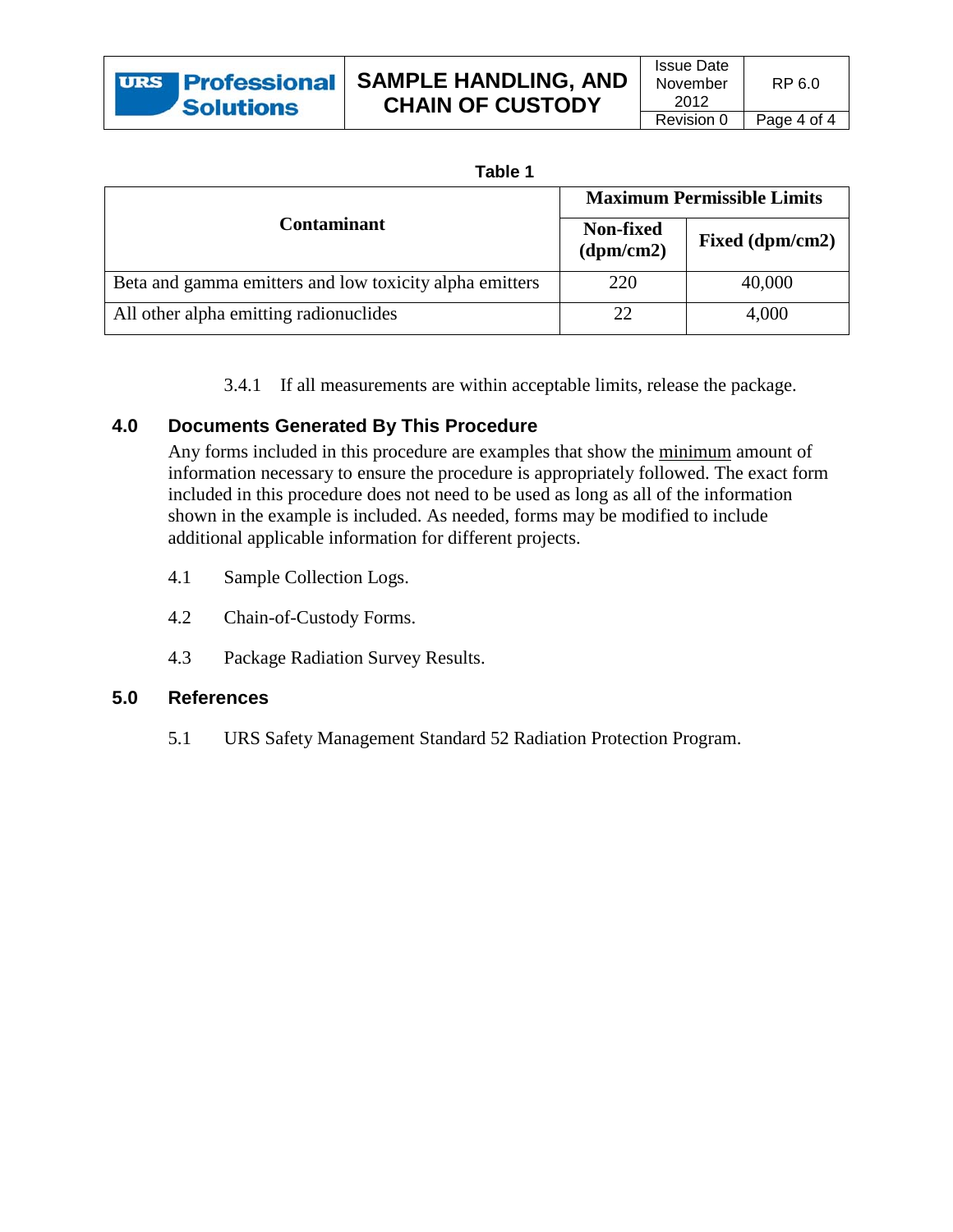Page 1 of 4

RP 7.0

| PROCEDURE APPROVALS: |                                           |            |
|----------------------|-------------------------------------------|------------|
|                      |                                           | 1-Nov-2012 |
| (printed name)       | Site Radiation Safety Officer (signature) | Date       |
|                      |                                           | 1-Nov-2012 |
| (printed name)       | Certified Health Physicist (signature)    | Date       |

#### **1.0 Purpose**

To describe the method for performing subsurface gamma logging measurements in boreholes, and radiation scans of core samples.

### **2.0 Equipment**

- 2.1 NaI detector, examples: Ludlum 44-10 (2"x2") or Ludlum (0.5"x1"). Detector choice depends upon borehole diameter and detection requirements.
- 2.2 Meter: Ludlum Model 2221 Portable ratemeter-scaler or equivalent, calibrated with the detectors and a cable of sufficient length for borehole depth.
- 2.3 Ludlum Model 2221, with Ludlum 44-9.
- 2.4 Capped plastic (PVC) pipe of sufficient length to case the borehole to desired logging depth. Pipe diameter will be determined by the dimensions of the drill bit and detector size (optional).
- 2.5 Plastic bags (optional).
- 2.6 Rope of sufficient length for borehole depth.
- 2.7 Strapping tape.

#### **3.0 Procedure**

- 3.1 Assemble Equipment.
	- 3.1.1 Create a handle on the gamma detector, using strapping tape and rope. The detector cable **should not** be used to lower the detector into the borehole.
	- 3.1.2 Mark the cable and/or rope at six-inch intervals, with the bottom of the detector as 0. This will be used to measure the depth of the borehole.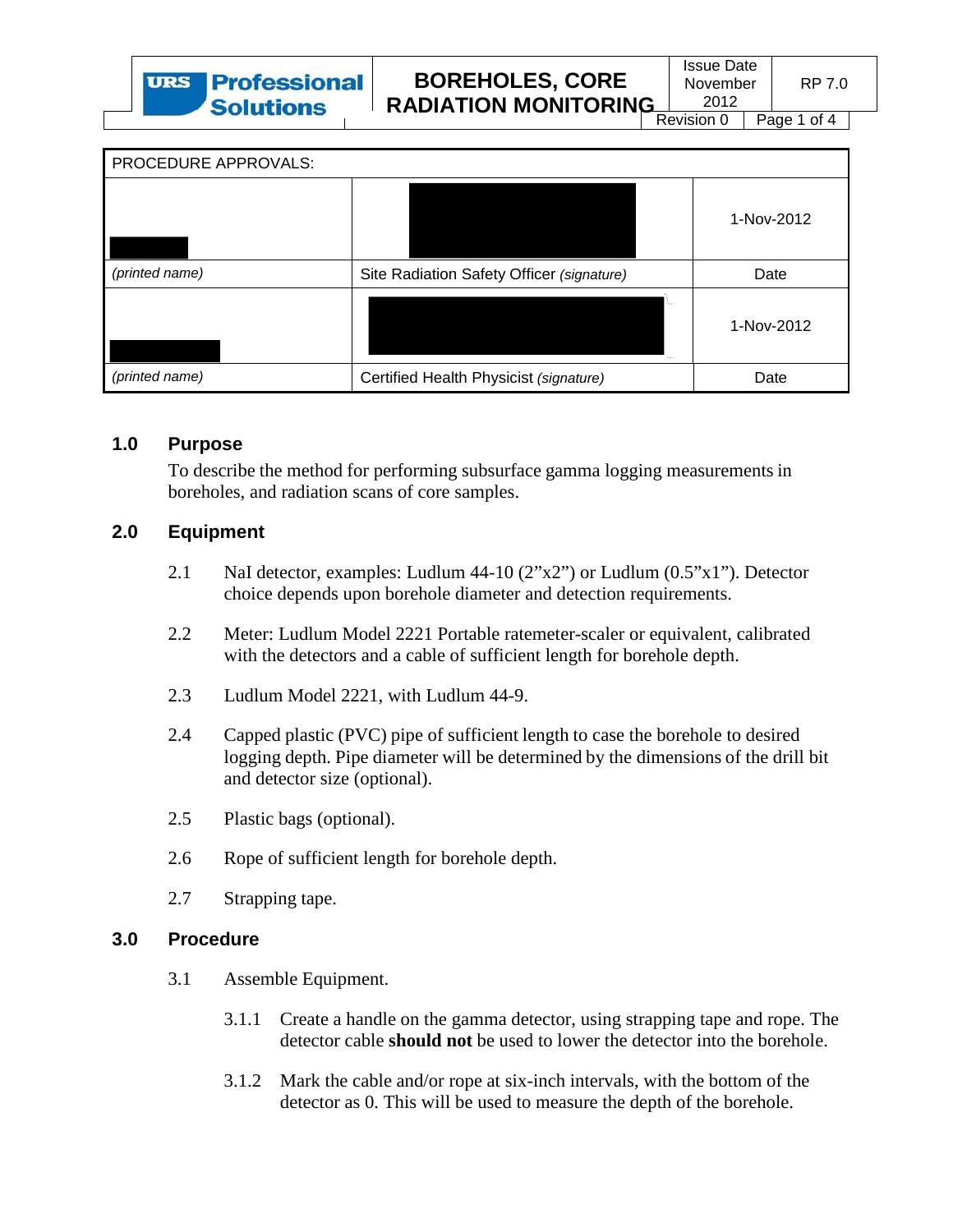#### 3.2 Core Scanning.

- 3.2.1 If possible, complete the core scans before gamma logging the borehole.
- 3.2.2 Have the driller open the core, and record the core sampler length and the amount of material that was recovered.
- 3.2.3 Using the 44-9 slowly scan the core and record as a minimum the low, high, and average count rate for the core. Note any unusual measurements or materials.
- 3.2.4 Collect timed counts at project-specified intervals or at the location of any unusual measurement.
- 3.2.5 Repeat scan with NaI detector or other detectors as appropriate.
- 3.2.6 Collect samples from the core material as necessary.
- 3.2.7 If elevated material is seen in the core, ensure that information is provided to the person completing the gamma scan.
- 3.3 Borehole Setup.
	- 3.3.1 Insert PVC or plastic pipe into the borehole prior to logging. The pipe should not extend more than 1 ft above the ground surface.
		- 3.3.1.1 Record the height of the pipe above the ground surface.
	- 3.3.2 If the hole does not contain water and will stay open, the borehole can be logged without inserting the pipe.
	- 3.3.3 Enclose the detector in a double layer of plastic bags to protect the detector from contamination and contact with ground water.
- 3.4 Gamma Logging.
	- 3.4.1 Lower the detector assembly to the bottom of the borehole, watching the count rate response for indications of locations of elevated gamma activity, and note these locations.
	- 3.4.2 When the detector reaches the bottom of the borehole or borehole liner pipe, record the depth of the hole.
	- 3.4.3 Collect and record the first timed count.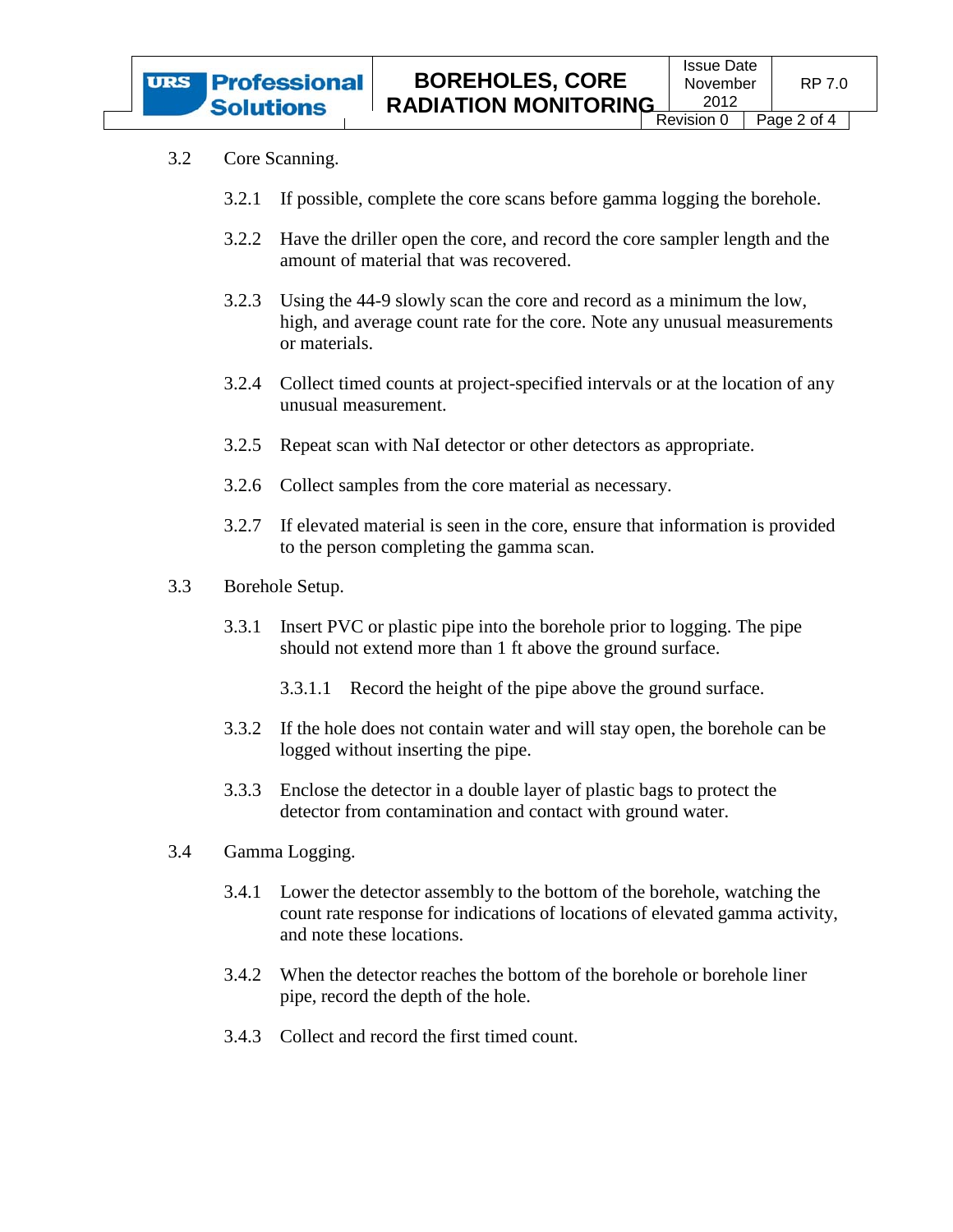- 3.4.3.1 Move the detector up to the next interval and record the next timed count, then repeat.
- 3.4.4 If elevated measurements were identified during the core scan or when lowering the detector, ensure timed counts are taken in those locations.
- 3.4.5 Take a measurement with the detector bottom at the ground surface. If the pipe extends above the ground surface take the final measurement above the ground surface inside the pipe.
- 3.5 Collect Samples.
	- 3.5.1 Review the borehole and core data to identify intervals for collection of samples.
	- 3.5.2 Collect samples from the core material as necessary.

### **4.0 Documents Generated By This Procedure**

Any forms included in this procedure are examples that show the minimum amount of information necessary to ensure the procedure is appropriately followed. The exact form included in this procedure does not need to be used as long as all of the information shown in the example is included. As needed, forms may be modified to include additional applicable information for different projects.

- 4.1 Core Logs.
- 4.2 Borehole Logs.

### **5.0 References**

5.1 URS Safety Management Standard 52 Radiation Protection Program.